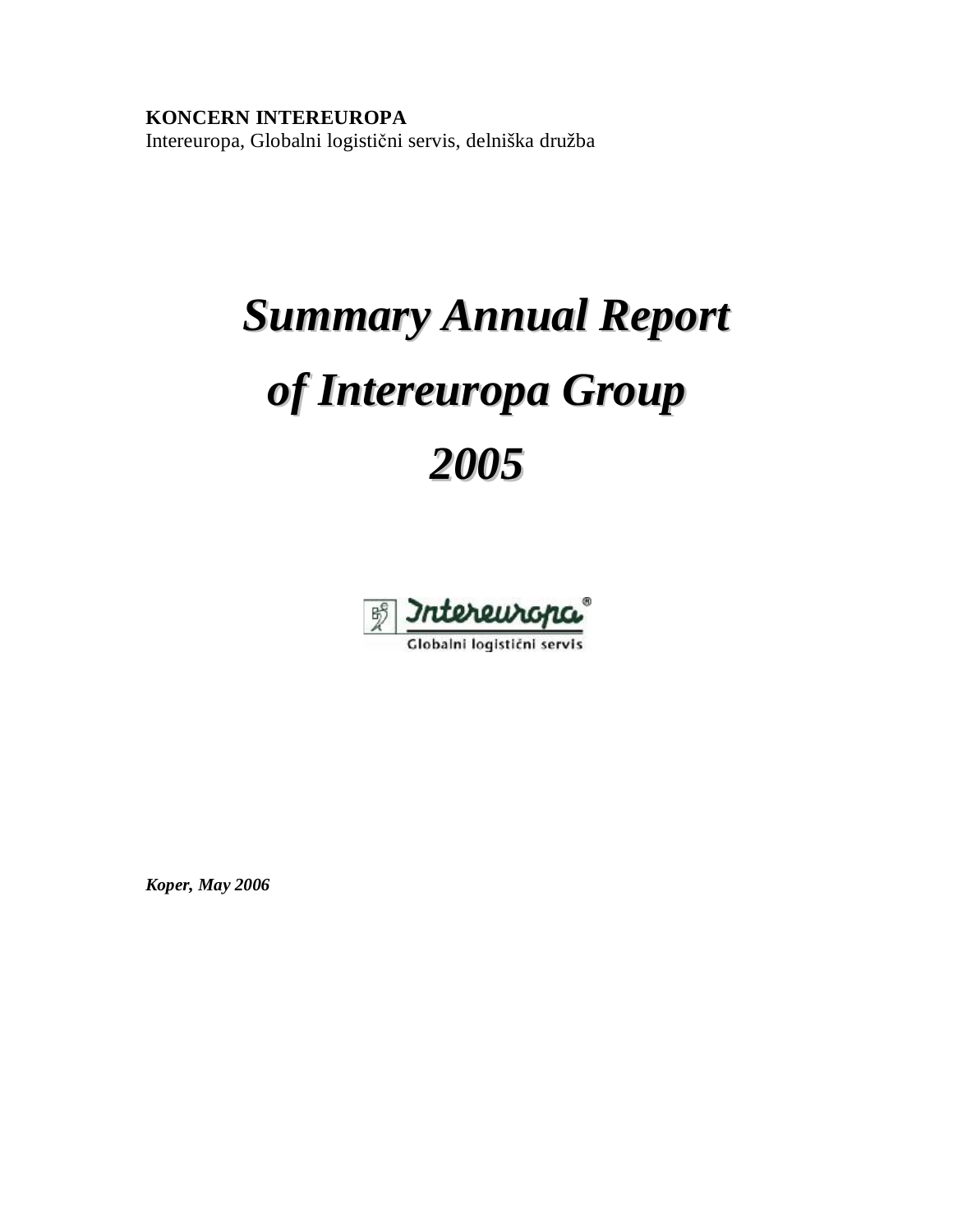## **TABLE OF CONTENTS**

| 1. Introductory Notes                                                                    | 3  |
|------------------------------------------------------------------------------------------|----|
| 2. List of companies in the Intereuropa Group                                            | 4  |
| 3. ID Card of Intereuropa                                                                | 5  |
| 4. Key achievements in 2005                                                              | 6  |
| 5. Most important events in 2005                                                         | 7  |
| 6. Supervisory Board                                                                     | 10 |
| 7. Managing Board                                                                        | 11 |
| 8. Public Corporations Management Code                                                   | 13 |
| 9. Sales Turnover by Intereuropa Group                                                   | 15 |
| 10. Analysis of operating results of the Parent Company and of the Group in 2005         | 16 |
| 11. Financial ratios for the Intereuropa Group                                           | 17 |
| 12. Investments in Fixed Assets                                                          | 17 |
| 13. Human Resources management                                                           | 18 |
| 14. Data on Intereuropa share                                                            | 19 |
| 15. Plans for 2006                                                                       | 22 |
| 16. Consolidated financial statements of the Intereuropa Group, with Notes               | 23 |
| 17. Auditor's report for the Intereuropa Group                                           | 29 |
| 18 Consolidated financial statements of the Intereuropa Group                            | 30 |
| 19. Non-Consolidated financial statements of the Company Intereuropa d.d., with Notes 34 |    |
| 20. Auditor's report for the Company Intereuropa d.d.                                    | 36 |
| 21. Financial statements of the Parent Company Intereuropa d.d.                          | 37 |
|                                                                                          |    |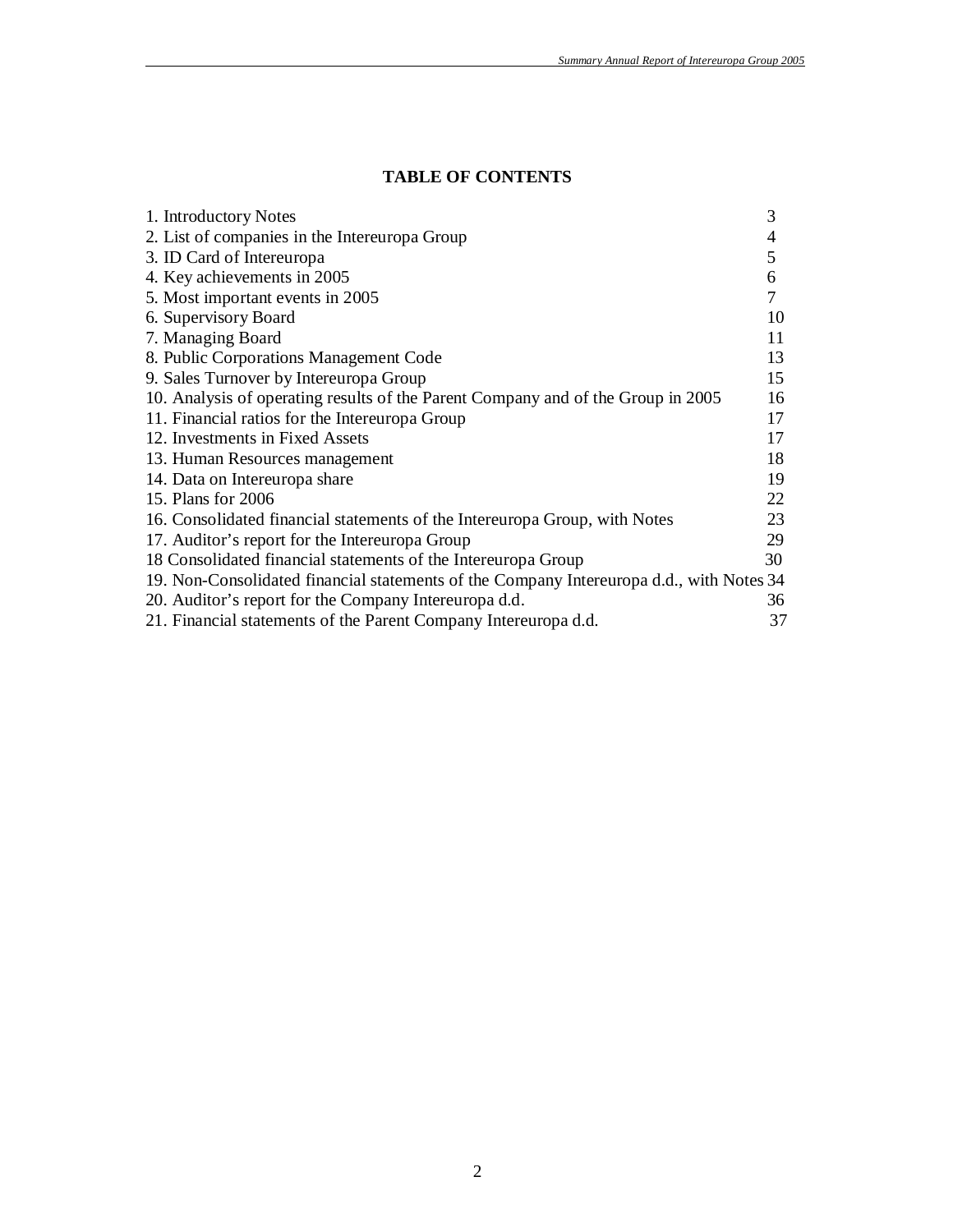## **1. Introductory Notes**

In accordance with the provisions of the Ljubljana Stock Exchange Rules (Ljubljanska borza d.d.) and the Securities Market Act (ZTVP-1, published in Official Gazette of RS, No. 56/99) the Company INTEREUROPA, d.d., is publishing the Summary of the Annual Report with audited financial statements 2005 for the Intereuropa Group.

The Company INTEREUROPA d.d. has its registered office at Vojkovo nabrežje 32, 6000 Koper.

The Annual Report of the Intereuropa Group for the financial year 2005, incl. the Summary Annual Report, is available at the Company's head-office at Vojkovo nabrežje 32, 6000 Koper, every workday between 08.00 and 14.00. Both the Report and Summary will be published at the Company's web site [www.intereuropa.si](http://www.intereuropa.si), from 11 May 2006 onwards.

The Annual Report was endorsed by the Supervisory Board of INTEREUROPA d.d. at its ordinary session on 12 April 2006.

The financial statements of INTEREUROPA d.d. and the consolidated financial statements of the INTEREUROPA GROUP for the financial year 2005 were audited by certified Auditors Deloitte & Touche revizija, d.o.o., Dunajska cesta 9, Ljubljana, which issued its unqualified opinions (without reservation) to the resp. financial statements.

Both of the Auditor's Reports for the financial statements were received on 12 April 2006.

As required by the regulations, the Annual Report will be submitted to the Agency of the Republic of Slovenia for Public Legal Records and Services.

The Audit Company Deloitte & Touche revizija d.o.o. has audited the Balance Sheet of the Company Intereuropa d.d. as of 31<sup>st</sup> December 2005 and the related Income Statement (Profit or Loss), Cash Flow Statement, Statement of Changes in Equity, and the Notes to the Financial Statements for the year 2005, and the consolidated Balance Sheet of the Intereuropa Group as of  $31<sup>st</sup>$  December 2005 and the related Income Statement, Cash Flow Statement, Statement of Changes in Equity, and the Notes to the Consolidated Financial Statements for the year 2005; the Auditors have issued unqualified opinions (without reservation) to both sets of financial statements.

Intereuropa d.d. publishes its significant and other information on the web, both at the SEOnet www.*seonet.ljse.si,* and at the website of Intereuropa d.d. *[www.intereuropa.si](http://www.intereuropa.si).* 

#### **Notes on the changes between the audited and unaudited financial statements of the Intereuropa Group and of Intereuropa d.d.**

The changes resulting from audit (i.e. the differences between the unaudited statements and audited statements) only relate to re-classification of items; the Net Profit or Loss Account and the Balance Sheet Total are unchanged.

#### **Financial Statements of the Group:**

In the audited Balance Sheet, the trade receivables are lower by SIT 320,346 thousand, and the shortterm financial investments are higher by the same amount, due to the changed financial statements of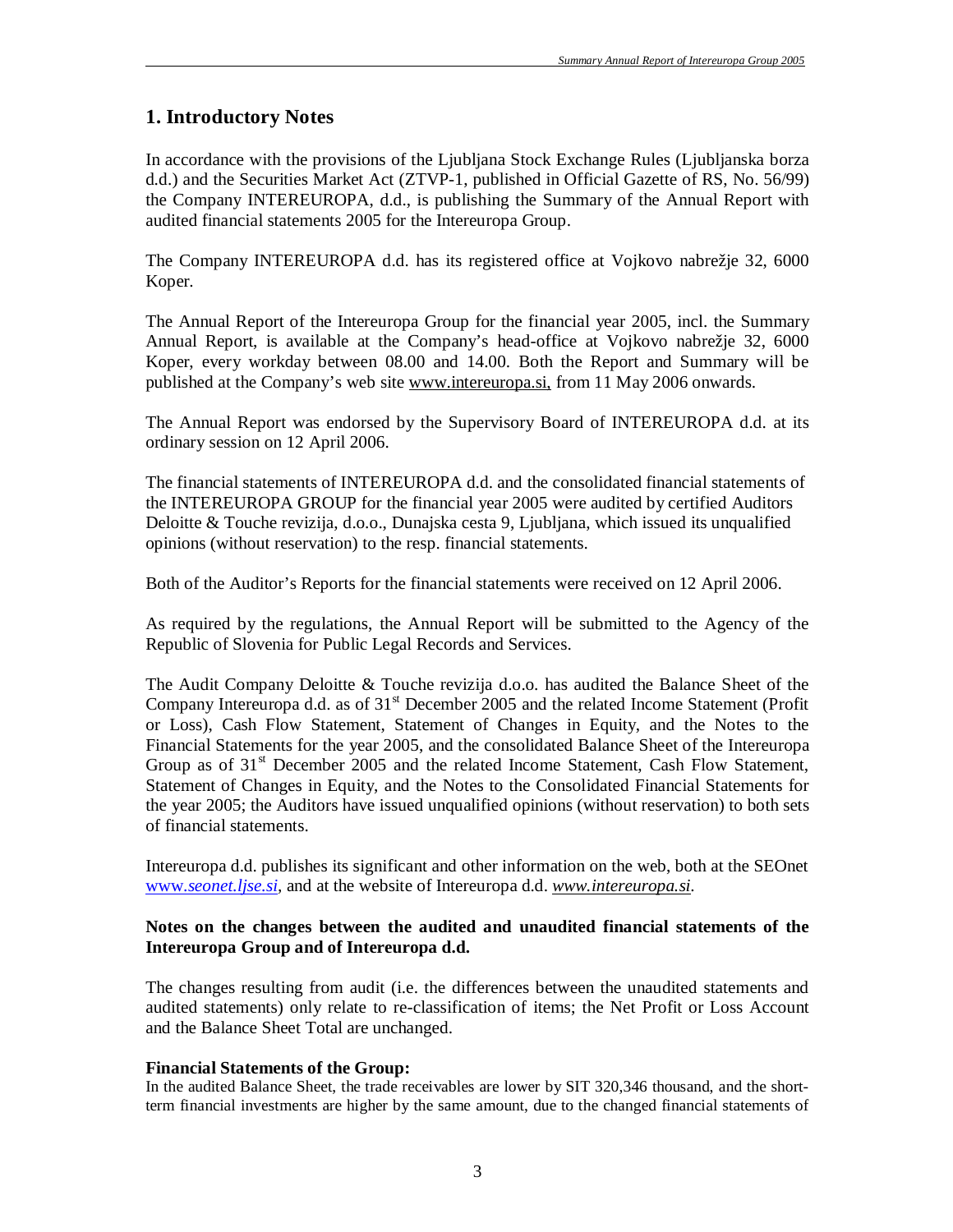an affiliate. Consequently, the net cash from operating activities in the audited Cash Flow Statement is higher by SIT 320,346 thousand, and the net cash from (used in) investing activities is lower by the same amount.

#### **Financial Statements of the Parent Company:**

In the audited Balance Sheet, the short-term financial investments in others are SIT 613,971 thousand, and the long-term investments are higher by the same amount (the item 'other longterm shares).

In the audited Cash Flow Statement, the cash flows from operating activities are lower by SIT 233,008 thousand due to transfer to cash flows from investing activities.

## **2. List of Companies in the Intereuropa Group**

Subsidiaries, associated companies and jointly controlled companies included in the financial statements of the parent company by using the equity method:

| in '000 of SIT                                    | <b>Country of head office</b> | <b>Exchange</b><br>rates used | stake in % as at l<br>31 Dec. 2004 | stake in % as at<br>31 Dec. 2005 | <b>Total capital of</b><br>the company as<br>at 31 Dec. 2005 | Net profit/loss for<br>2005 | Pertaining<br>net profit/loss<br>for 2005 |
|---------------------------------------------------|-------------------------------|-------------------------------|------------------------------------|----------------------------------|--------------------------------------------------------------|-----------------------------|-------------------------------------------|
| <b>SUBSIDIARIES - FULL CONSOLIDATION</b>          |                               |                               |                                    |                                  |                                                              |                             |                                           |
| Intereuropa Transport, d.o.o., Koper              | Slovenia                      | <b>SIT</b>                    | 100                                | 100                              | .213.420                                                     | $-181.243$                  | $-181.243$                                |
| Interagent d.o.o., Koper                          | Slovenia                      | <b>SIT</b>                    | 100                                | 100                              | 222.830                                                      | 70.133                      | 70.133                                    |
| Intereuropa IT d.o.o., Koper                      | Slovenia                      | <b>SIT</b>                    | 100                                | 100                              | 265.066                                                      | $-138.355$                  | $-138.355$                                |
| Interzav d.o.o., Koper                            | Slovenia                      | <b>SIT</b>                    | 71.28                              | 71,28                            | 27.973                                                       | 17.269                      | 12.309                                    |
| Intereuropa, Logističke usluge, d.o.o., Zagreb    | Croatia                       | <b>HRK</b>                    | 99.94                              | 99,94                            | 6.699.690                                                    | 619.428                     | 619.057                                   |
| Intereuropa sajam, d.o.o., Zagreb                 | Croatia                       | <b>HRK</b>                    | 51                                 | 51                               | 398.003                                                      | 107.519                     | 54.835                                    |
| Intereuropa Skopje, d.o.o., Skopje                | Macedonia                     | <b>MKD</b>                    | 99.56                              | 99,56                            | 252.830                                                      | 13.031                      | 12.973                                    |
| Intereuropa RTC d.d. Sarajevo                     | Bosnia and Herzegovina        | <b>BAM</b>                    | 89.29                              | 89,29                            | 2.191.986                                                    | 92.100                      | 82.236                                    |
| Intereuropa-East d.o.o., Moscow                   | Russia                        | <b>RUB</b>                    | 100                                | 100                              | 14.676                                                       | $-1.601$                    | $-1.601$                                  |
| A.D.Interjug-AS, Belgrade                         | Serbia and Montenegro         | CSD                           | 73,62                              | 73,62                            | 1.032.229                                                    | 30.942                      | 22.779                                    |
| Intereuropa S.A.S., Saint Pierre de Chandieu      | France                        | <b>EUR</b>                    | 67,60                              | 67.60                            | 34.738                                                       | 9.306                       | 6.291                                     |
| TEK ZTS d.o.o., Užgorod                           | Ukraine                       | <b>UAH</b>                    | 66,67                              | 66.67                            | 101.703                                                      | 14.945                      | 9.964                                     |
| Schneider & Peklar GmbH, Wien                     | Austria                       | <b>EUR</b>                    | 100                                | 100                              | 163.268                                                      | 96.895                      | 96.895                                    |
| Intereuropa Transport & Spedition GmbH, Troisdorf | Germany                       | <b>EUR</b>                    | 100                                | 90.48                            | 22.008                                                       | 7.679                       | 6.948                                     |
| <b>ASSOCIATED COMPANIES *</b>                     |                               |                               |                                    |                                  |                                                              |                             |                                           |
| Adriafin, d.o.o., Koper                           | Slovenia                      | <b>SIT</b>                    | 24,28                              | 24,28                            | 4.150.662                                                    | 103.411                     | 25.108                                    |
| AC-Interauto, d.o.o., Koper                       | Slovenia                      | <b>SIT</b>                    | 40                                 | 40                               | 69.891                                                       | 1.500                       | 600                                       |
| <b>JOINT VENTURE</b>                              |                               |                               |                                    |                                  |                                                              |                             |                                           |
| Intereuropa-FLG, d.o.o.                           | Slovenia                      | <b>SIT</b>                    |                                    | 50                               | 52.377                                                       | 16.377                      | 8.189                                     |

Data for total capital are as at 31 December 2004.

The ownership interest in all subsidiaries, associated companies and jointly controlled companies corresponds to the proportion of voting power.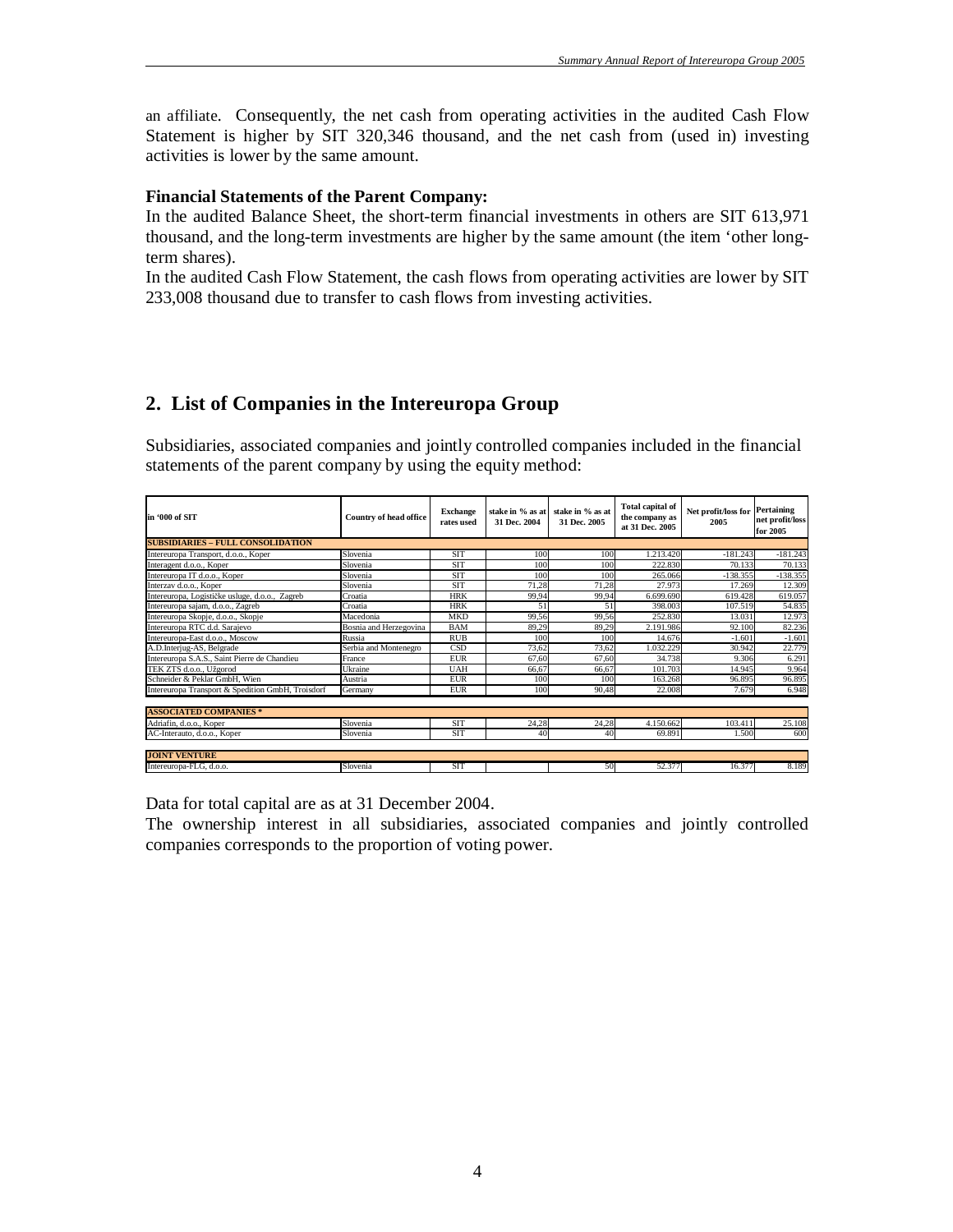# **3. ID Card of Intereuropa**

| <b>Parent company</b>       | Intereuropa, Globalni logistični servis, public limited         |
|-----------------------------|-----------------------------------------------------------------|
|                             | company                                                         |
| Short name                  | Intereuropa d.d.                                                |
| Country of the parent       | Slovenia                                                        |
| company                     |                                                                 |
| Registered office of the    | Vojkovo nabrežje 32, 6000 Koper                                 |
| parent company              |                                                                 |
| Company ID number           | 5001684                                                         |
| Tax number                  | 56405006                                                        |
| <b>Transaction account</b>  | 10100-0000006785 at Banka Koper d.d., Koper                     |
| Entry in the Companies      | Registered with the District Court of Koper, reg. no.           |
| Register                    | 1/00212/00                                                      |
| Equity                      | SIT 7,902,413,000                                               |
| Number of issued and paid-  | 7,902,413 ordinary shares with face value of SIT 1,000          |
| up shares                   |                                                                 |
| Shares listing              | Shares designated IEKG are included in the first listing on the |
|                             | Ljubljana Stock Exchange                                        |
| <b>Managing Board</b>       | Andrej Lovšin, MSc., President of the Managing Board            |
|                             | Zvezdan Markežič, Deputy President of the Managing Board        |
| Chairman of the             | Boštjan Rigler                                                  |
| <b>Supervisory Board</b>    |                                                                 |
|                             |                                                                 |
|                             |                                                                 |
| <b>Intereuropa Group</b>    |                                                                 |
| Number of employees         | 2,179 employees                                                 |
| <b>Transport fleet</b>      | 397 company-owned trucks and other delivery vehicles            |
| Total warehousing area      | 179,880 $m2$ of own warehouses                                  |
| Total land area             | 1,313,240 $m^2$ of land                                         |
| Membership in               | FIATA, IATA, FETA, FONASBA, BIMCO, IRU                          |
| international organisations |                                                                 |
| <b>Quality certificates</b> | ISO 9001:2000 Certificate for provision of logistic services in |
|                             | the parent company Intereuropa d.d. and its subsidiaries        |
|                             | Intereuropa d.o.o., Zagreb, and Intereuropa Transport d.o.o.,   |
|                             | Koper                                                           |
| Own branch network          | Slovenia, Croatia, Bosnia and Herzegovina, Macedonia, Serbia    |
|                             | and Montenegro, Russia, France, Ukraine, Austria and            |
|                             | Germany                                                         |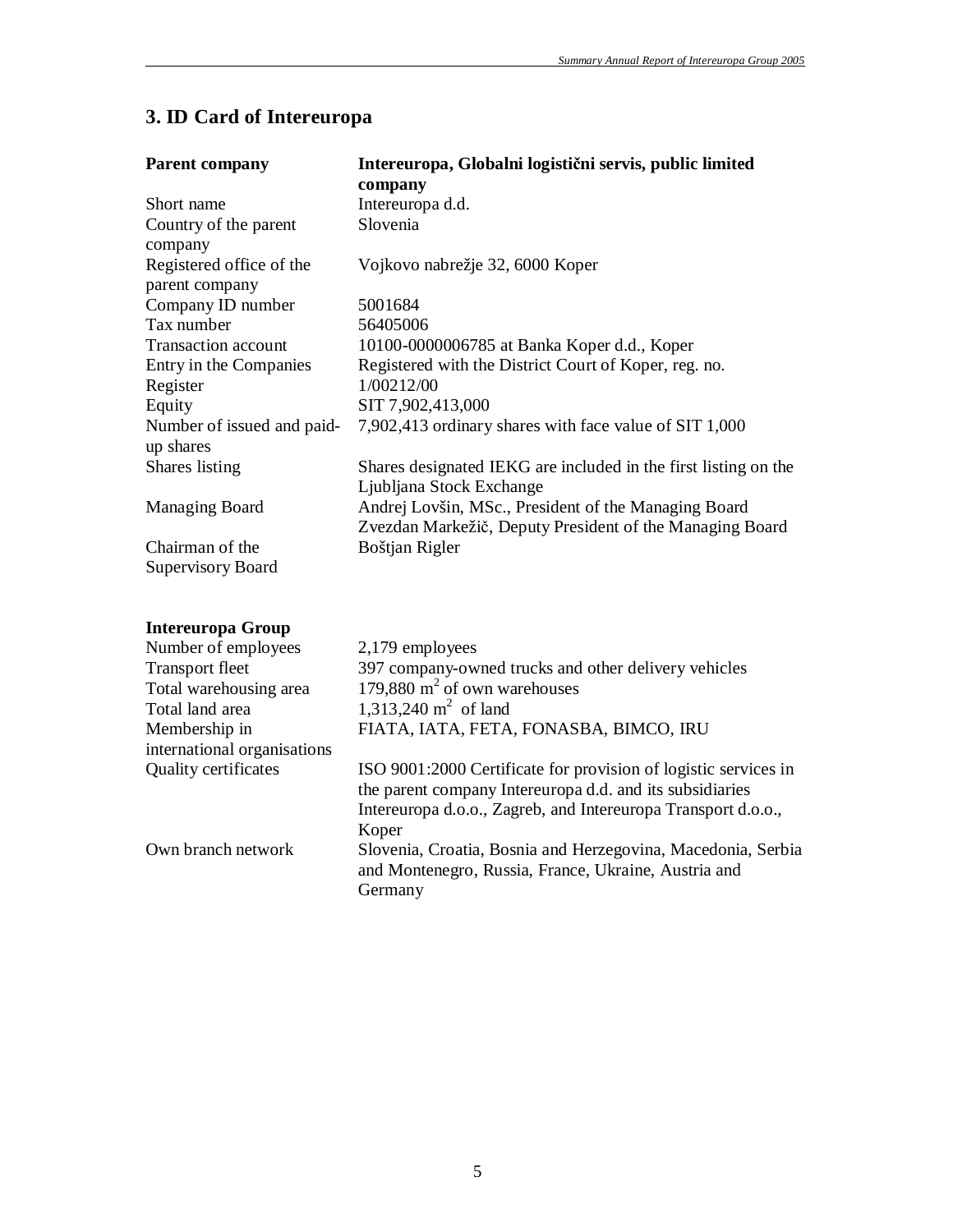# **4. Key Achievements in 2005**

INTEREUROPA

#### **KEY ACHIEVEMENTS IN 2005 IN FIGURES**

PROFIT AND LOSS ACCOUNT (in thousands of SIT)

|                                                              | 2002                  | 2003      | 2004       | <b>2005</b>         | 05/04 |
|--------------------------------------------------------------|-----------------------|-----------|------------|---------------------|-------|
| Net sales revenues                                           | 30.802.360129.683.921 |           | 29.996.792 | 28.451.888          | 95    |
| Profit/loss before interest, taxes and depreciation (EBITDA) | 1.872.138             | 3.430.874 |            | 2.031.906 3.030.636 | 149   |
| Operating profit/loss from ordinary activities               | 6,590,834             | 3,408,207 |            | 2,394,658 3,422,471 | 143   |
| Net profit/loss                                              | 4.928.081             | 2.863.578 |            | 1.970.013 2.472.823 | 126   |
| Value added                                                  | 8.517.442             | 9.085.632 |            | 7.407.430 7.572.763 | 102   |
| Net earnings per share (in SIT)                              | 624                   | 362       | 249        | 313                 | 126   |
| Gross dividend per share (in SIT)                            | 200                   | 220       | 240        | 240                 | 100   |

#### BALANCE SHEET (in thousands of SIT)

|                                     | 2002       | 2003       | 2004      | 2005                  | 05/04 |
|-------------------------------------|------------|------------|-----------|-----------------------|-------|
| <b>Total assets</b>                 | 45.692.042 | 48.741.419 |           | 47,831,734 46,336,134 | 97    |
| <b>Fixed assets</b>                 | 34.739.744 | 37.172.171 |           | 38.825.247 37.717.110 | 97    |
| <b>Current assets</b>               | 10.685.798 | 10.761.756 | 8.401.731 | 8.258.866             | 98    |
| Equity                              | 33.447.468 | 34.628.583 |           | 35.451.075 36.850.934 | 104   |
| Average equity*                     | 27.971.208 | 32.606.237 |           | 34.054.823 34.914.593 | 103   |
| Financial and operating liabilities | 7.748.223  | 9.209.131  | 9.824.375 | 8.403.305             | 86    |

\* Average equity does not include net profit/loss for the year

#### EMPLOYEES as at the last day

|           | $\sim$         | ∘∩ה       | n n n     | חמ<br>. | $\sim$ $\sim$ $\sim$    |
|-----------|----------------|-----------|-----------|---------|-------------------------|
| Employees | 220<br>ا0∠ت. ا | 2.72<br>. | 046<br>ں. | 895     | - -<br>- 76<br>$\sigma$ |

#### PERFORMANCE INDICATORS

|                                           | 2002   | 2003   | 2004   | 2005   | 05/04 |
|-------------------------------------------|--------|--------|--------|--------|-------|
| Net return on equity                      | 17.62% | 8.78%  | 5.78%  | .08%   | 123   |
| Net return on assets                      | 10.07% | 6.13%  | 4.14%  | 5.30%  | 128   |
| <b>Productivity (in thousands of SIT)</b> | 33.286 | 26.288 | 29.290 | 34.257 | 117   |
| Net return on revenues                    | 12.93% | 8.82%  | 5.98%  | .52%   | 126   |

Net return on equity: net profit or loss/average equity

Net return on assets: net profit or loss/average assets

Productivity: Net sales revenues and other operating revenues/number of employees

Net return on revenues: net profit or loss/revenues

Data calculated according to SAS.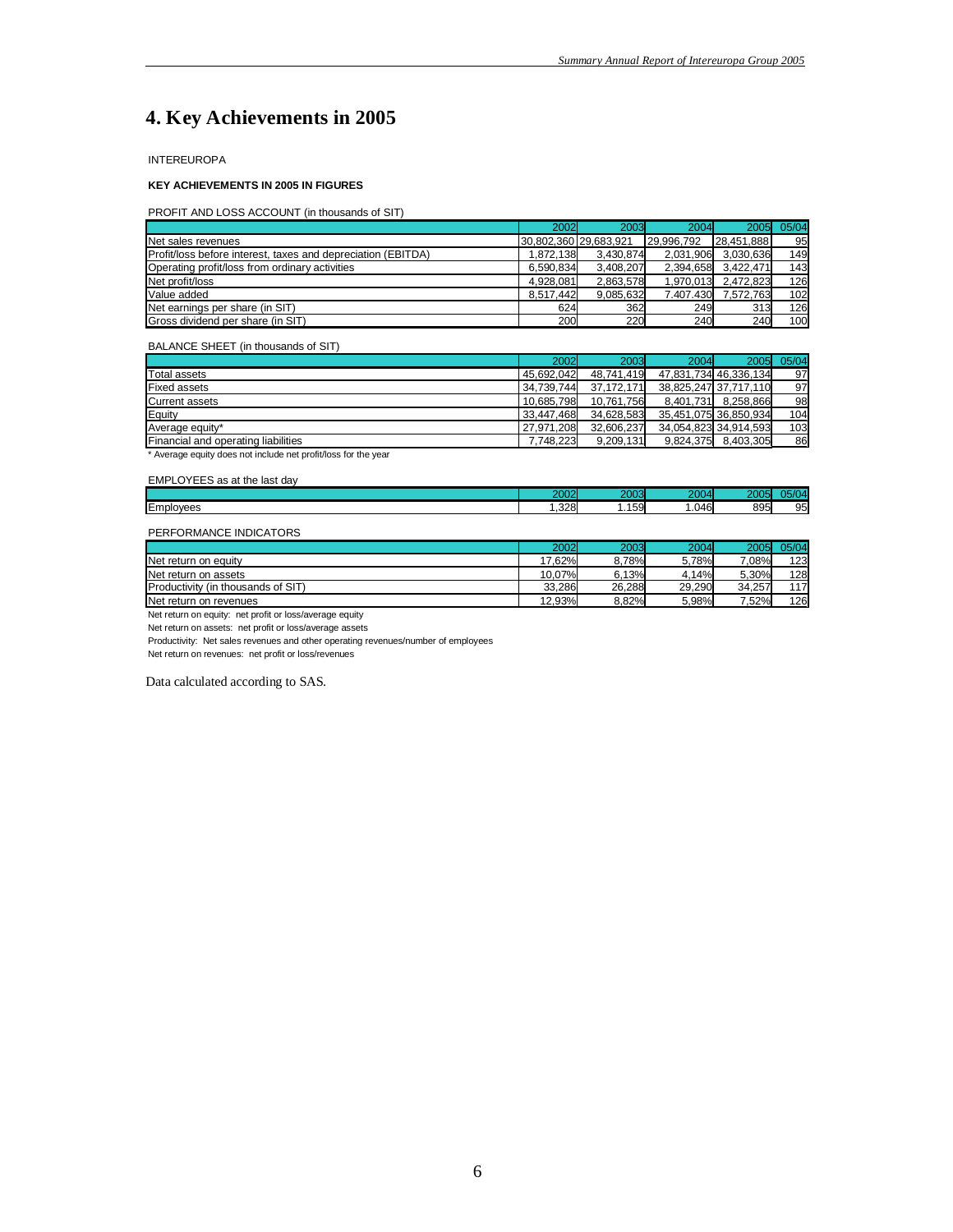#### **GROUP**

#### **KEY ACHIEVEMENTS IN 2005 IN FIGURES**

PROFIT AND LOSS ACCOUNT (in thousands of SIT)

|                                                              | 2002*     | $2003*$   | <b>2004</b>                   |                                             | 2005 05/04 |
|--------------------------------------------------------------|-----------|-----------|-------------------------------|---------------------------------------------|------------|
|                                                              |           |           |                               |                                             |            |
| Net sales revenues                                           |           |           |                               | 43,088,381 45,117,517 51,022,064 49,494,200 | 97         |
| Profit/loss before interest, taxes and depreciation (EBITDA) |           |           | 4,201,397 5,387,823 3,822,446 | 4.081.366                                   | 107        |
| Operating profit/loss from ordinary activities               | 7.332.274 | 3,744,847 | 3,178,755                     | 3.166.050                                   | 100        |
| Net profit/loss                                              |           |           | 5,464,923 3,004,558 2,559,408 | 2.300.305                                   | 90         |
| Value added                                                  |           |           |                               | 11,939,054 12,576,880 11,209,258 10,637,822 | 95         |
| Net earnings per share (in SIT)                              | 624       | 362       | 249                           | 313                                         | 126        |
| Gross dividend per share (in SIT)                            | 200       | 220       | 240                           | 240                                         | 100        |

\* profit and loss account compiled in line with SAS

#### BALANCE SHEET (in thousands of SIT)

|                                     | $2002*$ | 2003* | <b>2004</b>                                 | 2005 05/04 |
|-------------------------------------|---------|-------|---------------------------------------------|------------|
| Total assets                        |         |       | 54,309,623 57,376,997 65,291,374 63.694.618 | 98         |
| <b>Fixed assets</b>                 |         |       | 38,054,925 41,102,995 50,628,187 48,325,098 | 95         |
| Current assets                      |         |       | 15,776,927 15,346,339 13,886,610 14,931,304 | 108        |
| Equity                              |         |       | 35,436,395 35,820,375 42,546,906 42,190,270 | 99         |
| Average equity**                    |         |       | 28,922,224 34,126,106 37,901,436 41,218,435 | 101        |
| Financial and operating liabilities |         |       | 12,507,710 16,445,135 21.647.376 20,684,894 | 96         |

\* balance sheet compiled in line with SAS

\*\* Equity does not include net profit/loss for the year

#### EMPLOYEES (per hours paid)

|                                                    | റററ             | റററി         | 20041        | 20051             | $\Delta F / \Delta$ |
|----------------------------------------------------|-----------------|--------------|--------------|-------------------|---------------------|
| Average number of<br>emplovees                     | 100<br>⌒<br>422 | 2 372<br>، ب | 2.260        | 2.118<br><u>.</u> | 93                  |
| <b>Number</b><br>in subsidiaries<br>of emplovees : | 094             | .213<br>. I  | .214<br>$-1$ | .223              | 101<br>שו           |

#### PERFORMANCE INDICATORS

|                                           | 2002*   | 2003*  | <b>2004</b> |        | 2005 05/04 |
|-------------------------------------------|---------|--------|-------------|--------|------------|
| Net return on equity                      | 18.90%) | 8.80%  | 6.24%       | 5.58%  | 89         |
| Net return on assets                      | 11.10%  | 5.40%  | 4.23%       | 3.60%  | 85         |
| <b>Productivity (in thousands of SIT)</b> | 18.248  | 19.476 | 22.770      | 23.900 | 105        |
| Net return on revenues                    | 10.7%   | 6.30%  | 4.69%       | 4.36%  | 93         |

\* data calculated according to SAS

Net return on equity: net profit or loss/average equity

Net return on assets: net profit or loss/average assets

Productivity: Net sales revenues and other operating revenues/number of employees

Net return on revenues: net profit or loss/revenues

#### **5. Most important events in 2005**

#### **JANUARY**

- Start of preparations for the transition to the International Financial Reporting Standards, which provide the basis for the compilation of consolidated financial statements for 2005.
- The expansion of the groupage service with new indirect lines from/to Lithuania, Latvia and Estonia.

#### **FEBRUARY**

• In February the UPS Branch Office expanded its service range by introducing the return service and COD – collect on delivery.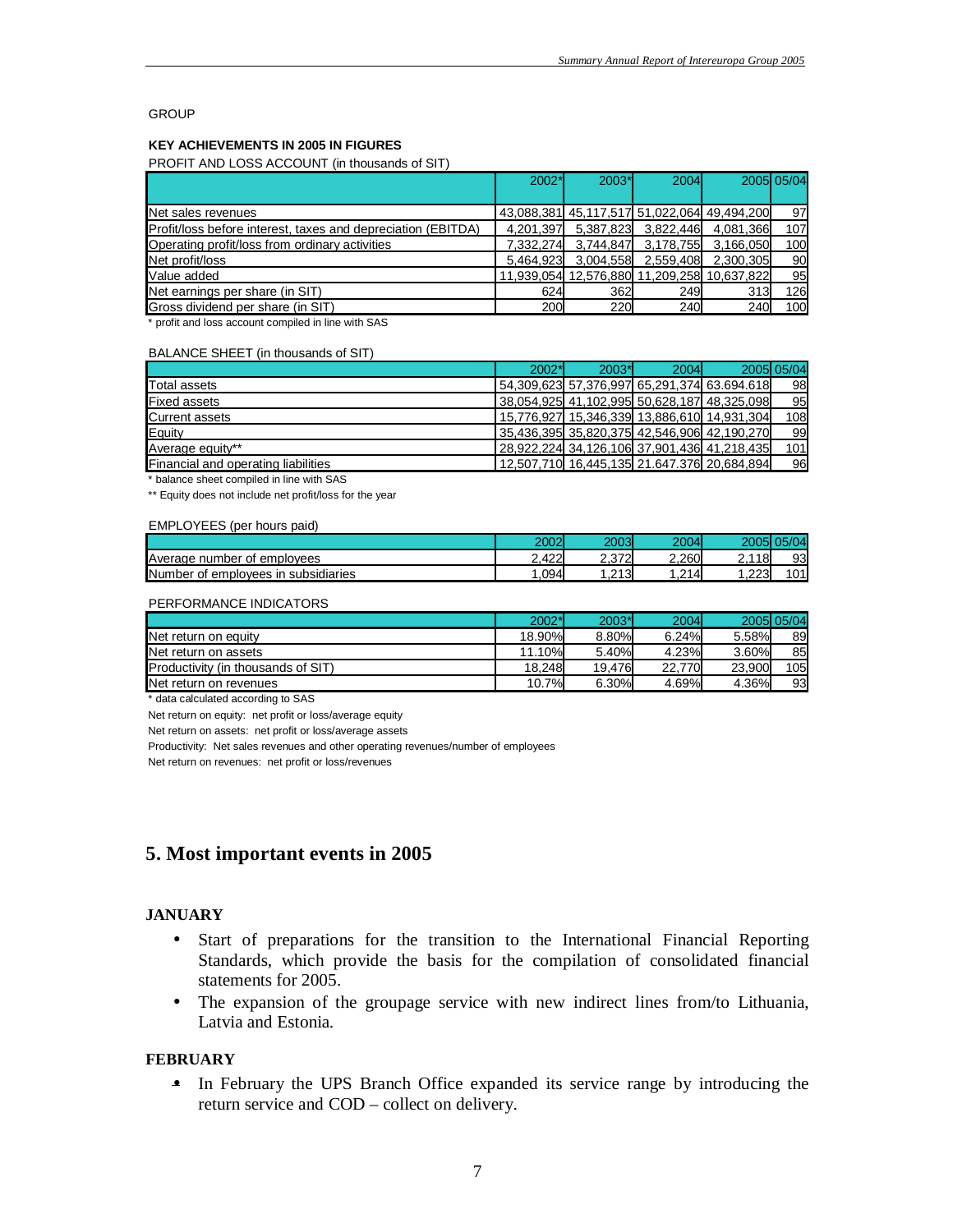#### **MARCH**

- A modern logistics centre in Logatec, covering  $8,100 \text{ m}^2$ , was constructed at the end of March. The production part covers an additional 1,100 m2 and the business facility 1,070 m2.
- On 30 March the parent company Intereuropa d.d., and the subsidiaries Intereuropa Transport d.o.o., Koper, and Intereuropa, Logističke usluge, d.o.o, Zagreb, were subject to the external quality control according to the standard ISO 9001:2000. The assessors gave a general positive assessment.

## **APRIL**

- 19 April The Contract on the Project on IT supported logistical processes (ISPRO) was signed between Intereuropa d.d. and the Italian-French company WEXLog, with the aim of efficient implementation of the IT solutions adequate to support the integral logistics services.
- Co-operation with a new partner in Turkey was established in relation to groupage transport.

#### **MAY**

- New warehouse facilities were opened on 9 May in Dugopolje near Split. The facilities cover 18,815 m2, which further consolidates Intereuropa's leading position on the Croatian logistics market.
- A new partner was obtained from Great Britain in groupage transport.

#### **JUNE**

- The groupage range was expanded due to the new indirect line to Russia.
- The successful BVQI re-certification audit of the quality management system under the ISO 9001: 2000 standard for Interagent d.o.o. on 17 June.

#### **JULY**

- A new through-put warehouse in Ljubljana, covering almost  $3,500 \text{ m}^2$ , enables faster throughput of goods within the system, above all at a higher quality level. The warehouse started operating in mid July 2005.
- Co-operation with a Greek partner was established in the field of groupage.
- The 13th regular Annual General Meeting of Shareholders of Intereuropa d.d. was held on 15 July. The shareholders acknowledged the Annual Report of the Managing Board for the business year 2004, decided on the amendments and supplements to the By-Laws of the company, on the allocation of the balance sheet profit and discharge from liability to the Managing Board and the Supervisory Board. They specified the participation of the Managing Board and the Supervisory Board in profit sharing. A different auditing company was appointed for auditing of the financial statements for 2005.

#### **AUGUST**

• The transport fleet was modernised by 20 state-of-the-art trucks. The purchased vehicles represent a major asset for combined transport, since they include vehicles with specialised equipment for the transport of containers.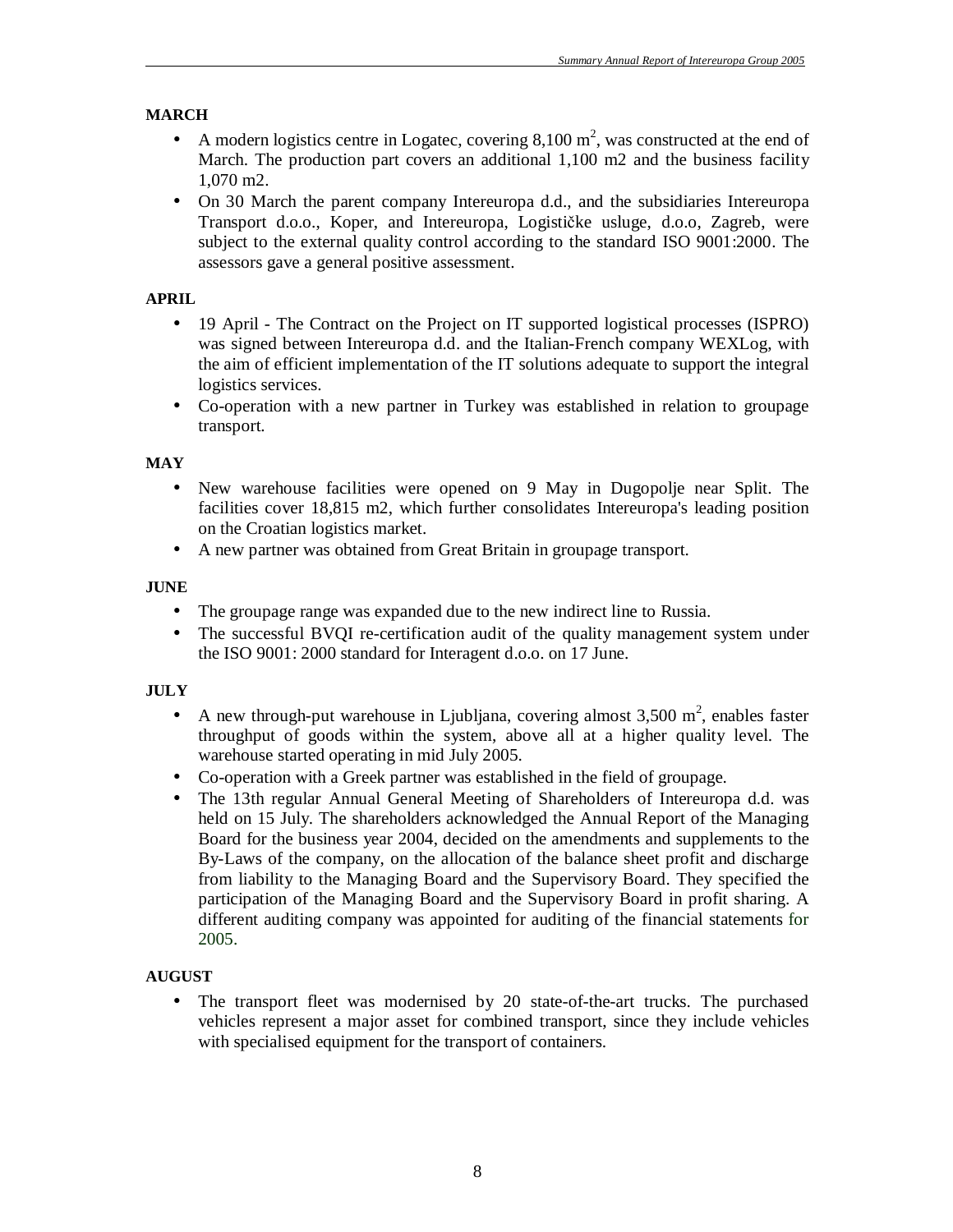#### **SEPTEMBER**

• The member of the Supervisory Board, Ernest Gortan, on 26 September gave a statement of resignation from the position of Supervisory Board member of Intereuropa d,d,

## **OCTOBER**

- The newly founded company Intereuropa-FLG d.o.o., which originated from the Railway Transport Branch Office, started operating on 1 October.
- In October, Intereuropa shares (IEKG) were included in the first listing of the Ljubljana Stock Exchange (Ljubljanska borza d.d.). The first listing included the shares of companies special due to their liquidity, size and transparency of operations.
- On 3 October, Intereuropa's Austrian company Schneider & Peklar Gmbh opened its first branch office in Graz.

#### **NOVEMBER**

- On 2 November, bankruptcy proceedings were initiated against Speka, Spol. S r.o., Prague. The Group's management provided for the continuity of operations by attracting a new business partner.
- The shareholders of Intereuropa d.d. met on 15 November 2005 at the  $14<sup>th</sup>$  regular General Meeting to decide mainly on the Supervisory Board members. Announcement was made to the General Meeting on the resignation of Ernest Gortan as the Supervisory Board member, and the new member to replace him, Ervin Bužan, was elected. Three representatives of shareholders were recalled before the expiry of their term of office: Livij Jakomin, Jože Lenič, and Drago Naberšnik. After that, Boštjan Rigler, Anton Može and Manja Skernišak were elected to replace them on the Supervisory Board for the next four-year term of office. Shareholders were further informed of the dismissal of two representatives of employees sitting on the Supervisory Board, i.e. Marina Rus and Zoran Klampfer. Also the third representative of employees, Maksimiljan Babič, resigned.
- On 17 November the Workers' Council appointed representatives of the employees in the Supervisory Board: Zlatko Čretnik, Nevija Pečar and Vinko Rebula.
- On 24 November the founding session of the Supervisory Board took place. At this session Boštjan Rigler was appointed Chairman and Anton Može Deputy Chairman.

#### **DECEMBER**

- At the start of December, Intereuropa d.d. concluded the sale of shares of Si.mobil.
- The term of office of the Managing Board of Intereuropa d.d. expired on 11 December.
- At its 2nd regular session, held on 8 December, the Supervisory Board passed the Rules of Procedure of the Supervisory Board, decided on the appointment of a new Managing Board through a public invitation to apply for the position and, until the new management was elected, appointed the previous President of the Managing Board, Jože Kranjc, to perform the tasks of a temporary President of the Managing Board.
- The autumn module completed the extensive training of 52 managers participating in Intereuropa's management school. Management skills were presented in four sets of elearning and the acquired knowledge was put into practice at workshops.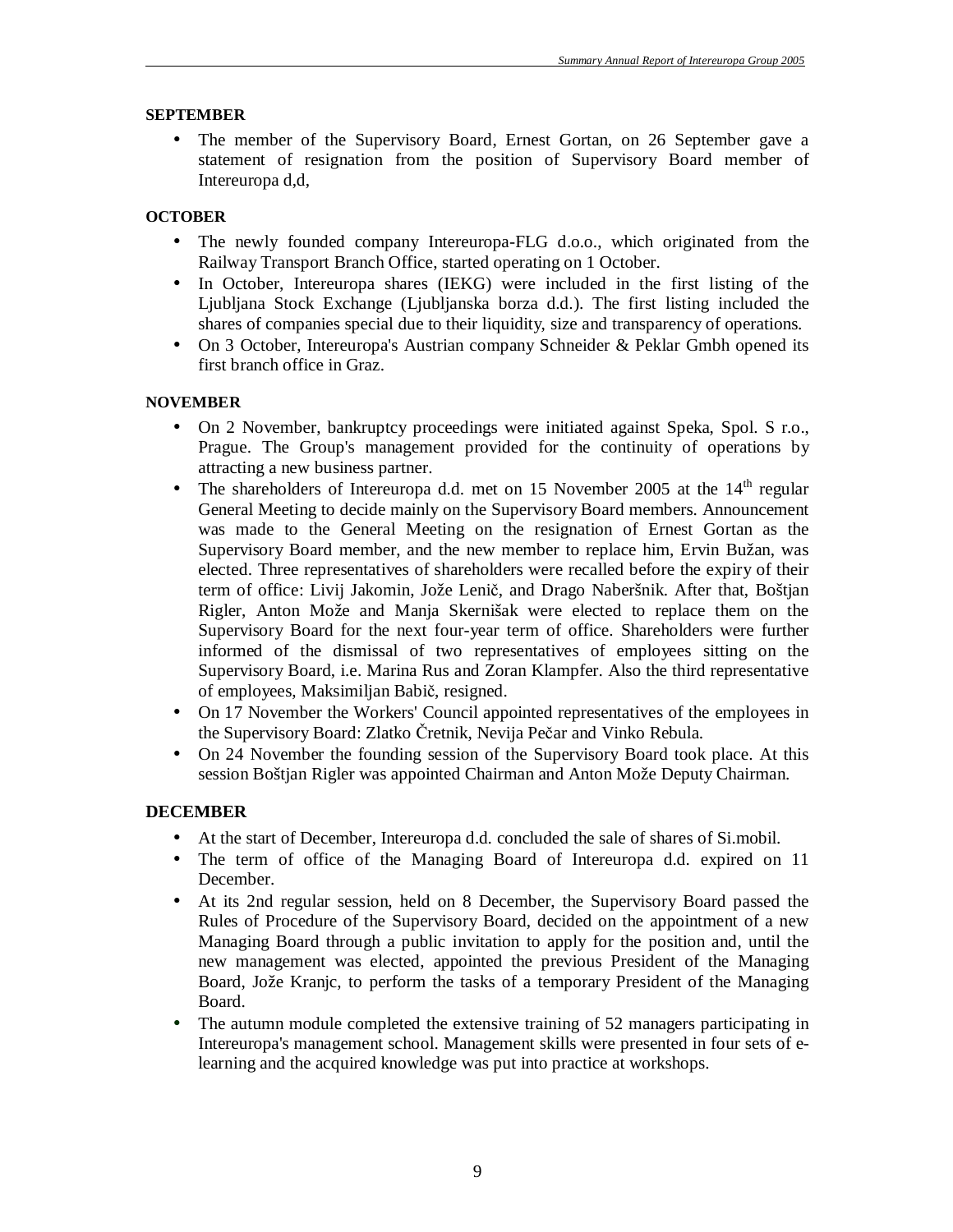#### **MAJOR EVENTS AFTER THE CLOSING OF 2005**

- On 17 January 2006, the new Managing Board of Intereuropa d.d. was appointed by the Supervisory Board. Andrej Lovšin, MSc., was appointed President, and Zvezdan Markežič Deputy President. The term of office of the newly appointed Managing Board is 5 years.
- Based on the Stock Swap Agreement of 6 February 2006 made between INFOND HOLDING finančna družba, d.d. and Slovenska odškodninska družba, d.d. (SOD - the Slovenian Restitution Fund), the latter acquired 474,926 shares of Intereuropa d.d.
- In February 2006 the new Managing Board presented the Corporate Vision and Development Strategy for the term 2006-2011 and the plans for 2006.
- In February 2006 the Managing Board at its session passed a resolution on the increase of capital of the subsidiary Intereuropa Transport d.o.o. in the amount equalling the sum of losses brought forward and the loss for 2005 (in total SIT 686,579 thousand).
- As at 1 January 2006, Intereuropa d.d. started to apply the International Financial Reporting Standards, as adopted by the European Union, in compiling its financial statements.

## **6. Supervisory Board**

#### **Presentation of the Supervisory Board members**

#### **Members of the Supervisory Board until 15 November 2005**

Shareholders' representatives:

- Livij Jakomin, PhD. Chairman of the Supervisory Board
- Jože Lenič, MSc.
- Ernest Gortan
- Drago Naberšnik

Employees' representatives:

- Zoran Klampfer Deputy Chairman of the Supervisory Board
- Maksimiljan Babič
- Marina Rus

#### **Members of the Supervisory Board as of 16 November 2005 (shareholders' representatives) and 18 November 2005 (employees' representatives)**

Shareholders' representatives:

- Boštjan Rigler Chairman of the Supervisory Board
- Anton Može- Deputy Chairman of the Supervisory Board
- Ervin Bužan
- Manja Skernišak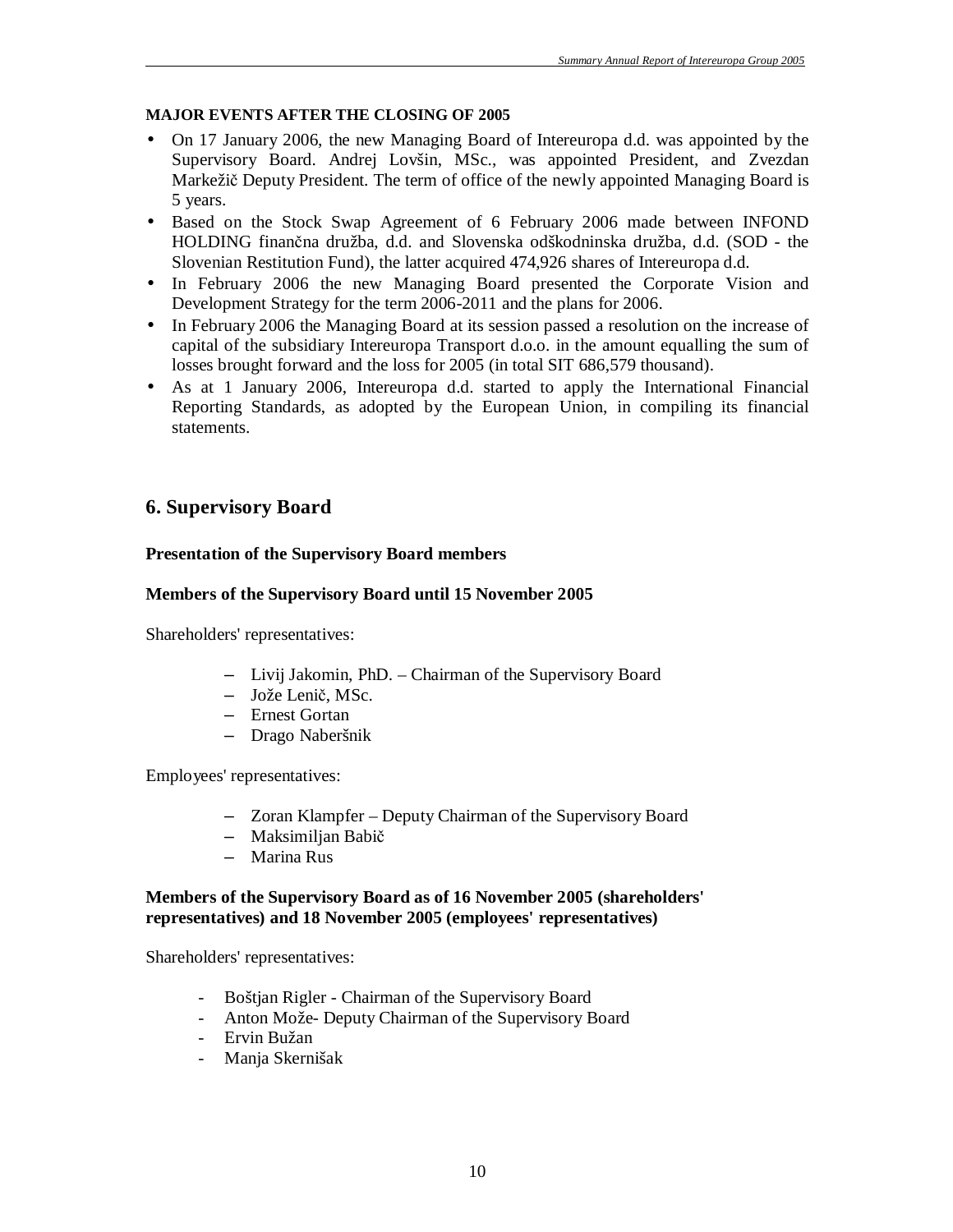Employees' representatives:

- Nevija Pečar
- Zlatka Čretnik
- Vinko Rebula

## **7. Managing Board**

#### **Presentation of the Managing Board members in 2005 and 2006**

Up to and including 11 December 2005, Intereuropa d.d. had a five-member Managing Board, comprising:

Jože Kranjc President of the Managing Board

Radovan Vrabec Deputy President Finance, Accounting, Internal Audit and Controlling Division

Milan Jelenc, MSc. Deputy President of the Managing Board Freight Forwarding and Logistics Division

Milan Kurelič Deputy President of the Managing Board Road and Railway Transport Division

Vladimir Petravič Human Resources Executive – Member of the Managing Board Human Resources, Social and General Affairs Division

#### **From 12 December 2005 to 17 January 2006 the company was managed by**

Jože Kranjc, temporary President of the Managing Board

#### **On 17 January 2006 the five-year term of office of the new Managing Board started; the composition of the Managing Board was**

Andrej Lovšin, MSc., President of the Managing Board Zvezdan Markežič, Deputy President of the Managing Board

#### **Receipts of the members of the Management Board, Supervisory Board, employees with service contracts**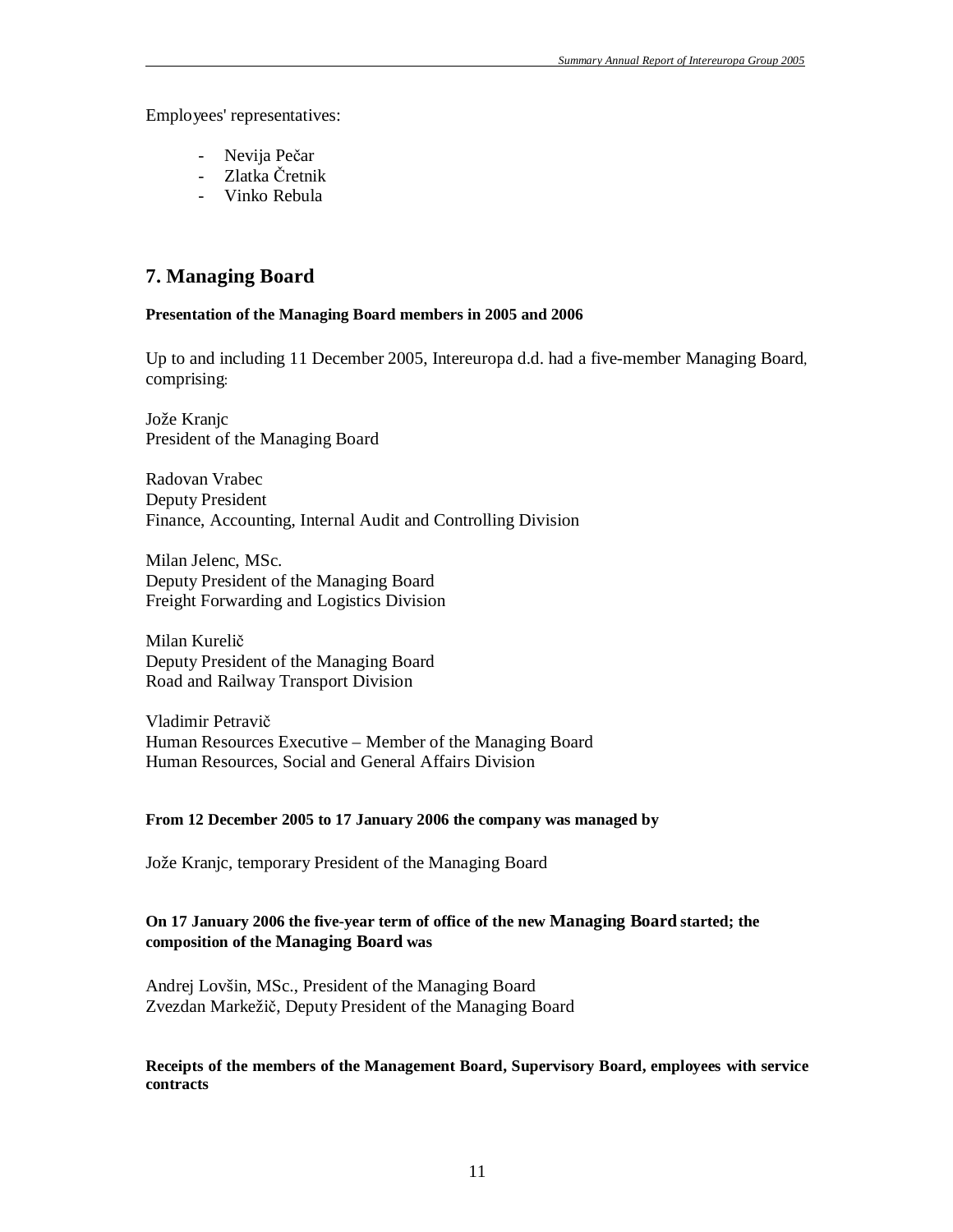Employees are entitled to receive benefits during their service or after termination of their service.

During their employment they are as follows: Wages and salaries, substitutes for wages and salaries as well as similar items; while post-employment benefits are primarily severance/redundancy payments and retirement benefits.

|                | <b>1. MANAGEMENT BOARD</b>           | Salary and<br>bonuses | part of<br>salary | <b>Profit share</b> | <b>Session</b><br>fees | <b>Total</b> |
|----------------|--------------------------------------|-----------------------|-------------------|---------------------|------------------------|--------------|
| 1              | <b>JOŽE KRANJC</b>                   | 30.584                |                   | 8.488               |                        | 39.073       |
| $\overline{2}$ | RADOVAN VRABEC                       | 27.205                |                   | 7.547               |                        | 34.753       |
| 3              | <b>MILAN JELENC</b>                  | 26.999                |                   | 7.466               |                        | 34.465       |
| $\overline{4}$ | MILAN KURELIČ                        | 25.404                |                   | 6.795               |                        | 32.199       |
| 5              | VLADIMIR PETRAVIČ                    | 23.038                |                   | 6.230               |                        | 29.268       |
|                | <b>TOTAL</b>                         | 133.232               | $\bf{0}$          | 36.526              |                        | 169.758      |
|                | <b>2. SUPERVISORY BOARD</b>          |                       |                   |                     |                        |              |
| 1              | LIVIJ JAKOMIN                        |                       |                   | 5.093               | 584                    | 5.677        |
| $\overline{2}$ | <b>TUFEK TADEJ</b>                   |                       |                   | 1.821               |                        | 1.821        |
| 3              | LENIČ JOŽE                           |                       |                   | 2.732               | 563                    | 3.295        |
| $\overline{4}$ | NABRŠNIK DRAGO                       |                       |                   | 2.732               | 701                    | 3.433        |
| 5              | <b>MARINA RUS</b>                    |                       |                   | 2.732               | 456                    | 3.189        |
| 6              | <b>BABIČ MAKSIMILIJAN</b>            |                       |                   | 2.732               | 577                    | 3.309        |
| $\overline{7}$ | <b>KLAMPFER ZORAN</b>                |                       |                   | 2.732               | 746                    | 3.478        |
| 8              | <b>GORDAN ERNEST</b>                 |                       |                   | 911                 | 356                    | 1.267        |
| 9              | <b>MOŽE ANTON</b>                    |                       |                   |                     | 155                    | 155          |
| 10             | SKERNIŠAK MANJA                      |                       |                   |                     | 190                    | 190          |
| 11             | <b>BUŽAN ERVIN</b>                   |                       |                   |                     | 145                    | 145          |
| 12             | RIGLER BOŠTJAN                       |                       |                   |                     | 232                    | 232          |
| 13             | PEČAR NEVIJA                         |                       |                   |                     | 142                    | 142          |
| 14             | REBULA VINKO                         |                       |                   |                     | 188                    | 188          |
| 15             | ČRETNIK ZLATKA                       |                       |                   |                     | 218                    | 218          |
|                | <b>TOTAL</b>                         | $\bf{0}$              | $\bf{0}$          | 21.485              | 5.254                  | 26.740       |
|                |                                      |                       |                   |                     |                        |              |
|                | 3. Employees under service contracts | 341.725               | 7.060             | $\vert$             | $\mathbf{0}$           | 348.785      |
|                |                                      |                       |                   |                     |                        |              |
|                | <b>TOTAL: 1+2+3</b>                  | 474.957               | 7.060             | 58.012              | 5.254                  | 545.283      |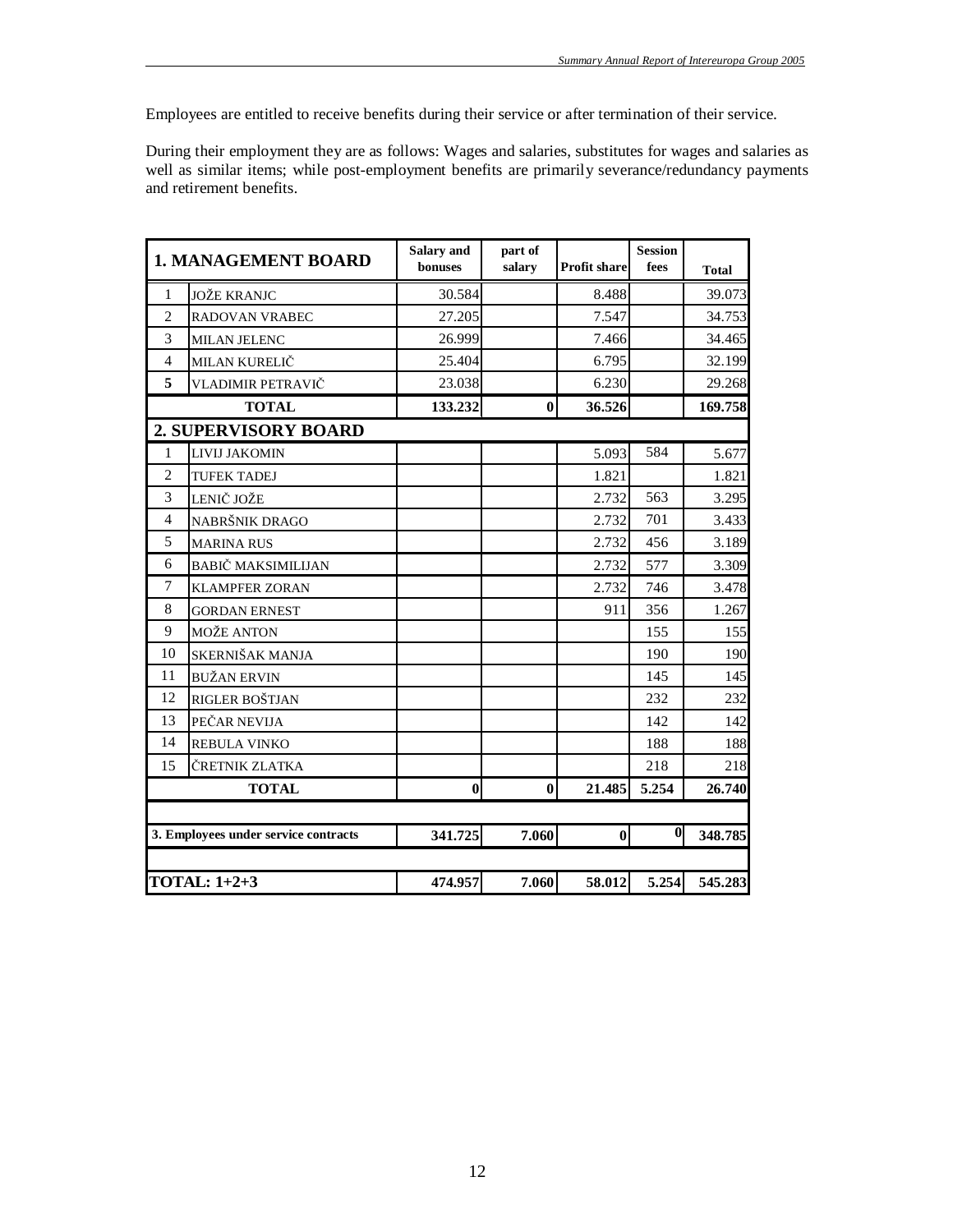## **8. Coporate Governance Code for Joint Stock Companies**

## **Statement on Compliance with the Corporate Governance Code for Joint Stock Companies by Intereuropa d.d., Koper**

Pursuant to the Rules of the Ljubljana Stock Exchange and the Securities Market Act-1 (Official Gazette of the RS, no. 56/99) the company Intereuropa d.d., Globalni logistični servis d.d., Koper, publishes the following information:

#### Statement on Compliance with the Corporate Governance Code for Joint Stock Companies by Intereuropa d.d., Koper, dated 14 December 2005

The company Intereuropa d.d., whose shares are included in the first listing on the Ljubljana Stock Exchange, is managed in line with the Companies Act and other valid legislation in the Republic of Slovenia. In doing so, the Rules of the Ljubljana Stock Exchange and the provisions of other general regulations are followed. The said provisions regulate the issues dealt with by the Corporate Governance Code for Joint Stock Companies. The first statement on the compliance with the Code was published by the company in September 2004. The 2004 Annual Report of Intereuropa d.d. said that the company was managed in line with the Code with the exception of some deviations referring to individual items of the then applicable Code.

The Managing Board and the Supervisory Board of Intereuropa d.d. by this statement inform the shareholders and the public that the company is managed in accordance with the provisions of the amended (supplemented) Corporate Governance Code for Joint Stock Companies, which was adopted on 14 December 2005, with certain exceptions, which are together with a description of deviations, presented below and whose contents originate mostly from the amendments (supplements) to the said Code.

The Corporate Governance Code for Joint Stock Companies, adopted on 14 December 2005, is in the Slovenian and English language available at:

#### http[:www.ljse.si](http://www.ljse.si)

The exceptions in company management deviating from the applicable Code are the following:

Code provision 1.1.1. "The key goal of a joint-stock company engaged in a gainful activity is to maximise the company's value. This and other goals, pursued by the company in performing its activity, should be stated in the company's articles of association."

At the next General Meeting of Shareholders the Managing Board will propose that the By-Laws of the company be amended so as to be brought in line with the above provision of the Code.

Code provision 1.3.5. "When convening a general meeting, the management board should ensure proper information dissemination and effective exercise of shareholders' rights by using information technology. The management board should observe the rules of proper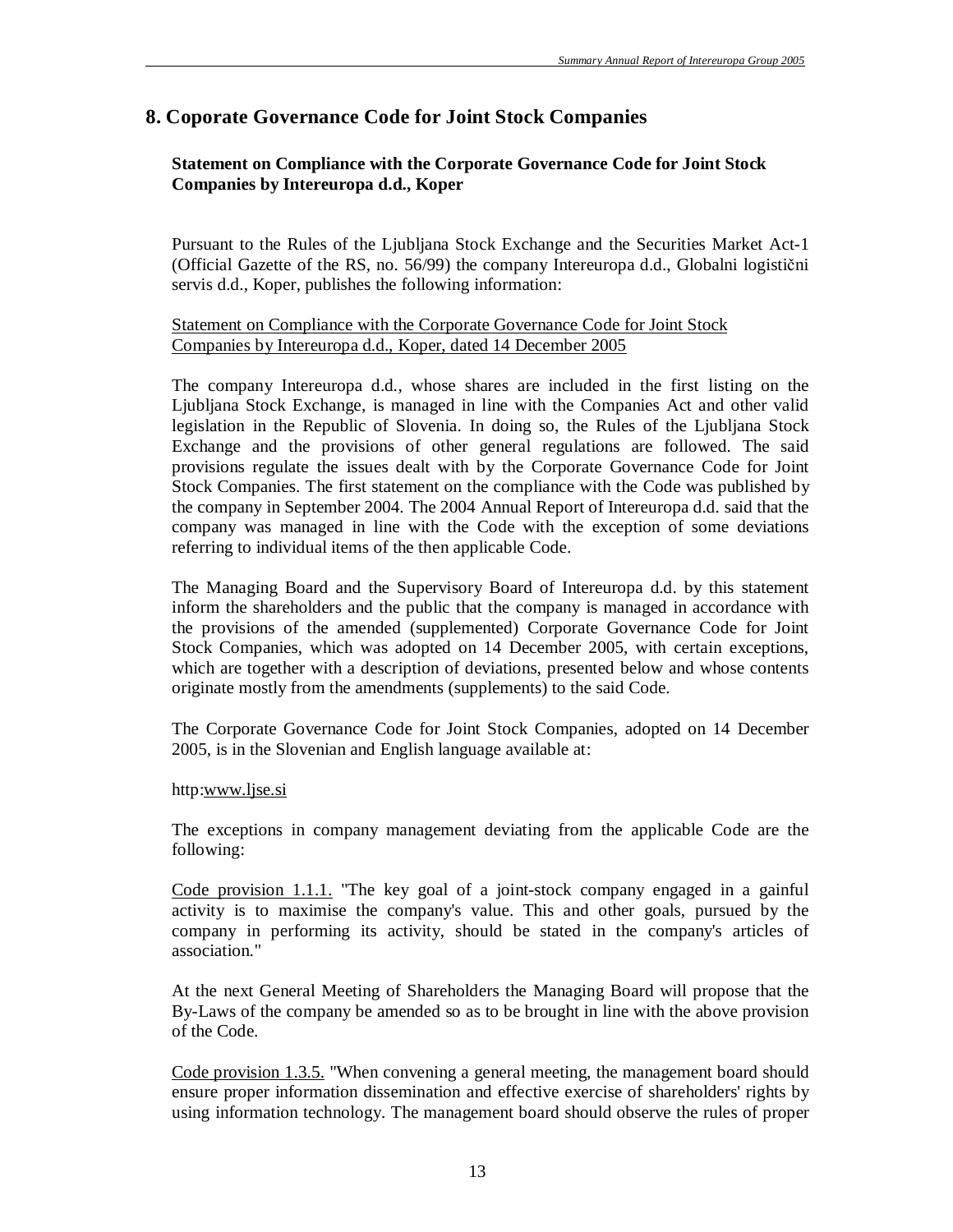information dissemination and place the notice of meeting, full text of proposed resolutions, conditions for attendance and all written material, also on the company's web site."

Article 7 of the Rules of Procedure of the General Meeting of Shareholders stipulates that the invitation to the General Meeting of Shareholders with the proposed agenda, material and draft resolutions is submitted to all registered shareholders holding 100,000 or more shares, by registered mail with acknowledgement of receipt or in person, provided that the invitation receipt is confirmed by a signature.

At the next General Meeting of Shareholders the Managing Board shall propose that the Rules of Procedure of the General Meeting of Shareholders be suitably amended - so that the rules of proper information dissemination are complied with.

Code provision 3.5.5. "Detailed company's criteria for assessing the existence of conflicts of interest (of the supervisory board members) and the measures to be taken to avoid them, should be determined by the company in the rules of procedure of the supervisory board, articles of association or in a separate corporate governance code."

At the next session of the Supervisory Board the Managing Board shall propose that the Supervisory Board supplements the Rules of Procedure of the Supervisory Board to bring them in line with the above provision.

Code provision 6.2.2. "Persons responsible for internal control shall be directly accountable to the company's management board and impartial in their work."

The Managing Board at its session held on 24 January 2006 passed a resolution on appointment of the Executive Director of Finance, Accounting, Internal Audit and Controlling Division. The Executive Director is authorised, competent and responsible for issuing instructions, management, organisation and work supervision in all the above areas. For his work he answers to the President of the Managing Board.

At one of its future sessions the Managing Board shall amend the internal rules on organisational relationships to align them with the above provision of the Code.

Code provision 7.1.4. "In order to assure the comparability of financial statements, companies should prepare and publish annual and interim consolidated and unconsolidated financial statements in accordance with International Financial Reporting Standards (IFRS)."

In line with the applicable legislation, the Intereuropa Group compiles its financial statements for the business year 2005 on the basis of IFRS, while the financial statements of the parent company Intereuropa d.d. are for 2005 prepared in line with the Slovenian Accounting Standards (SAS).

With regards to the method of application of accounting frameworks in compiling of consolidated and non-consolidated financial statements, the public was issued a statement by the Managing Board of the company.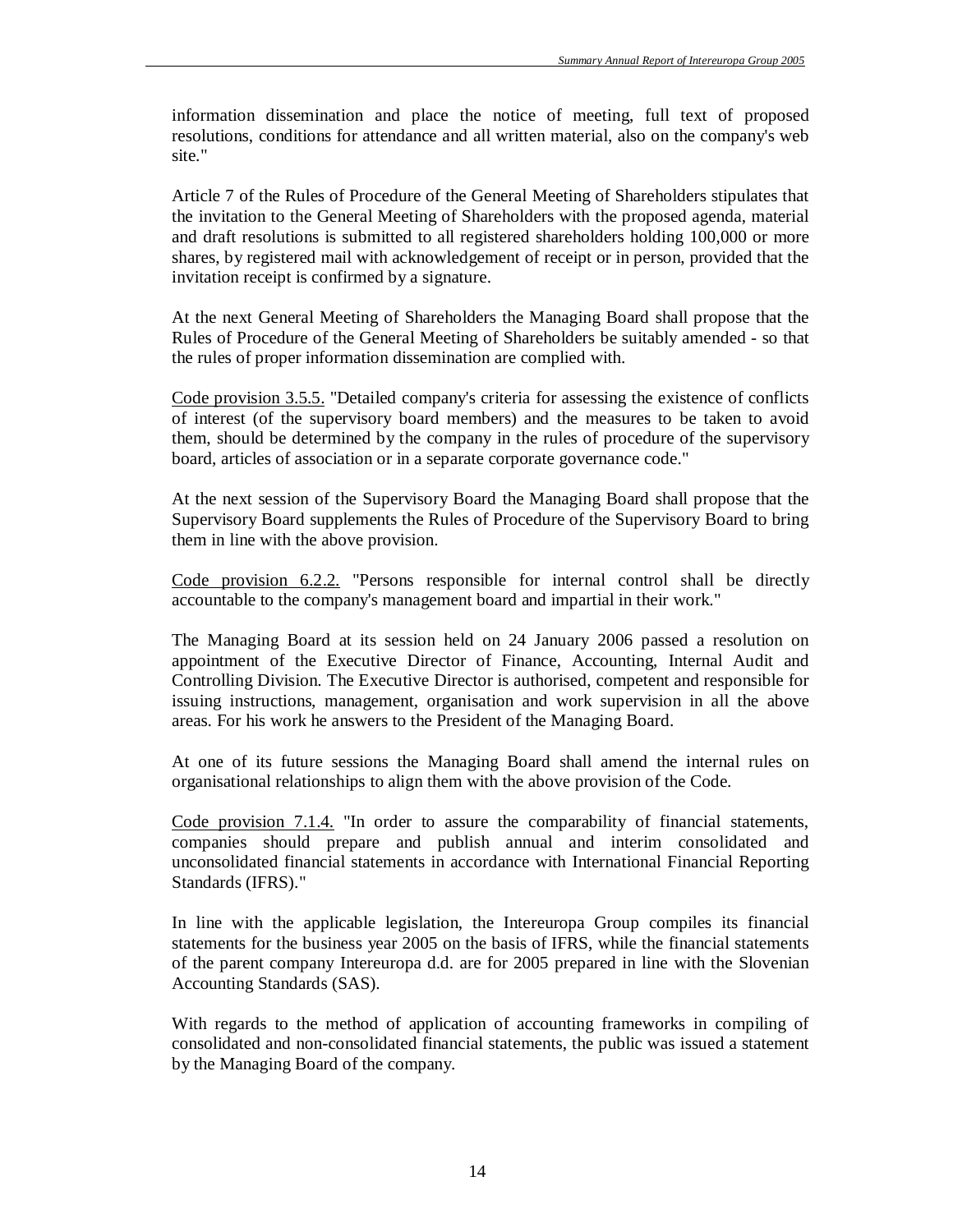Code provision 7.2.2. "Companies shall determine the place of publishing their announcements in their articles of association, and notify the public of it or of any relevant changes."

At the next General Meeting of Shareholders the Managing Board will propose that the By-Laws of the company be amended so as to be brought in line with the above provision of the Code.

# **9. Total Sales of the Intereuropa Group**

Net sales revenues of the Intereuropa Group totalled SIT 49.5 billion in 2005. The earned net sales revenues are deemed to be a good result, despite being down by 3% compared to 2004. The financial year 2004 also included four-month sales revenues arising from customs services, which accounted for a hefty 13% of total sales revenues. The major part of the decrease in sales revenues of the Intereuropa Group has already been replaced in 2005, notably in the last quarter when the results were better than planned.

|                |                       | <b>Jan-Dec</b> | <b>Share</b> | Ind.         | Ind.      |
|----------------|-----------------------|----------------|--------------|--------------|-----------|
|                |                       | 2005           |              | $2005$ /plan | 2005/2004 |
|                | Land freight          | 25,455         | 52%          | 95           | 97        |
| $\overline{2}$ | Terminal services     | 4,699          | 9%           | 87           | 96        |
| 3              | Customs services      | 4,925          | 10%          | 88           | 74        |
| 4              | Sea and coastal water |                |              |              |           |
|                | transport             | 10,556         | 21%          | 87           | 111       |
| 5              | Air transport         | 2,862          | 6%           | 97           | 108       |
| 6              | Other services        | 997            | 2%           | 93           | 102       |
|                | <b>TOTAL</b>          | 49,494         | 100%         | 92           | 97        |

*Intereuropa Group's net sales revenues by business area in SIT million* 

The Intereuropa Group generated more than a half of net sales revenues in 2005 in the business area of land transport, a fifth in sea transport followed by customs services, terminal services and air transport, while a minimal share was earned in other services.

Particular business areas increased net sales revenues in 2005 compared to 2004. Thus sea transport exceeded sales generated in 2004 by 11%, and air transport and other services by 8% and 2%, respectively. Other business areas were below the level of net sales revenues generated in 2004 with the biggest fall recorded in customs services.

*Intereuropa Group's net sales revenues by country in SIT million* 

|                  | <b>Jan-Dec</b> | <b>Share</b> | Ind.      | Ind.          |
|------------------|----------------|--------------|-----------|---------------|
|                  | 2005           |              | 2005/plan | 2005/2<br>004 |
| Europian Union   | 38,689         | 78%          | 87        | 91            |
| Outside Europian |                |              |           |               |
| Union            | 10,805         | 22%          | 112       | 122           |
| <b>TOTAL</b>     | 49,494         | 100%         | 92        | 97            |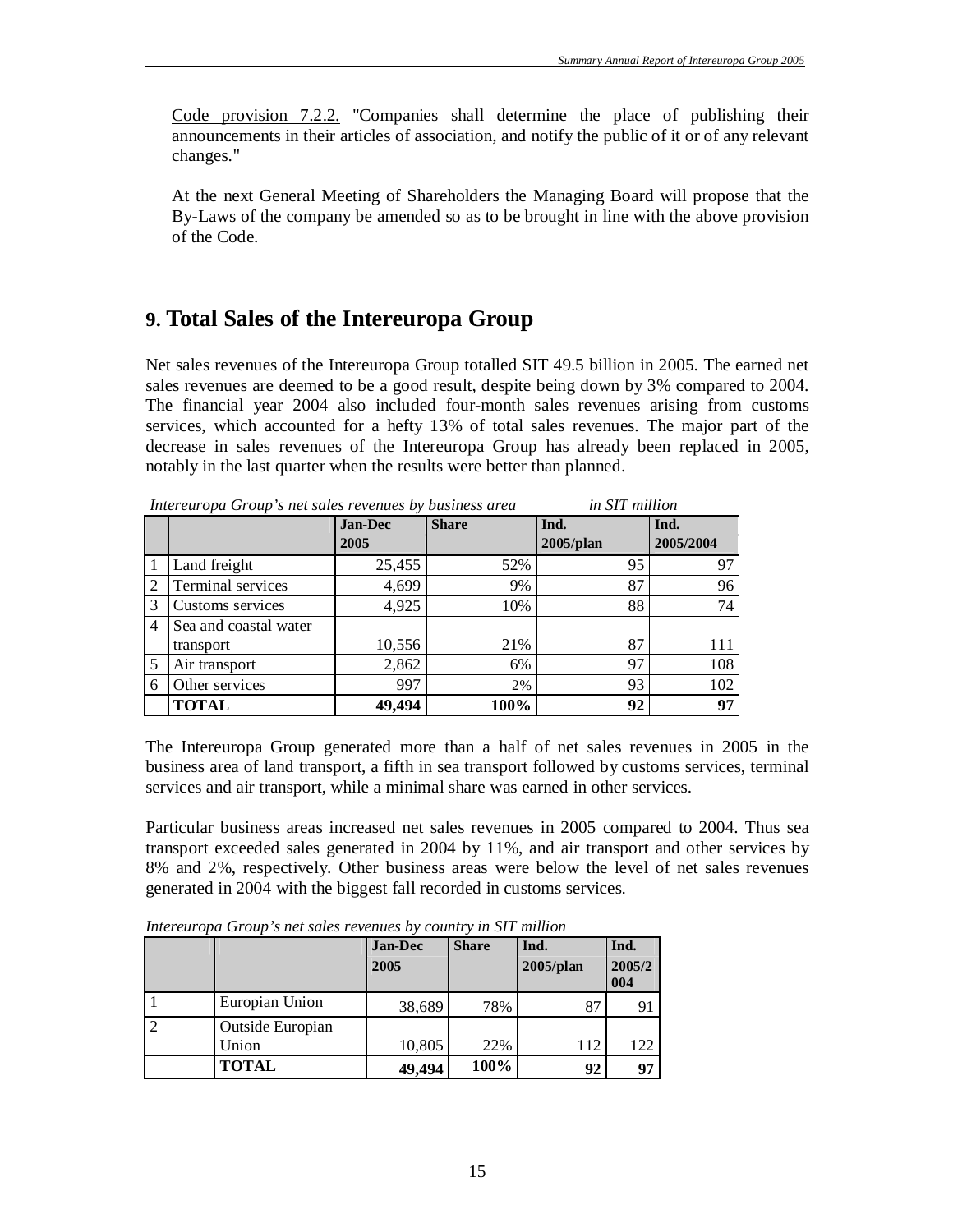The largest share of net sales revenues of the Intereuropa Group was earned in the country of the parent company. Thus slightly more than three quarters of net sales revenues at the Group's level were made in Slovenia.

Intereuropa still gets its largest share of sales revenue in the republics of former Jugoslavia, which are not members of the Europian Union.

Intereuropa is the largest provider of logistics services in Croatia. The logistics market in Croatia is dominated by two associated companies: Intereuropa, logističke usluge, d.o.o. Zagreb and Intereuropa Sajam d.o.o. Zagreb. These two companies between them earned 15% of net sales revenues of the Group. Other countries in which the Group operates accounted for 8% of total net sales revenues of the Group.

#### **10. Analysis of Operation of the Plan and the Group as a Whole**

## *ACHIEVING THE 2005 ANNUAL PLAN*

In 2005, the Intereuropa Group generated SIT 49.5 billion of net sales revenues, falling short of the plan and the 2004 results by 8.1% and 3.0%, respectively. The plan was not achieved primarily due to:

– Poor performance in the first quarter compared to previous years, stemming from a decrease in economic activity and adverse weather conditions;

– Delay in activation of new logistic capacities in Slovenia and Croatia;

– The fact that the company Speka spol. s.r.o, Prague was excluded from the Intereuropa Group in 2005.

After the initial poor performance, sales results improved and were even better than planned in the last quarter of 2005, however we were unable to make up for the fallout from the first quarter and the delay in activating investments.

Active cost management resulted in a decrease of costs compared to 2004, keeping them under the planned level. Cost reductions and sales activities resulted in SIT 4.1 billion of earnings before interest, tax, depreciation and amortization (EBITDA), 19% lower than planned.

The net profit for 2005 amounted to SIT 2.3 billion exceeding the plan by 8%, however, the high profit is mostly the result of the sale of the financial investment in the company Si.mobil totalling SIT 1.0 billion before tax, i.e. 33% of the net profit.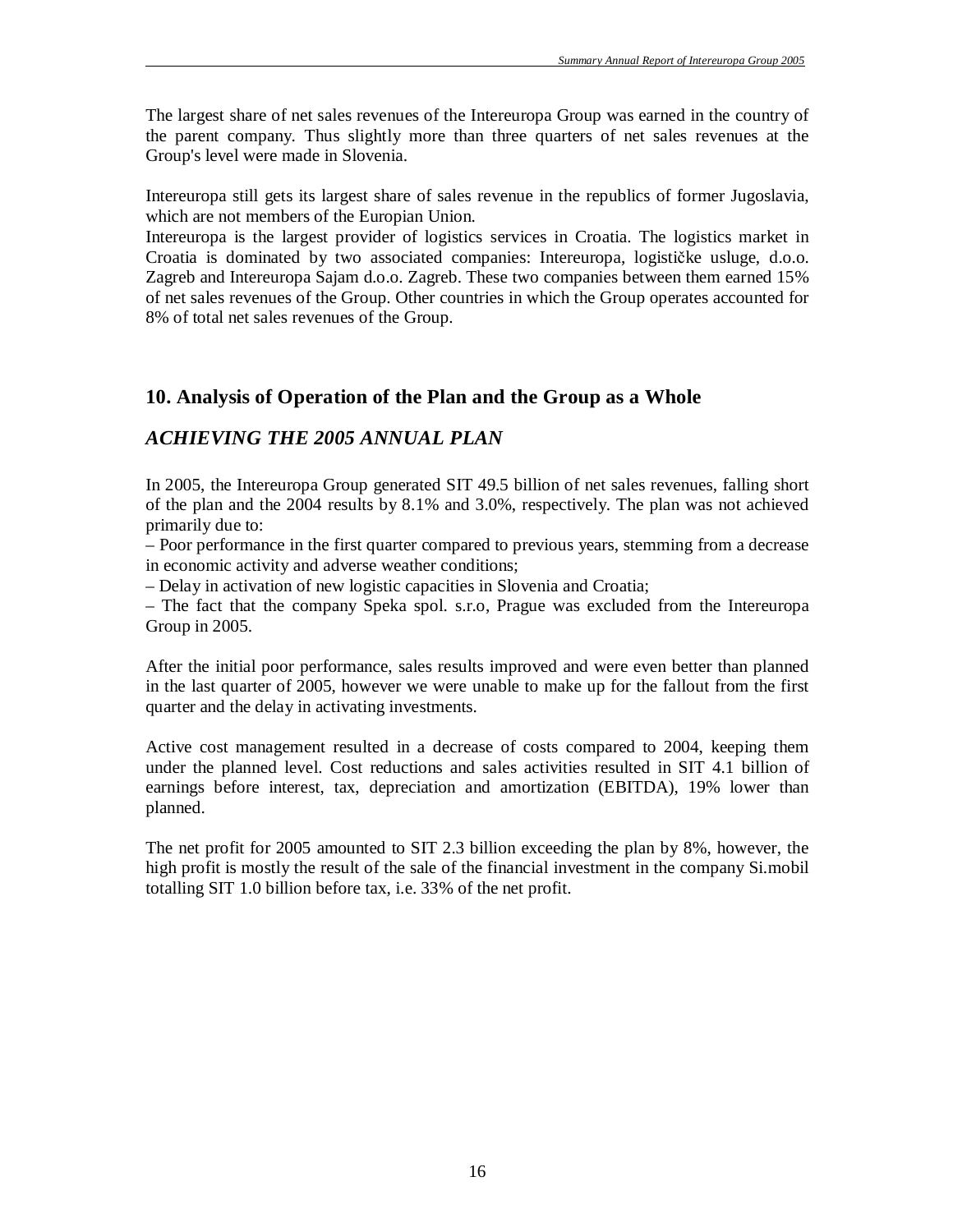# **11. Financial Ratios for Intereuropa Group**

|     | in '000 of SIT                                                       | 2005       | 2004       | I 05/04 |
|-----|----------------------------------------------------------------------|------------|------------|---------|
| 1.  | $\text{Assets} = \text{Liabilities}$                                 | 63,694,618 | 65,291,374 | 98      |
| 2.  | Net profit or loss for the period                                    | 2,300,305  | 2,559,408  | 90      |
| 3.  | <b>Fixed assets</b>                                                  | 39,650,681 | 39,035,755 | 102     |
| 4.  | Revenues                                                             | 52,773,445 | 54,572,647 | 97      |
| 5.  | Expenses                                                             | 48,765,303 | 51,393,892 | 95      |
| 6.  | Long-term financial investments                                      | 8,647,799  | 11,548,224 | 75      |
| 7.  | Long-term operating receivables                                      | 3,445      | 10,442     | 33      |
| 8.  | Capital                                                              | 42,190,270 | 42,546,906 | 99      |
| 9.  | Average capital (excluding net operating profit/loss for the         |            |            |         |
|     | period) – calculated on the basis of opening and closing<br>balances | 41,218,435 | 37,901,436 | 109     |
| 10. | Long-term liabilities (debts)                                        | 6,304,775  | 5,579,129  | 113     |
| 11  | Operating revenues                                                   | 50,620,085 | 51,461,196 | 98      |
| 12  | Operating expenses                                                   | 49,096,698 | 50,155,291 | 98      |
|     | FUNDAMENTAL RATIOS OF INVESTMENT<br><b>UTILISATION</b>               |            |            |         |
| 13  | Participation rate of fixed operating assets $(3/1)$                 | 0.62       | 0.60       | 104     |
| 14  | Participation rate of long-term investments $((3+6+7)/1)$            | 0.76       | 0.77       | 98      |
|     | FUNDAMENTAL RATIOS OF OPERATING<br><b>EFFECTIVENESS</b>              |            |            |         |
| 15  | Operating effectiveness ratio (11/12)                                | 1.03       | 1.03       | 100     |
| 16  | Total efficiency ratio (4/5)                                         | 1.08       | 1.06       | 102     |
|     | FUNDAMENTAL PROFITABILITY RATIOS                                     |            |            |         |
| 17  | Return on equity (2/9*100 (annual level)                             | 5.58       | 6.24       | 89      |

## **12. Investments in Fixed Assets**

The Intereuropa Group invested SIT 4.6 billion in fixed assets in 2005, of which SIT 3.0 billion and SIT 1.6 billion were invested in real estate and equipment, respectively. The annual investment plan has been implemented by 65.6%.

*Overview of the investment plan implementation for the period between January and December 2005, in SIT million*

|                              | <b>Real estate</b> |       | Equipment   |       | <b>TOTAL</b><br><b>INVESTMENTS</b> |       | $\frac{0}{0}$<br>of<br>annual |
|------------------------------|--------------------|-------|-------------|-------|------------------------------------|-------|-------------------------------|
|                              | <b>PLAN</b>        | IMPL. | <b>PLAN</b> | IMPL. | <b>PLAN</b>                        | IMPL. | impleme<br>ntation            |
| Intereuropa<br>d.d.          | 2,292              | 1,519 | 660         | 332   | 2,952                              | 1,851 | 62.7                          |
| <b>Subsidiaries</b>          | 2,397              | 1,477 | 1,745       | 1,323 | 4,142                              | 2,800 | 67.6                          |
| <b>GROUP</b><br><b>TOTAL</b> | 4,689              | 2,996 | 2,405       | 1,655 | 7,094                              | 4,651 | 65.6                          |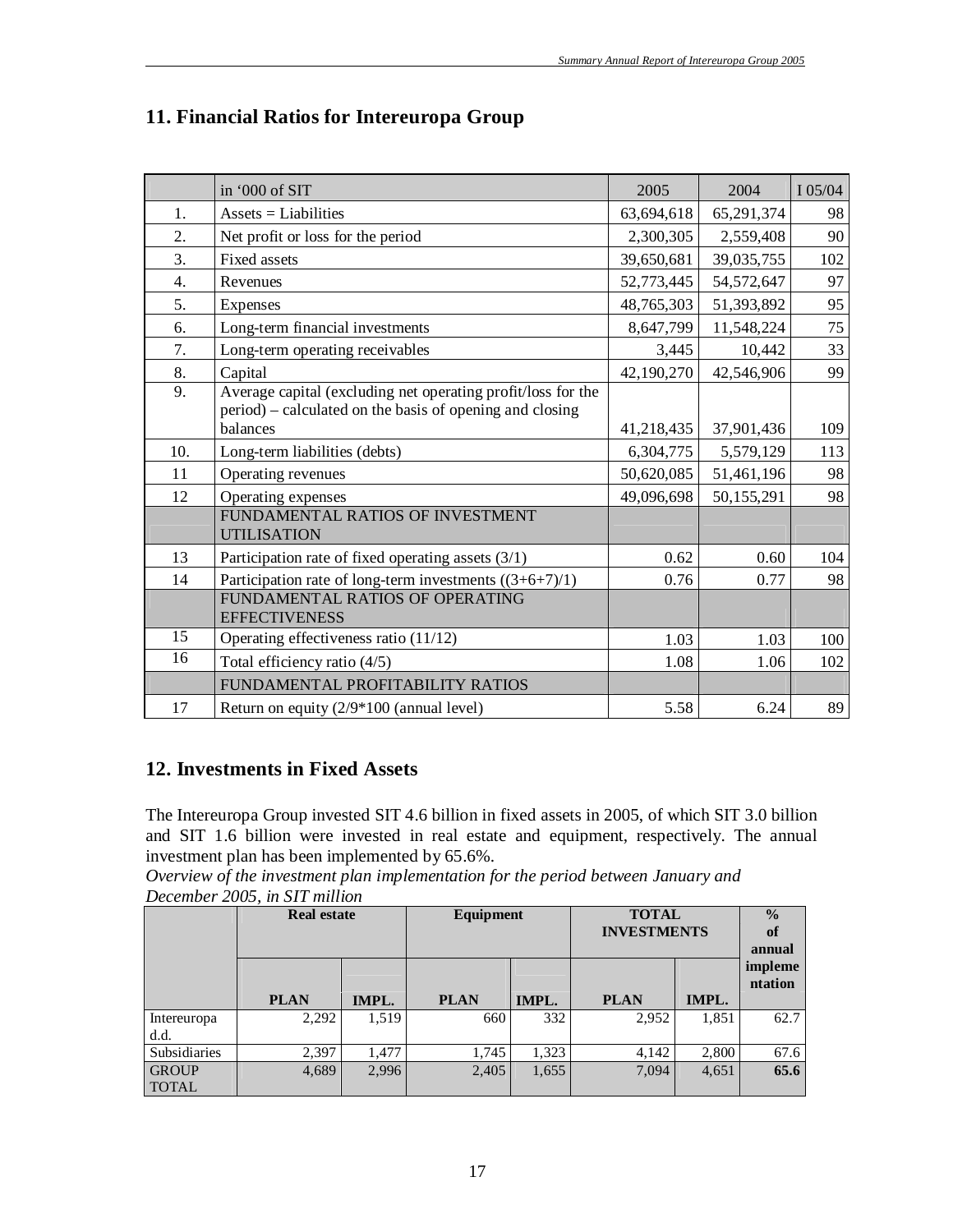# **13. Human Resources Managament**

Human resources management in 2005 focused primarily on the further alignment of the number and structure of our employees with the market needs as regards Intereuropa in Slovenia, developing human resources management skills and providing for constant training and the acquisition of new skills by employees in the parent company and the associated companies.

| The number of people employed in the interetiopa Group (at the end of 2005 and 2004) |                  |              | <b>Difference</b> | <b>Index</b>   |
|--------------------------------------------------------------------------------------|------------------|--------------|-------------------|----------------|
| <b>Company</b>                                                                       | 31 Dec. 2005     | 31 Dec. 2004 | 05/04             | 05/04          |
|                                                                                      |                  |              |                   |                |
| Intereuropa d.d.                                                                     | 909              | 1,011        | $-102$            | 90             |
| Intereuropa IT, d.o.o.                                                               | 33               | 41           | $-8$              | 80             |
| Interagent d.o.o.                                                                    | 29               | 30           | $-1$              | 97             |
| Interzav d.o.o.                                                                      | 4                | 5            | $-1$              | 80             |
| Intereuropa FLG d.o.o.                                                               | 12               | $\theta$     | 12                | $\overline{0}$ |
| Intereuropa Transport d.o.o.                                                         | 291              | 289          | $\overline{2}$    | 101            |
| <b>Slovenia</b>                                                                      | 1,278            | 1,376        | $-98$             | 93             |
| Intereuropa, log. usluge, d.o.o.,                                                    |                  |              |                   |                |
| Zagreb                                                                               | 535              | 508          | 27                | 105            |
| Intereuropa Sajam, d.o.o.                                                            | 52               | 52           | $\Omega$          | 100            |
| Croatia                                                                              | 587              | 560          | 27                | 105            |
| Intereuropa Skopje, d.o.o.                                                           |                  |              |                   |                |
| (Macedonia)                                                                          | 11               | 11           | $\boldsymbol{0}$  | 100            |
| Intereuropa RTC d.d. Sarajevo                                                        |                  |              |                   |                |
| (BiH)                                                                                | 131              | 129          | $\overline{2}$    | 102            |
| Intereuropa - East d.o.o.,                                                           |                  |              |                   |                |
| Moscow (Russia)                                                                      | $\overline{4}$   | 4            | $\boldsymbol{0}$  | 100            |
| A.D.Interjug-AS, Belgrade (Ser.                                                      |                  |              |                   |                |
| & Mont.)                                                                             | 94               | 89           | 5                 | 106            |
| Speka, spol. s.r.o., Prague (the                                                     |                  |              |                   |                |
| Czech Rep.)                                                                          | $\boldsymbol{0}$ | 33           | $-33$             | 0              |
| Intereuropa S.A.S., Saint Pierre                                                     |                  |              |                   |                |
| de Chandieu (France)                                                                 | 5                | 5            | $\boldsymbol{0}$  | 100            |
| Schneider&Peklar, GmbH,                                                              |                  |              |                   |                |
| Vienna (Austria)                                                                     | 50               | 56           | $-6$              | 89             |
| TEK ZTS, d.o.o., Užgorod                                                             |                  |              |                   |                |
| (Ukraine)                                                                            | 16               | 15           | $\mathbf{1}$      | 107            |
| Intereuropa                                                                          |                  |              |                   |                |
| Trans.&Sped.GmbH, Troisdorf                                                          |                  |              |                   |                |
| (Germany)                                                                            | 3                |              | 1                 | 150            |
| <b>Other countries</b>                                                               | 314              | 344          | $-30$             | 91             |
|                                                                                      |                  |              |                   |                |
| <b>TOTAL</b>                                                                         | 2,179            | 2,280        | $-101$            | 96             |

The number of people employed in the Intereuropa Group (at the end of 2005 and 2004)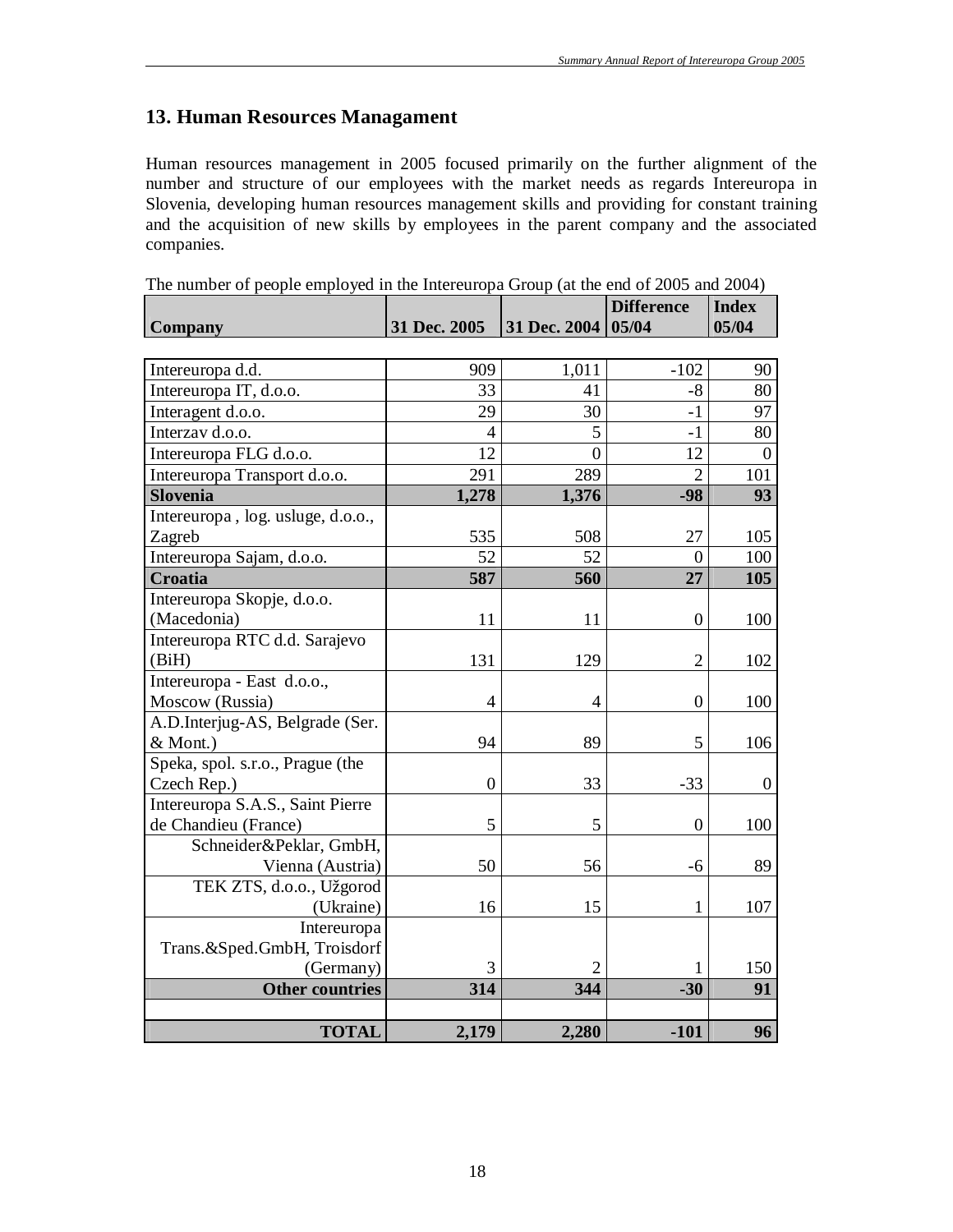#### **Providing for constant training and acquiring new skills**

As a learning company we strive to educate our employees and transfer know-how between branch offices and companies, which has become a regular practice. The aim is to achieve a uniform level of knowledge and quality of services throughout the Group.

#### **Management development**

Intereuropa in Slovenia in 2005 focused primarily on developing managerial skills. The first group of 52 managers completed the Intereuropa's management course in October. Participants were trained in managerial skills divided into four sets: motivation and performance of employees, successful management, leadership, and team management and teamwork. The response from participants was very positive among other things also because of new approaches to teaching (independent e-learning, online "live" chats, verifying theoretical knowledge at workshops) and upon conclusion, training of skills in the adrenalin park. Assessment of the programme's effectiveness will be prepared in the beginning of 2006.

## **14. Data on Intereuropa Share**

The following events marked IEKG share in 2005:

- Listing of shares in segment A at the Ljubljana Stock Exchange;
- Share price fell by 28%; and
- Selling of shares by small shareholders and further concentration of ownership.

|                               | 2002      | 2003      | 2004      | 2005      |
|-------------------------------|-----------|-----------|-----------|-----------|
| Number of shares              | 7,902,413 | 7,902,413 | 7,902,413 | 7,902,413 |
| Data on trading               |           |           |           |           |
| Book value of the share as at |           |           |           |           |
| the year end                  | 4,233     | 4,368     | 4,486     | 4,663     |
| Standard price as at the year |           |           |           |           |
| end                           | 5,246     | 5,384     | 7,442     | 5,363     |
| Weighted average price        | 4,936     | 5,331     | 6,696     | 6,552     |
| Highest price                 | 5,807     | 5,486     | 7,700     | 7,773     |
| Lowest price                  | 3,899     | 5,001     | 5,266     | 5,105     |
| Market capitalisation in      |           |           |           |           |
| <b>SIT</b> million            | 41,456    | 42,550    | 58,810    | 42,379    |
| <b>Trade volume in SIT</b>    |           |           |           |           |
| million                       | 6,309     | 3,758     | 11,819    | 2,165     |
| <b>Indicators</b>             |           |           |           |           |
| Earnings per share            | 624       | 362       | 249       | 313       |
| Cash flow per share           | 644       | 346       | 204       | 224       |
| Gross dividend per share      | 200       | 220       | 240       | 240       |
| P / BV                        | 1.24      | 1.23      | 1.66      | 1.15      |
| P/CF                          | 8.15      | 15.56     | 36.50     | 23.97     |
| P/E                           | 8.41      | 14.86     | 29.85     | 17.14     |
| Share capital gains           | 34.6%     | 3.7%      | 39.1%     | $-28.5%$  |
| Dividend yield                | 5.1%      | 4.2%      | 4.5%      | 3.2%      |
| <b>Total earnings yield</b>   | 39.7%     | 8.0%      | 43.6%     | $-25.3%$  |

Table: Key data on shares of Intereuropa d.d. in the 2002-2005 period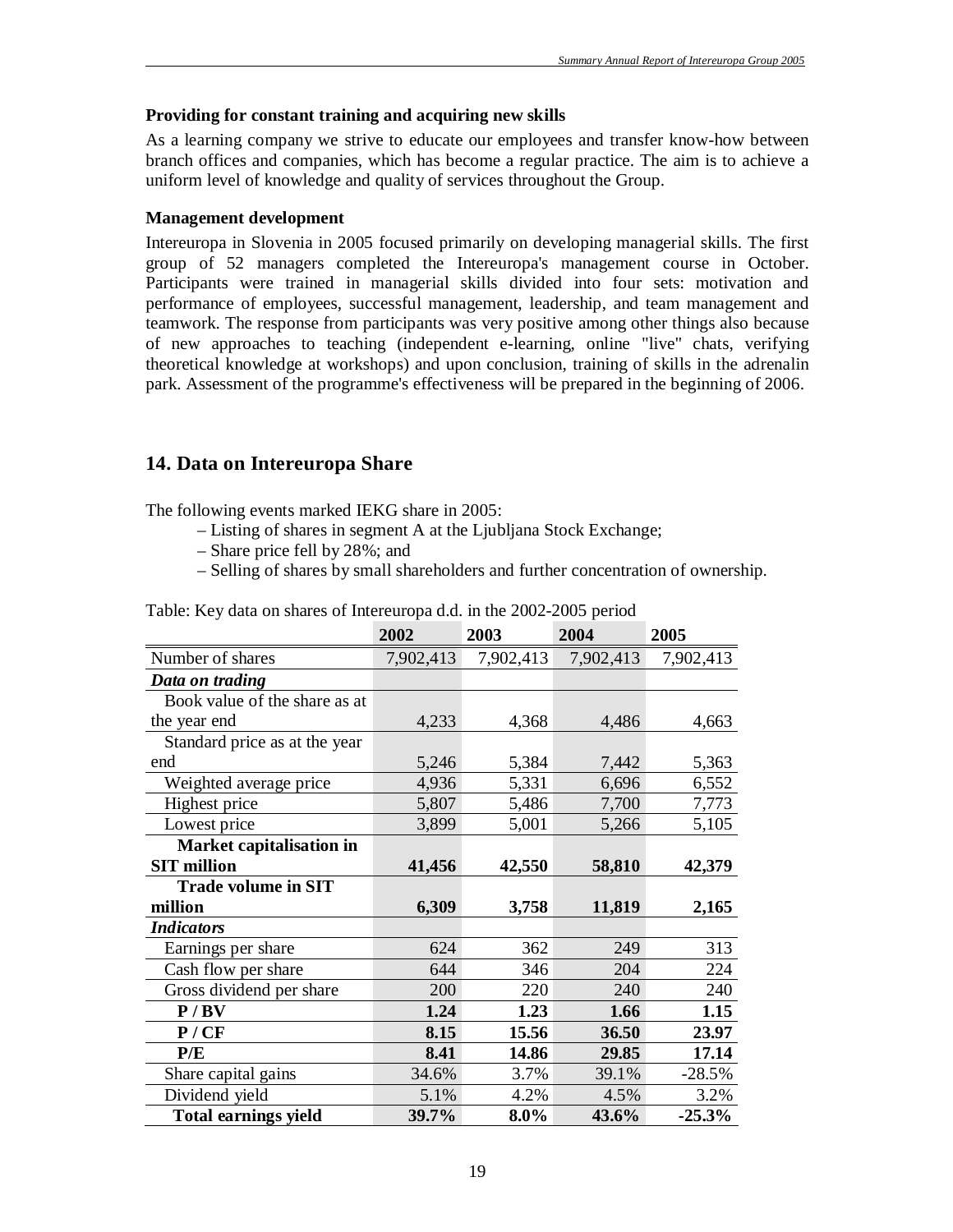*Book value = capital / number of ordinary shares Market capitalisation = closing price as at the year end \* number of listed shares Net earnings per share = net earnings / number of ordinary shares Cash flow per share = net earnings - dividends + depreciation) / number of ordinary shares P / BV = price as at the year end / book value of a share P / E = price as at the year end / earnings per share P / CF = price as at the year end / cash flow per share Capital gain = price increase over one year* 

*Dividend yield = gross dividend / price as at the year start* 

Table: Number of shares held by Supervisory Board members as at 31 December 2005

| Name                           |                                         | <b>Stock</b> | Share |
|--------------------------------|-----------------------------------------|--------------|-------|
| LUKA KOPER D.D.                | Vojkovo nabrežje 38, 6000 Koper         | 1,940,513    | 24.6% |
| KAPITALSKA DRUŽBA, D.D.        | Dunajska cesta 119, 1000 Ljubljana      | 719.797      | 9.1%  |
| INFOND HOLDING D.D.            | Vita Kraigherja 5, 2000 Maribor         | 459,248      | 5.8%  |
| INFOND ID D.D.                 | Vita Kraigherja 5, 2000 Maribor         | 348,139      | 4.4%  |
| <b>ISTRABENZ D.D.</b>          | Cesta Zore Perello-Godina 2, 6000 Koper | 291,424      | 3.7%  |
| ZLATA MONETA I D.D.            | Svetozarevska 12, 2000 Maribor          | 255,987      | 3.2%  |
| DELNIŠKI VZAJEMNI SKLAD        |                                         |              |       |
| <b>TRIGLAV STEBER I</b>        | Slovenska cesta 54, 1000 Ljubljana      | 239,775      | 3.0%  |
| ZAVAROVALNICA TRIGLAV, D.D.    | Mikloščičeva 19, 1000 Ljubljana         | 213.640      | 2.7%  |
| DELNIŠKI VZAJEMNI SKLAD        |                                         |              |       |
| <b>MODRA LINIJA</b>            | Pristaniška ulica 12, 6000 Koper        | 137,261      | 1.7%  |
| KD INVESTMENTS.                |                                         |              |       |
| Delniški vzajemni sklad RASTKO | Celovška ulica 206, 1000 Ljubljana      | 134.432      | 1.7%  |

| Table: Number of shares held by Managing Board members as at 31 December 2005 |  |  |
|-------------------------------------------------------------------------------|--|--|
|                                                                               |  |  |

| Management board                                 | <b>Stock</b> | <b>Share</b> |
|--------------------------------------------------|--------------|--------------|
| KRANJC JOŽEF, chairman of the board of directors | 10,764       | 0.14%        |
| VRABEC RADOVAN, counselling coordinatorr         | 14,066       | 0.18%        |
| JELENC MILAN, counselling coordinator            | 6,231        | 0.08%        |
| KURELIČ MILAN, counselling coordinator           | 26           | 0.00%        |
| PETRAVIĆ VLADIMIR, counselling coordinator       | 2.205        | 0.03%        |

| Table: Number of shares held by Supervisory Board members as at 31 December 2005 |  |  |
|----------------------------------------------------------------------------------|--|--|
|                                                                                  |  |  |

| Supervisory board     | Stock | <b>Share</b> |
|-----------------------|-------|--------------|
| <b>I VINKO REBULA</b> | 450   | 0.01%        |
| <b>NEVJA PEČAR</b>    | 4.185 | 0.05%        |

Table: Number of shares held by Supervisory Board members as at 31 December 2005 and at 31 December 2004

| Number of shares at     |              |                   | Number of shares at            |           |              |  |
|-------------------------|--------------|-------------------|--------------------------------|-----------|--------------|--|
| 31.December.2005        |              | 31. December 2004 |                                |           |              |  |
| Name                    | <b>Stock</b> | Share             | Name                           | Stock     | <b>Share</b> |  |
| I LUKA KOPER D.D.       | 1.940,513    |                   | 24.% LUKA KOPER D.D.           | 1.833.477 | 23.2%        |  |
| KAPITALSKA DRUŽBA, D.D. | 719.797      |                   | 9.1%   KAPITALSKA DRUŽBA, D.D. | 719.797   | 9.1%         |  |
| INFOND HOLDING D.D.     | 459,248      |                   | 5.8% INFOND HOLDING D.D.       | 459.248   | 5.8%         |  |
| I INFOND ID D.D.        | 348.139      |                   | 4.4%   INFOND ID D.D.          | 356,266   | 4.5%         |  |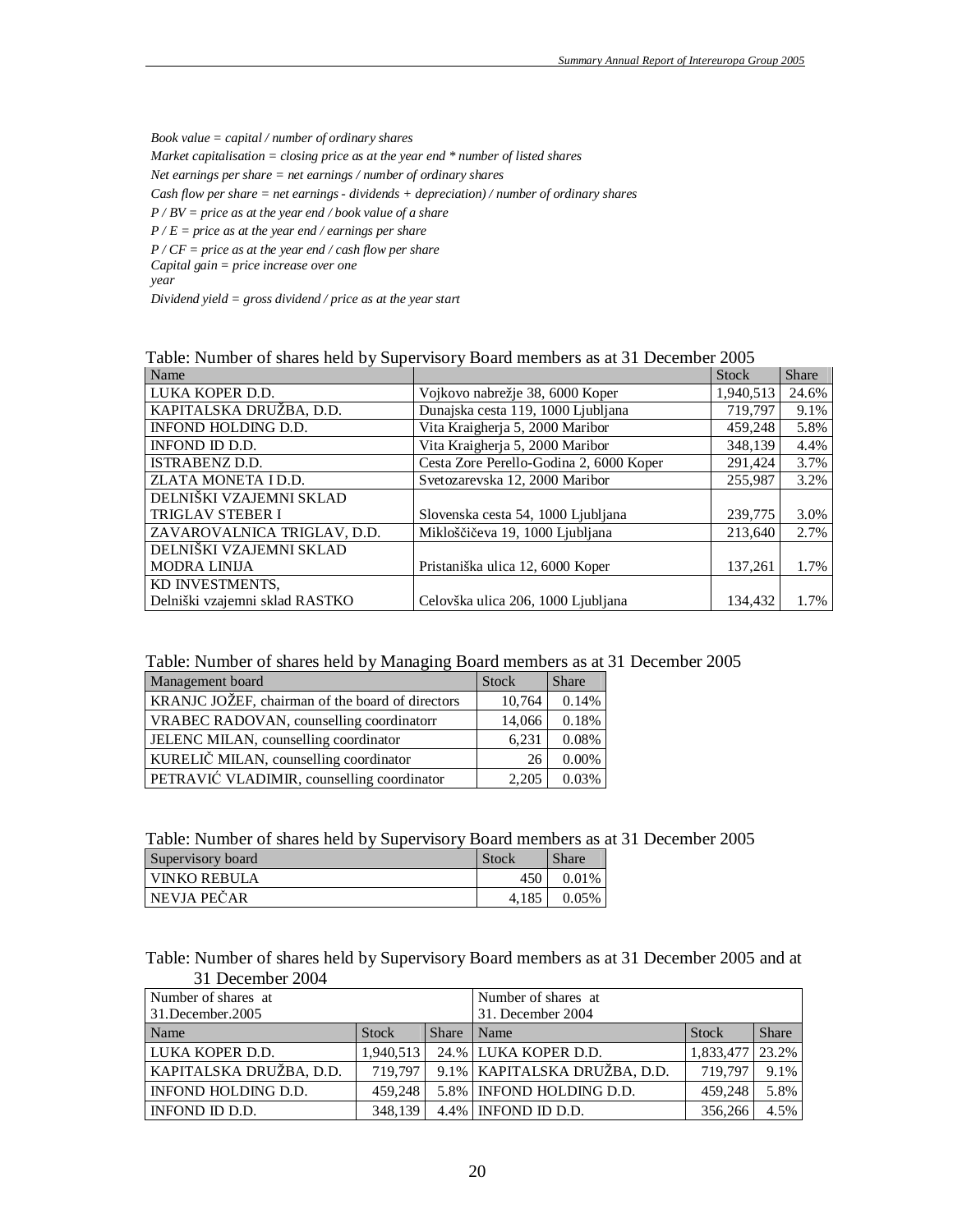| ISTRABENZ D.D.           | 291.424 |              | 3.7% ZLATA MONETA I D.D. | 226,387 | 2.9% |
|--------------------------|---------|--------------|--------------------------|---------|------|
|                          |         |              | <b>TRIGLAV STEBER I.</b> |         |      |
| ZLATA MONETA I D.D.      | 255,987 | 3.2%         | DELNIŠKA ID, D.D.        | 220,371 | 2.8% |
| DELNIŠKI VZAJEMNI SKLAD  |         |              | ZAVAROVALNICA TRIGLAV,   |         |      |
| <b>TRIGLAV STEBER I</b>  | 239,775 | $3.0\%$ D.D. |                          | 218,640 | 2.8% |
| ZAVAROVALNICA TRIGLAV,   |         |              |                          |         |      |
| D.D.                     | 213.640 |              | 2.7% ISTRABENZ D.D.      | 195.450 | 2.5% |
| DELNIŠKI VZAJEMNI SKLAD  |         |              |                          |         |      |
| <b>MODRA LINIJA</b>      | 137.261 |              | 1.7%   MODRA LINIJA D.D. | 139,049 | 1.8% |
| KD INVESTMENTS, Delniški |         |              | KD INVESTMENTS D.O.O.PVS |         |      |
| vzajemni sklad RASTKO    | 134,432 | 1.7%         | <b>RASTKO</b>            | 134,432 | 1.7% |

The Ljubljana Stock Exchange on 3 October 2005 established within the stock exchange listing a new elite listing intended for companies standing out for their liquidity, size and transparency of operations. The companies in segment A must meet the highest internationally comparable criteria for disclosure, which provides for drawing the Slovenian securities market closer to international investors and better recognisability of companies in the international environment.

Shares of Intereuropa were listed in segment A at the Ljubljana Stock Exchange on 3 October 2005.

Intereuropa's share price grew steadily in the beginning of 2005. In March, the market at the Ljubljana Stock Exchange turned bearish. The bear trend was followed by the share price of Intereuropa, which lost 28%, while the Slovenian stock exchange index SBI20 lost 6%. One of the reasons for the relatively greater decline in the price of IEKG shares was in the low share trade volume and the other was the mistrust of shareholders in the company's performance.

Trading with the Intereuropa's share in 2005 amounted to SIT 2.2 billion, which was a mere 18% of the trading volume in 2004. The number of shares changing ownership was 441,004, i.e. 6.1% of the total number of shares.

As at 31 December 2005, 4,432 shareholders were registered in Intereuropa's Share Register, which was 283 less than as at 31 December 2004.

#### **Own shares**

The parent company Intereuropa d.d. has no own share fund.

As at 31 December 2005, the company had SIT 389,892 thousand of authorised unused capital – in accordance with the authorisation granted by shareholders to the Managing Board for the purchase of its own shares, since to 27 February 2007.

#### **Dividend policy**

In the Development Plan, the Managing Board of Intereuropa d.d. defined the long-term stable policy of dividend pay-out. Up to 50% of earned profits will be earmarked for dividends in line with the development policy.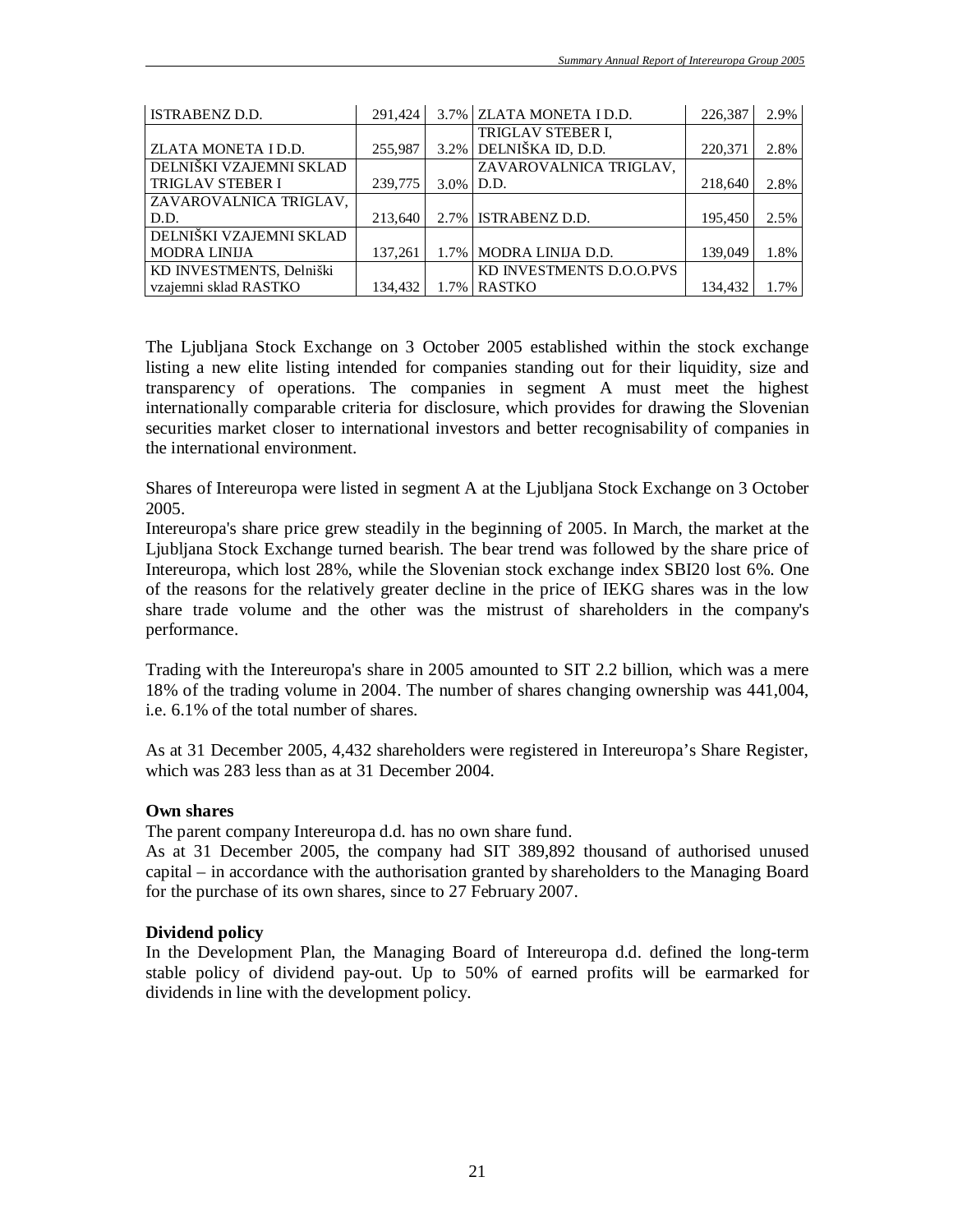## **15. Plans for 2006**

In 2006, we plan SIT 52.6 billion of net sales revenues, i.e. 6.7% more than earned in 2005. Growth of net sales revenues is planned in all countries and companies of the Intereuropa Group. The highest growth rates are planned in Austria, Bosnia and Herzegovina, and Serbia, and the highest growth in terms of value in Slovenia and Austria. The planned growth in sales is to be achieved by a more aggressive sales approach on the Slovenian and foreign markets, increasing sales of integrated logistics services to individual customers, better utilisation of existing capacities, and investments in new ones.

We will continue with the activities aimed at systematic cost reduction and management, both variable and fixed, for the purpose of their reduction per unit of net sales revenues.

The specified activities related to sales and costs should result in SIT 4.9 billion of earnings before interest, tax, depreciation and amortization (EBITDA), SIT 2.3 billion of profit and SIT 2.0 billion of net profit, i.e. 4.9% ROE.

Investments will amount to SIT 4.5 billion, of which nearly half will be in new logistic capacities in Serbia.

By an active approach to goal implementation the Group aims at strengthening its position of a leading provider of logistics services in South-Eastern Europe and creating conditions for the further growth and development of the Intereuropa Group.

The 2006 plans signify the final year of implementation of the Development Plan of the Intereuropa Group for the 2002-2006 Period and at the same time the first year of implementing the Development Vision and Strategy of the Intereuropa Group until 2011.

## **16. Consolidated Financial Statements of the Intereuropa Group With Notes**

Consolidated financial statements of the Intereuropa Group for 2005 were compiled in line with the International Financial Reporting Standards (IFRS) as, pursuant to the Regulation EC no. 1606/2002 of 29 December 2004 and the Companies Act (ZGD-H), all companies having securities listed on one of the organised markets of EU Member States and preparing consolidated financial statements for the year starting on 1 January 2005 or later shall compile and publish annual consolidated financial statements on the basis of IFRS. Comparative information in line with IFRS are presented for the financial year 2004, the date of transition to IFRS is 1 January 2004.

#### **Entry into force of the IFRS Regulation stipulating the transition to IFRS**

#### **Start of the transitional period Comparative information First results of the new disclosure**

Transitional period and reporting period

 **1 January 2004 31 December 2004 31. 31 December 2005 Initial balance sheet Last annual reports by using local First annual reports by using by using IFRS standards IFRS**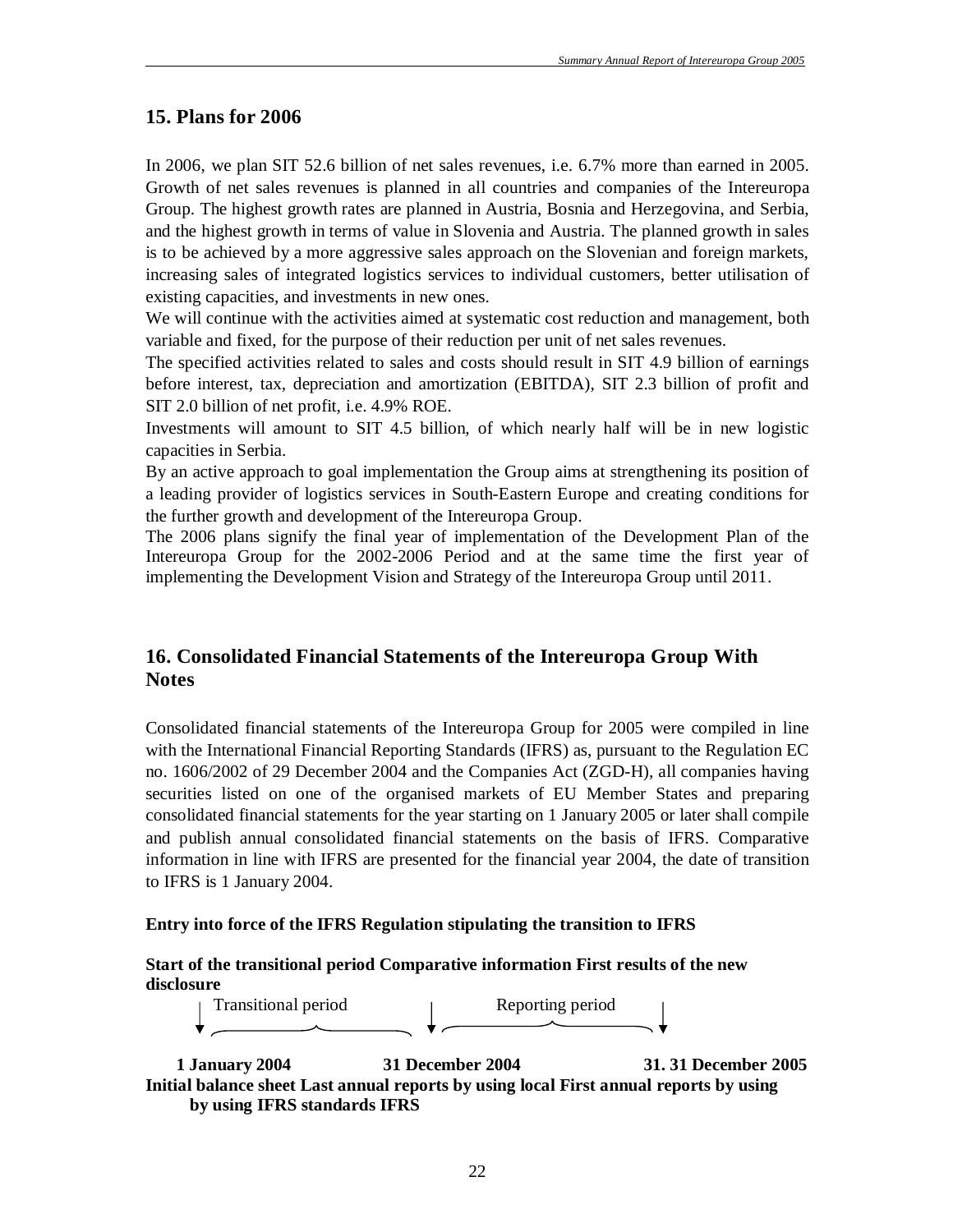Policies in line with the International Financial Reporting Standards (IFRS) as adopted by the European Union were used in compiling consolidated financial statements. IFRS collection includes:

International Accounting Standards (IAS) issued until April 2001;

Interpretations of the Standing Interpretations Committee (SIC) issued until March 2002;

- IFRS issued from April 2001 onwards; and

- Interpretations of the International Financial Reporting Interpretations Committee (IFRIC) issued from March 2002 onwards.

IFRS include requirements regarding recognising, measuring, presenting and disclosing transactions and business events important for financial statements.

In accordance with IFRS 1, First-time Adoption of International Financial Reporting Standards, we have:

- ð Recognised all assets and liabilities whose recognition is required by IFRS;
- ð Non recognised items as assets or liabilities if IFRS do not permit such recognition;
- ð Reclassified items with regard to IFRS; and
- ð Applied IFRS in measuring all recognised assets and liabilities.

## **Abstract of exemptions from RETROSPECTIVE use of IFRS in line with IFRS 1**

a) Goodwill: adjustment of carrying amount of goodwill was not made on the transition date.

b) Revalued amount deemed the historical cost of tangible fixed assets: we took into account revalued amount in line with the SAS for items of real estate, machinery and equipment on the transition date, as we believe it reflects changes in the general price index.

c) Business combinations: at the first-time adoption of IFRS we have revalued investments in subsidiaries to historical cost as at 1 January 2003.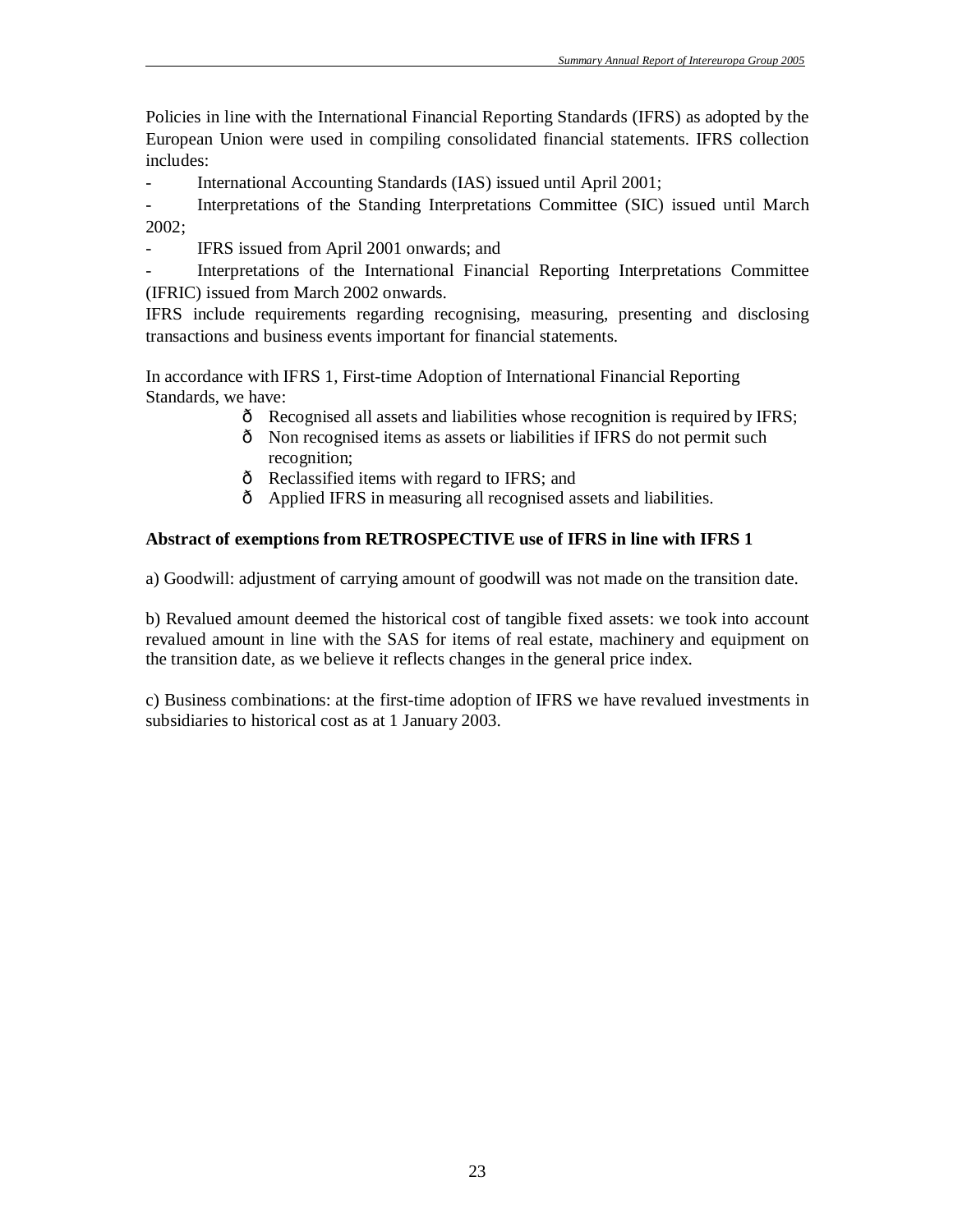|             | No. Items of capital with the presented transition effect                                                                                                                                                                                      | SAS 1 Jan.<br>2004 | <b>Adjustment</b><br>according to<br><b>IFRS</b> | IFRS 1 Jan.<br>2004 | $\mathbf{I}$<br><b>IFRS/S</b><br>AS |
|-------------|------------------------------------------------------------------------------------------------------------------------------------------------------------------------------------------------------------------------------------------------|--------------------|--------------------------------------------------|---------------------|-------------------------------------|
|             | 1Share capital                                                                                                                                                                                                                                 | 8.011.377          |                                                  | 8.011.377           | 100                                 |
|             | 2 Capital reserves                                                                                                                                                                                                                             | 2.039.672          | 9.690.225                                        | 11.729.897          | 575                                 |
|             | Transfer from the general capital revaluation adjustment item                                                                                                                                                                                  |                    | 9.690.225                                        |                     |                                     |
|             | 3 Reserves from profits                                                                                                                                                                                                                        | 2.659.005          |                                                  | 2.659.005           | 100                                 |
|             | 4Revaluation surplus                                                                                                                                                                                                                           | 32                 | 5.276.087                                        | 5.276.119           |                                     |
|             | Increase resulting from revaluation of long-term financial investments in securities,<br>posted as available-for-sale financial assets, to fair value (SIT 7,034,785k) reduced<br>by deferred tax liabilities (SIT 1,758,698k)                 |                    |                                                  |                     |                                     |
|             |                                                                                                                                                                                                                                                |                    | 5.276.087                                        |                     |                                     |
|             | 5 General capital revaluation adjustments                                                                                                                                                                                                      | 9.690.225          | $-9.690.225$                                     | $\bf{0}$            | $\mathbf{0}$                        |
|             | Transfer to capital reserves item                                                                                                                                                                                                              |                    | $-9.690.225$                                     |                     |                                     |
|             | 6 Retained net profit/loss (including net profit/loss for 2003)                                                                                                                                                                                | 12.627.005         | 891.693                                          | 13.518.698          | 107                                 |
| a.          | Cancellation of long-term provisions for negative goodwill (by SIT 1,882,702k)<br>reduced by provisions made for deferred tax (SIT 441,333k)                                                                                                   |                    |                                                  |                     |                                     |
| b.          | Provisions made for severance pay and long-service awards (SIT 591,528k) and<br>deferred tax liabilities amounting to SIT 112,739k, by taking into account the<br>deduction of the share related to minority shareholders (SIT 3,797k)         |                    | 1.441.369<br>-474.992                            |                     |                                     |
| $c_{\cdot}$ | Cancellation of value adjustment (upward revaluation) of buildings due to<br>adjustments of the accounting policy                                                                                                                              |                    | -23.487                                          |                     |                                     |
| d.          | Decrease by exchange rate differentials arising from revaluation of investments in<br>subsidiaries to historical cost as at 1 January 2003 (SIT $68,263k$ ) – by taking into<br>account establishing of deferred tax liabilities (SIT 17,066k) |                    | $-51.197$                                        |                     |                                     |
|             | Consolidated capital adjustment (translation exchange rate differentials)                                                                                                                                                                      | 2.369              | 68.263                                           | 70.632              | 2.982                               |
|             | Increase by exchange rate differentials arising from revaluation of investments in<br>subsidiaries to historical cost as at 1 January 2003                                                                                                     |                    | 68.263                                           |                     |                                     |
|             | 8 Minority interest                                                                                                                                                                                                                            | 790.690            | -63.685                                          | 727.005             | 92                                  |
| a.          | Establishing long-term provisions for severance pay and long-service awards                                                                                                                                                                    |                    | $-3.797$                                         |                     |                                     |
| b.          | Cancellation of value adjustment (upward revaluation) of buildings due to<br>adjustments of the accounting policy                                                                                                                              |                    | $-59.888$                                        |                     |                                     |
|             | Total                                                                                                                                                                                                                                          | 35.820.375         | 6.172.358                                        | 41.992.733          | 117                                 |

## **Adjustment of capital in the opening balance sheet as at 1 January 2004 in line with IFRS**

## **Presentation of assets adjusted to fair value in line with IFRS in the opening balance sheet**

| in '000 of SIT                                                                                                  | <b>Book value by</b><br>SAS as at 31 Dec<br>2003 | <b>Adjustment</b><br>according to<br><b>IFRS</b> | <b>Fair value by</b><br><b>IFRS</b> as at 1<br><b>Jan. 2004</b> |
|-----------------------------------------------------------------------------------------------------------------|--------------------------------------------------|--------------------------------------------------|-----------------------------------------------------------------|
| Financial investments with fair value determined directly by<br>taking into account prices on the active market | 701.121                                          | 571.151                                          | 1.272.272                                                       |
| Financial investments with fair value determined by the<br>valuation method                                     | 1.513.033                                        | 6.463.634                                        | 7.976.667                                                       |
| <b>Total available-for-sale financial assets</b>                                                                | 2.214.154                                        | 7.034.785                                        | 9.248.939                                                       |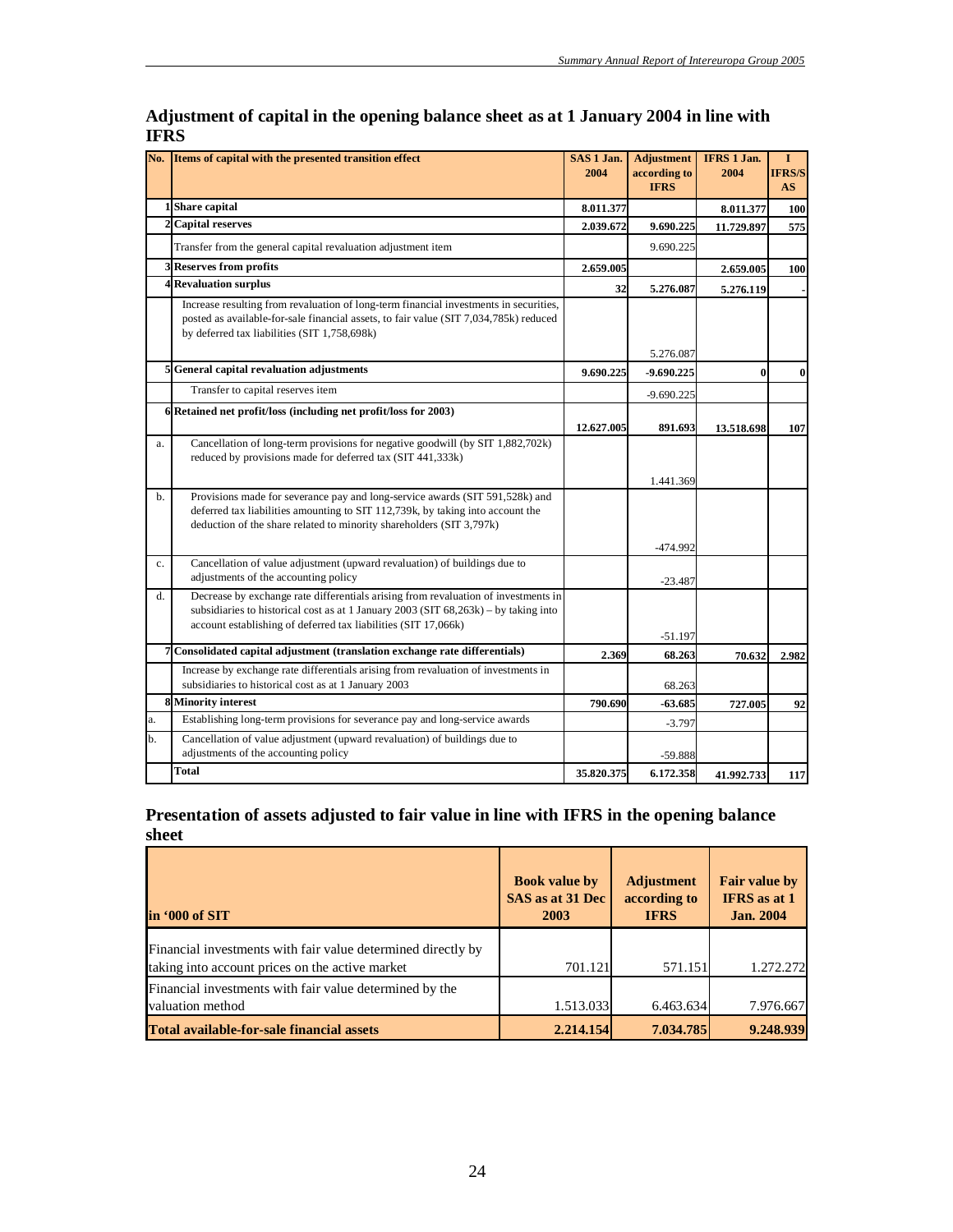## **Capital adjustments as at 31 December 2004 in line with IFRS (linked to Note 12 in the table above)**

|                  | No. Items of capital with the presented transition effect                                                                                                                                                                                                                                     | SAS 31 Dec.<br>2004 | <b>Adjustment</b> by<br><b>IFRS</b> from the<br>opening balance<br>sheet as at 1<br>Jan. 2004 | <b>Adjustment</b><br>by IFRS in<br>2004 | <b>IFRS 31</b><br>Dec. 2004 | $\mathbf I$<br><b>IFRS/S</b><br>AS |
|------------------|-----------------------------------------------------------------------------------------------------------------------------------------------------------------------------------------------------------------------------------------------------------------------------------------------|---------------------|-----------------------------------------------------------------------------------------------|-----------------------------------------|-----------------------------|------------------------------------|
| 1                | Share capital                                                                                                                                                                                                                                                                                 | 7.902.413           |                                                                                               |                                         | 7.902.413                   | 100                                |
| 2                | <b>Capital reserves</b>                                                                                                                                                                                                                                                                       | 2.148.636           | 9.690.225                                                                                     |                                         | 11.838.861                  | 551                                |
|                  | Transfer from the general capital revaluation adjustment item                                                                                                                                                                                                                                 |                     | 9.690.225                                                                                     |                                         |                             |                                    |
| 3                | <b>Reserves from profits</b>                                                                                                                                                                                                                                                                  | 2.659.005           |                                                                                               |                                         | 2.659.005                   | 100                                |
| 4                | <b>Revaluation surplus</b>                                                                                                                                                                                                                                                                    | 1.263               | 5.276.087                                                                                     | 130.470                                 | 5.407.820                   |                                    |
| a.<br>b.         | Increase resulting from revaluation of long-term financial investments in<br>securities, posted as available-for-sale financial assets, to fair value reduced<br>by deferred tax liabilities (opening balance sheet: SIT 7,034,785k - SIT<br>1,758,698k, in 2004: SIT 175,606k - SIT 43,902k) |                     | 5.276.087                                                                                     | 131.704                                 |                             |                                    |
|                  | Decrease by pertaining net profit of subsidiaries (for the purpose of its<br>disclosure in revenues in line with IFRS)                                                                                                                                                                        |                     |                                                                                               | $-1.234$                                |                             |                                    |
| 5                | General capital revaluation adjustments                                                                                                                                                                                                                                                       | 9.690.225           | $-9.690.225$                                                                                  |                                         | $\bf{0}$                    |                                    |
|                  | Decrease arising from transfer to capital reserves                                                                                                                                                                                                                                            |                     | $-9.690.225$                                                                                  |                                         |                             |                                    |
| 6                | Retained net profit or loss                                                                                                                                                                                                                                                                   | 10.468.281          | 891.693                                                                                       | 40                                      | 11.360.014                  | 109                                |
| a.               |                                                                                                                                                                                                                                                                                               |                     |                                                                                               |                                         |                             |                                    |
|                  | Cancellation of long-term provisions for negative goodwill (SIT 1,882,702k)<br>reduced by provisions made for deferred tax (SIT 441,333k)                                                                                                                                                     |                     | 1.441.369                                                                                     |                                         |                             |                                    |
| b.               | Provisions made for severance pay and long-service awards (SIT 591,528k) –<br>by taking into account deferred tax liabilities amounting to SIT 112,739k and<br>deduction of the share related to minority shareholders (SIT 3,797k)                                                           |                     | $-474.992$                                                                                    |                                         |                             |                                    |
| c.               | Cancellation of value adjustment (upward revaluation) of buildings due to<br>adjustments of the accounting policy<br>arising from revariation of                                                                                                                                              |                     | -23.487                                                                                       | 40                                      |                             |                                    |
| d.               | investments in subsidiaries to historical cost as at 1 January 2003 (SIT<br>$(68,263k)$ – by taking into account establishing of deferred tax liabilities (SIT)<br>17,066k)                                                                                                                   |                     | $-51.197$                                                                                     |                                         |                             |                                    |
| 7                | Net profit for the year                                                                                                                                                                                                                                                                       | 2.824.667           |                                                                                               | $-341.743$                              | 2.482.924                   | 88                                 |
| a.               | Increase arising from cancellation of amortisation of goodwill by SAS                                                                                                                                                                                                                         |                     |                                                                                               | 198.682                                 |                             |                                    |
| b.               | Decrease arising from cancellation of revenues from negative goodwill by<br>SAS (SIT 639,817k) – by taking into account reduced deferred tax liabilities<br>(ST 131,967k)                                                                                                                     |                     |                                                                                               | $-507.850$                              |                             |                                    |
| c.               | Increase arising from transfer of costs for severance pay and long-service<br>awards by SAS debited to established provisions by IFRS – by taking into<br>account reduced deferred tax liabilities (SIT 38,826k - SIT 7,136k)                                                                 |                     |                                                                                               | 31.690                                  |                             |                                    |
| d.               | Increase by pertaining net profit of subsidiaries (by equity method)                                                                                                                                                                                                                          |                     |                                                                                               | 1.234                                   |                             |                                    |
| e.               | investments in subsidiaries to historical cost as at 1 January 2003 (SIT<br>87,332k) – by taking into account establishing of deferred tax liabilities (SIT)<br>21,833k)                                                                                                                      |                     |                                                                                               | -65.499                                 |                             |                                    |
| 8                | Consolidated capital adjustment (translation exchange rate differentials)                                                                                                                                                                                                                     | $-12.405$           | 68.263                                                                                        | 87.332                                  | 143.190                     |                                    |
|                  | Increase by exchange rate differentials arising from revaluation of investments<br>in subsidiaries to historical cost as at 1 January 2003                                                                                                                                                    |                     | 68.263                                                                                        | 87.332                                  |                             |                                    |
| $\boldsymbol{Q}$ | <b>Minority interest</b>                                                                                                                                                                                                                                                                      | 814.953             | -63.685                                                                                       | 1.411                                   | 752.679                     | 92                                 |
| a.               | Establishing long-term provisions for severance pay and long-service awards                                                                                                                                                                                                                   |                     | $-3.797$                                                                                      |                                         |                             |                                    |
|                  | b. Cancellation of value adjustment (upward revaluation) of buildings due to<br>adjustments of the accounting policy                                                                                                                                                                          |                     | -59.888                                                                                       | 1.411                                   |                             |                                    |
|                  | Total                                                                                                                                                                                                                                                                                         | 36.497.038          | 6.172.358                                                                                     | $-122.490$                              | 42.546.906                  | 117                                |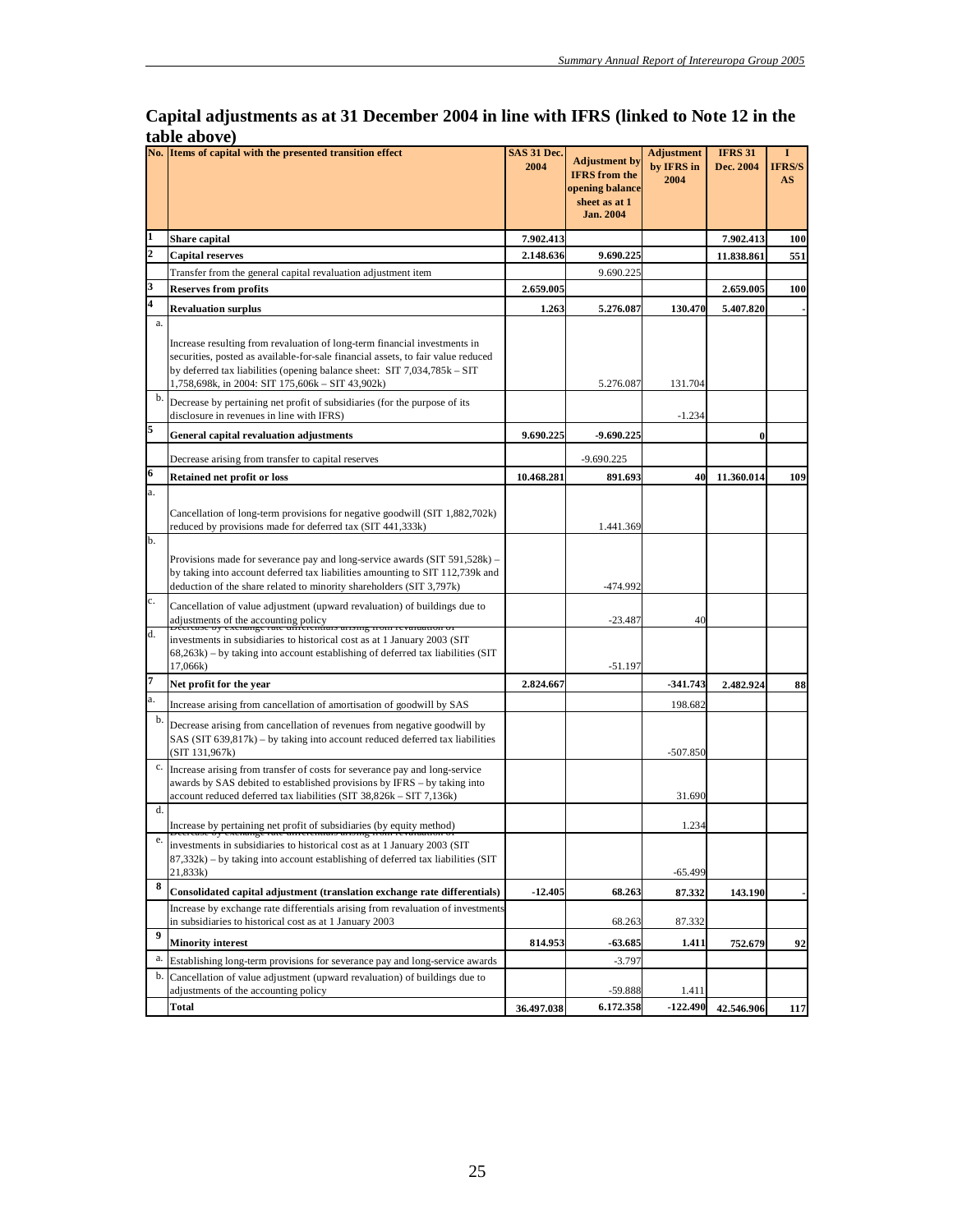#### **Financial Statements of the Intereuropa Group**

Consolidated financial statements include the consolidated balance sheet, consolidated profit & loss account, consolidated cash flow statement and consolidated capital flow statement. Consolidated financial statements of the Intereuropa Group were compiled in line with the accounting and reporting requirements of the IFRS as adopted by the European.

#### **Notes to the CONSOLIDATED PROFIT AND LOSS ACCOUNT**

#### **Net Sales Revenues**

Generated net sales revenues fell by 3%. Comparative data for 2004 include four-month revenues from performing customs services, representing a good 13% of generated sales revenues. A detailed presentation of generated revenues of the Group is provided in segment reporting.

#### **Operating Profit/Loss from Ordinary Activity**

The generated profit of SIT 3,166,050k resulted from operating and financing activities and was at the 2004 level, which was due to lower financial revenues from other investments compared to the previous year.

#### **Net Profit/Loss of the Group**

Net profit of the Group generated in 2005 totalled SIT 2,300,305k, of which the share of the majority shareholder and minority shareholders equalled SIT 2,215,480k and SIT 84,825k, respectively.

#### **Notes to THE CONSOLIDATED BALANCE SHEET AS AT 31 December 2005**

**Long-term assets** represented 76% of all assets and decreased by 5% compared to the cut-off date of the compared year primarily due to the effect of depreciation, and the sale of tangible fixed assets and long-term financial investments.

**Long-term operating receivables** equalling SIT 26,618k consisted mainly of long-term receivables arising from deferred tax (detailed disclosure in Note 27).

#### **Short-term operating receivables**

The bulk (90%) of short-term operating receivables was accounted for by accounts receivable, presented below. They increased by 1% compared to the balance as at 31 December 2004, which was the result of an increase in short-term accounts receivable.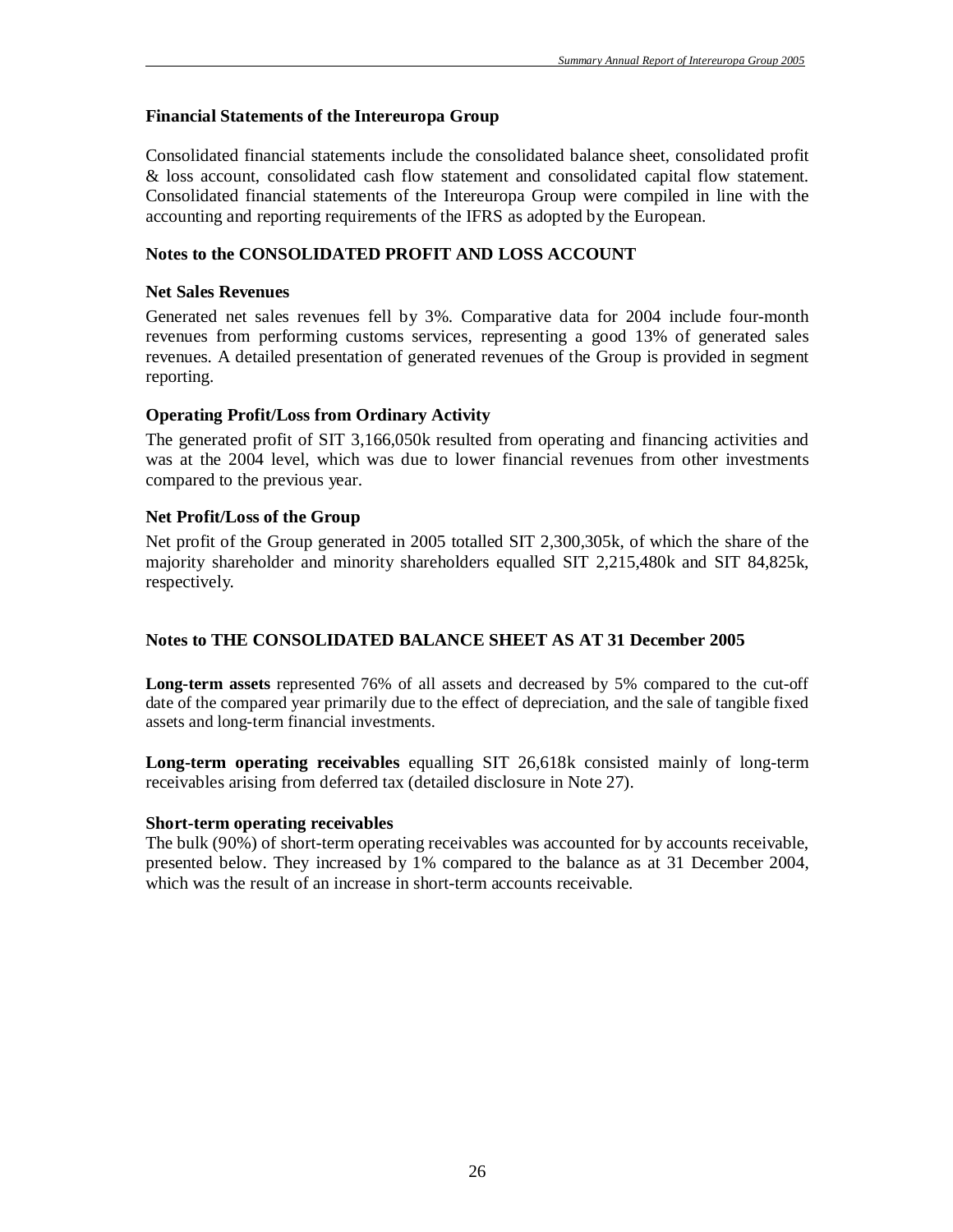|     | in '000 of SIT                                                                       | 31, 12, 2005 | in $\%$ | 31, 12, 2004 | in $\%$ | 05/04 |
|-----|--------------------------------------------------------------------------------------|--------------|---------|--------------|---------|-------|
|     | A. CAPITAL                                                                           | 42.190.270   | 100%    | 42.546.906   | 100%    | 99    |
|     | ICalled-up capital                                                                   | 7.902.413    | 19%     | 7.902.413    | 18%     | 100   |
|     | II. Capital reserves                                                                 | 11.838.861   | 28%     | 11.838.861   | 28%     | 100   |
|     | III. Reserves from profits                                                           | 2.659.005    | 6%      | 2.659.005    | 6%      | 100   |
|     | IV. Revaluation surplus                                                              | 4.547.614    | 11%     | 5.407.820    | 13%     | 84    |
|     | V Retained net profit or loss                                                        | 11.952.200   | 28%     | 11.360.014   | 27%     | 105   |
| VI. | Net profit or loss for the financial<br>year                                         | 2.215.480    | 5%      | 2.482.924    | 6%      | 89    |
|     | Consolidated capital adjustment<br>VII. (translation exchange rate<br>differentials) | 312.132      | $1\%$   | 143.190      | $0\%$   | 218   |
|     | VIII. Minority interest                                                              | 762.565      | 2%      | 752.679      | 2%      | 101   |

# **Capital**

Changes in capital in 2005 are presented in the capital flow statement.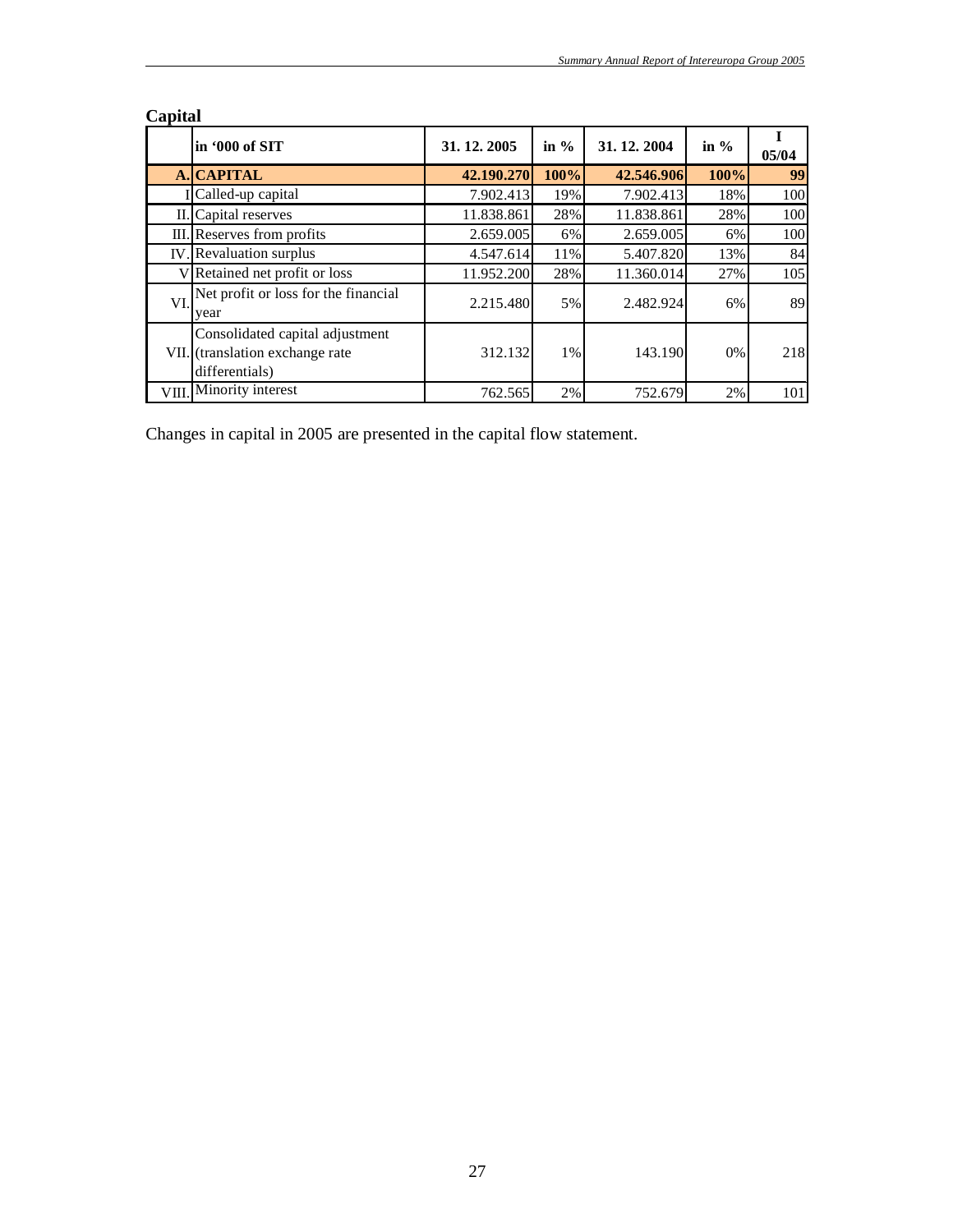## **17. Auditors Report**



Deloitte & Touche revizija d.o.o. Dunaiska cesta 9 1000 Ljubljana Slovenia

Tel: +386 01 3072 800 Fax: +386 01 3072 900 www.deloitte.com\Slovenia

#### **AUDITORS' REPORT** ON THE SUMMARISED CONSOLIDATED FINANCIAL STATEMENTS

#### to the shareholders of Intereuropa d.d.

We have audited the consolidated balance sheet of the Intereuropa Group as at 31 December 2005 and the related statements of income, cash flows and changes in equity as well as notes to the consolidated financial statements for the year then ended, on which the summarised financial statements are based, in accordance with the International Standards on Auditing. In our report dated 31 March 2006 we expressed the opinion that the consolidated financial statements with the pertaining notes, on which the summarised consolidated financial statements are based, are a true and fair view of the financial position of the Group as at 31 December 2005 and the results of its operations, cash flows and changes in equity for the year then ended in accordance with International Financial Reporting Standards as adopted by the European Union.

In our opinion the attached summarised consolidated financial statements are in all material respects consistent with the financial statements and notes, based on which they were prepared.

In order to better understand the financial situation of the Group, its operating and financial results for the period as well as the scope of our audit, the summarised consolidated financial statements should be read in conjunction with the consolidated financial statements and the pertaining notes, based on which they were prepared, and our report thereon.

> Deloitte & Touche revizija d.o.o. Wafal Blanka Vekjak, M.Sc. Certified Auditor Member of the Management Board

Ljubljana, 26 April 2006



TRANSLATION ONLY - SLOVENIAN ORIGINAL PREVAILS

Audit. Tax. Consulting. Financial Advisory.

Družba je članica **Deloitte Touche Tohmatsu**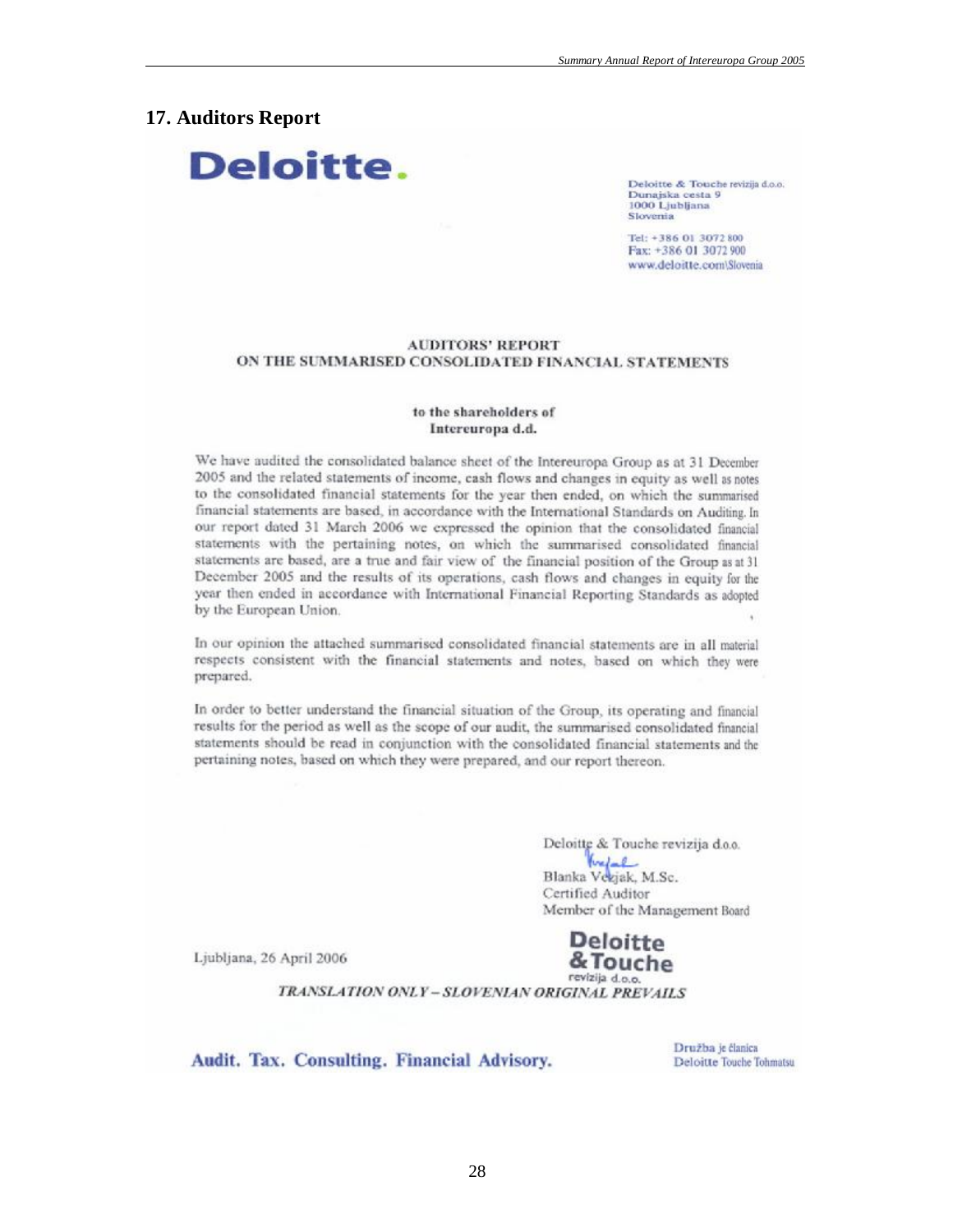# **18. Consolidated Financial Statements of the Intereuropa Group**

| in '000 of SIT                                                | <b>Note</b> | 31.12.2005   | 31.12.2004 | 1<br>05/04   |
|---------------------------------------------------------------|-------------|--------------|------------|--------------|
| <b>ASSETS</b>                                                 |             | 63.694.618   | 65.291.374 | 98           |
| <b>A. LONG-TERM ASSETS</b>                                    | 14          | 48.325.098   | 50.628.187 | 95           |
| I. Intangible assets and long-term deferred items             | 15          | 1.814.342    | 1.933.506  | 94           |
| 1. Long-term property rights                                  |             | 377.548      | 451.869    | 84           |
| 2. Goodwill                                                   |             | 1.243.692    | 1.278.570  | 97           |
| 3. Advances for intangible assets                             |             |              |            |              |
| 4. Long-term deferred development expenses                    |             | 187.145      | 179.826    | 104          |
| 5. Long-term deferred items                                   |             | 5.957        | 23.241     | 26           |
| <b>II. Tangible fixed assets</b>                              | 16          | 34.328.302   | 34.236.207 | 100          |
| 1. Land and buildings                                         |             | 28.944.728   | 25.508.866 | 113          |
| a) Land                                                       |             | 4.589.973    | 4.974.156  | 92           |
| b) Buildings                                                  |             | 24.353.362   | 20.533.148 | 119          |
| c) Building rights                                            |             | 1.393        | 1.562      | 89           |
| 2. Production machinery                                       |             |              |            |              |
| 3. Other devices and equipment                                |             | 4.881.517    | 5.078.451  | 96           |
| 4. Tangible fixed assets under construction or manufacturing  |             | 502.057      | 3.648.890  | 14           |
| a) Tangible fixed assets under construction or in production  |             | 419.281      | 2.936.445  | 14           |
| b) Advances on acquisition of tangible fixed assets           |             | 82.776       | 712.445    | 12           |
| <b>III.</b> Investment property                               | 17          | 3.508.037    | 2.866.042  | 122          |
| <b>IV.</b> Long-term financial investments                    | 18          | 8.647.799    | 11.548.224 | 75           |
| 1. Long-term financial investments, except loans              |             | 8.558.497    | 11.443.817 | 75           |
| a) Shares and stakes in the Group                             |             |              |            |              |
| b) Shares and stakes in associates and joint ventures         |             | 781.671      | 673.117    | 116          |
| c) Other shares and stakes                                    |             | 7.776.826    | 10.009.520 | 78           |
| c.1) Financial assets at fair value through profit and loss   |             | 42.988       | 0          |              |
| c.2) Available-for-sale financial assets                      |             | 7.222.434    | 9.485.962  | 76           |
| c.3) Financial investments at historical cost                 |             | 511.404      | 523.558    | 98           |
| d) Held-to-maturity investments                               |             | $\Omega$     | 761.180    | $\mathbf{0}$ |
| 2. Long-term loans given                                      |             | 89.302       | 104.407    | 86           |
| a) Long-term loans to Group members                           |             |              |            |              |
| b) Long-term loans to others                                  |             | 89.302       | 104.407    | 86           |
| c) Long-term unpaid called capital                            |             |              |            |              |
| V. Long-term operating receivables                            |             | 3.445        | 10.442     | 33           |
| 1. Long-term operating receivables from Group members         |             |              |            |              |
| 2. Long-term accounts receivable                              |             |              |            |              |
| 3. Long-term operating receivables from others                |             | 3.445        | 10.442     | 33           |
| VI. Deferred tax assets                                       | 27          | 23.173       | 33.766     | 69           |
| <b>B. SHORT-TERM ASSETS</b>                                   |             | 14.931.304   | 13.886.610 | 108          |
| I. Assets for sale                                            | 19          | 259.022      |            |              |
| <b>II.</b> Inventories                                        | 20          | 45.535       | 20.936     | 217          |
| 1. Material                                                   |             | 45.535       | 18.643     | 244          |
| 2. Work in progress                                           |             | $\Omega$     | 1.583      |              |
| 3. Products and merchandise                                   |             | $\mathbf{0}$ | 11         |              |
| 4. Advances for inventories                                   |             | $\Omega$     | 699        |              |
| <b>III. Short-term financial investments</b>                  | 21          | 2.135.142    | 1.344.718  | 159          |
| 1. Short-term financial investments, except loans             |             | 1.772.585    | 1.186.310  | 149          |
| a) Shares and stakes (excluding Group members)                |             | 4.940        | 34.303     | 14           |
| a.1) Financial assets at fair value through profit and loss   |             |              |            |              |
| a.2) Available-for-sale financial assets                      |             | 4.940        | 16.076     | 31           |
| a.3) Financial investments at historical cost                 |             | $\Omega$     | 18.227     |              |
| b) Held-to-maturity investments                               |             | 1.767.645    | 1.152.007  | 153          |
| 2. Short-term loans given                                     |             | 362.557      | 158.408    | 229          |
| a) Short-term loans to Group members                          |             |              |            |              |
| b) Short-term loans to others                                 |             | 362.557      | 158.408    | 229          |
| c) Short-term unpaid called capital                           |             |              |            |              |
| IV. Short-term operating receivables                          | 22          | 11.632.748   | 11.514.370 | 101          |
| 1) Short-term operating receivables from Group members        |             |              |            |              |
| 2) Short-term accounts receivable (except from Group members) |             | 10.940.238   | 10.361.145 | 106          |
| 3) Short-term operating receivables from others               |             | 663.818      | 1.038.642  | 64           |
| 4) Short-term receivables from corporation tax                |             | 28.692       | 114.583    | 25           |
| V. Cash                                                       | 23          | 858.857      | 1.006.586  | 85           |
| C. SHORT-TERM DEFERRED ITEMS                                  | 24          | 438.216      | 776.577    | 56           |

## **Consolidated balance sheet of the Intereuropa group as at 31 December 2005**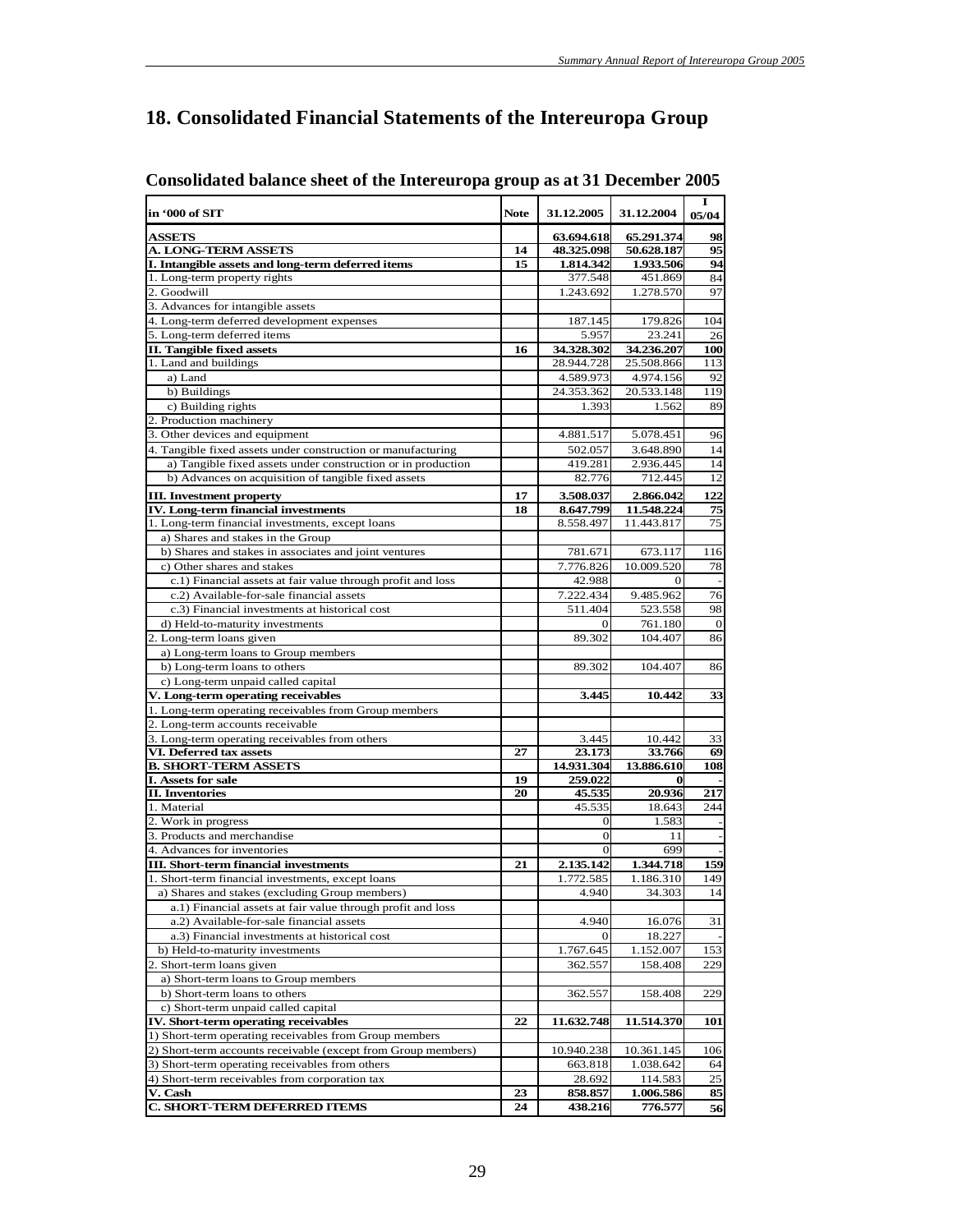| <b>LIABILITIES</b>                                              |    | 63.694.618 | 65.291.374 | 98    |
|-----------------------------------------------------------------|----|------------|------------|-------|
| A. CAPITAL                                                      | 25 | 42.190.270 | 42.546.906 | 99    |
| I. Called-up capital                                            |    | 7.902.413  | 7.902.413  | 100   |
| 1. Share capital                                                |    | 7.902.413  | 7.902.413  | 100   |
| 2. Uncalled capital (deduction item)                            |    |            |            |       |
| II. Capital reserves                                            |    | 11.838.861 | 11.838.861 | 100   |
| III. Reserves from profit                                       |    | 2.659.005  | 2.659.005  | 100   |
| 1. Legal reserves                                               |    | 2.659.005  | 2.659.005  | 100   |
| 2. Reserves for own shares and stakes                           |    |            |            |       |
| 3. Own shares and stakes (deduction item)                       |    |            |            |       |
| 4. Statutory reserves                                           |    |            |            |       |
| 5. Other reserves from profit                                   |    |            |            |       |
| <b>IV.</b> Revaluation surplus                                  |    | 4.547.614  | 5.407.820  | 84    |
| V. Net profit/loss brought forward                              |    | 11.952.200 | 11.360.014 | 105   |
| VI. Net profit or loss for the financial year                   |    | 2.215.480  | 2.482.924  | 89    |
| VII. Consolidated capital adjustment (translation exchange rate |    |            |            |       |
| differentials)                                                  |    | 312.132    | 143.190    | 218   |
| <b>VIII.</b> Minority interest                                  |    | 762.565    | 752.679    | 101   |
| <b>B. PROVISIONS AND LONG-TERM ACCRUED ITEMS</b>                | 26 | 761.902    | 1.097.092  | 69    |
| 1. Provisions for pensions and similar liabilities              |    | 634.836    | 710.338    | 89    |
| 2. Other provisions                                             |    | 91.973     | 357.919    | 26    |
| 3. Long-term accrued items                                      |    | 35.093     | 28.835     | 122   |
| <b>C. LONG-TERM LIABILITIES</b>                                 | 27 | 7.597.214  | 7.580.359  | 100   |
| I. Long-term financial liabilities                              |    | 6.274.456  | 5.574.650  | 113   |
| 1. Long-term financial liabilities to Group members             |    |            |            |       |
| 2. Long-term financial liabilities to banks                     |    | 6.274.456  | 5.557.667  | 113   |
| 3. Long-term liabilities arising from bonds                     |    |            |            |       |
| 4. Other long-term financial liabilities                        |    | $\theta$   | 16.983     |       |
| II. Long-term operating liabilities                             |    | 30.319     | 4.479      | 677   |
| 1. Long-term operating liabilities to Group members             |    |            |            |       |
| 2. Long-term accounts payable                                   |    |            |            |       |
| 3. Long-term liabilities arising from bills of exchange         |    |            |            |       |
| 4. Long-term operating liabilities arising from advances        |    |            |            |       |
| 5. Other long-term operating liabilities (debts)                |    | 30.319     | 4.479      | 677   |
| <b>III.</b> Deferred tax liability                              |    | 1.292.439  | 2.001.230  | 65    |
| <b>D. SHORT-TERM LIABILITIES</b>                                | 28 | 13.087.680 | 14.067.017 | 93    |
| I. Liabilities included in disposal groups                      |    |            |            |       |
| <b>II. Short-term financial liabilities</b>                     |    | 2.165.850  | 3.484.091  | 62    |
| 1. Short-term financial liabilities to Group members            |    |            |            |       |
| 2. Short-term financial liabilities to banks                    |    | 2.093.424  | 3.315.617  | 63    |
| 3. Short-term financial liabilities arising from bonds          |    |            |            |       |
| 4. Other short-term financial liabilities                       |    | 72.426     | 168.474    | 43    |
| <b>III. Short-term operating liabilities</b>                    |    | 10.921.830 | 10.582.926 | 103   |
| 1. Short-term operating liabilities to Group members            |    |            |            |       |
| 2. Short-term accounts payable                                  |    | 8.873.124  | 9.023.132  | 98    |
| 3. Short-term liabilities arising from bills of exchange        |    |            |            |       |
| 4. Short-term operating liabilities from advances               |    | 342.648    | 330.242    | 104   |
| 5. Other short-term operating liabilities                       |    | 1.107.880  | 1.214.897  | 91    |
| 6. Short-term corporation tax payable                           |    | 598.178    | 14.655     | 4.082 |
| E. SHORT-TERM PROVISIONS AND ACCRUED ITEMS                      | 29 | 57.552     | 0          |       |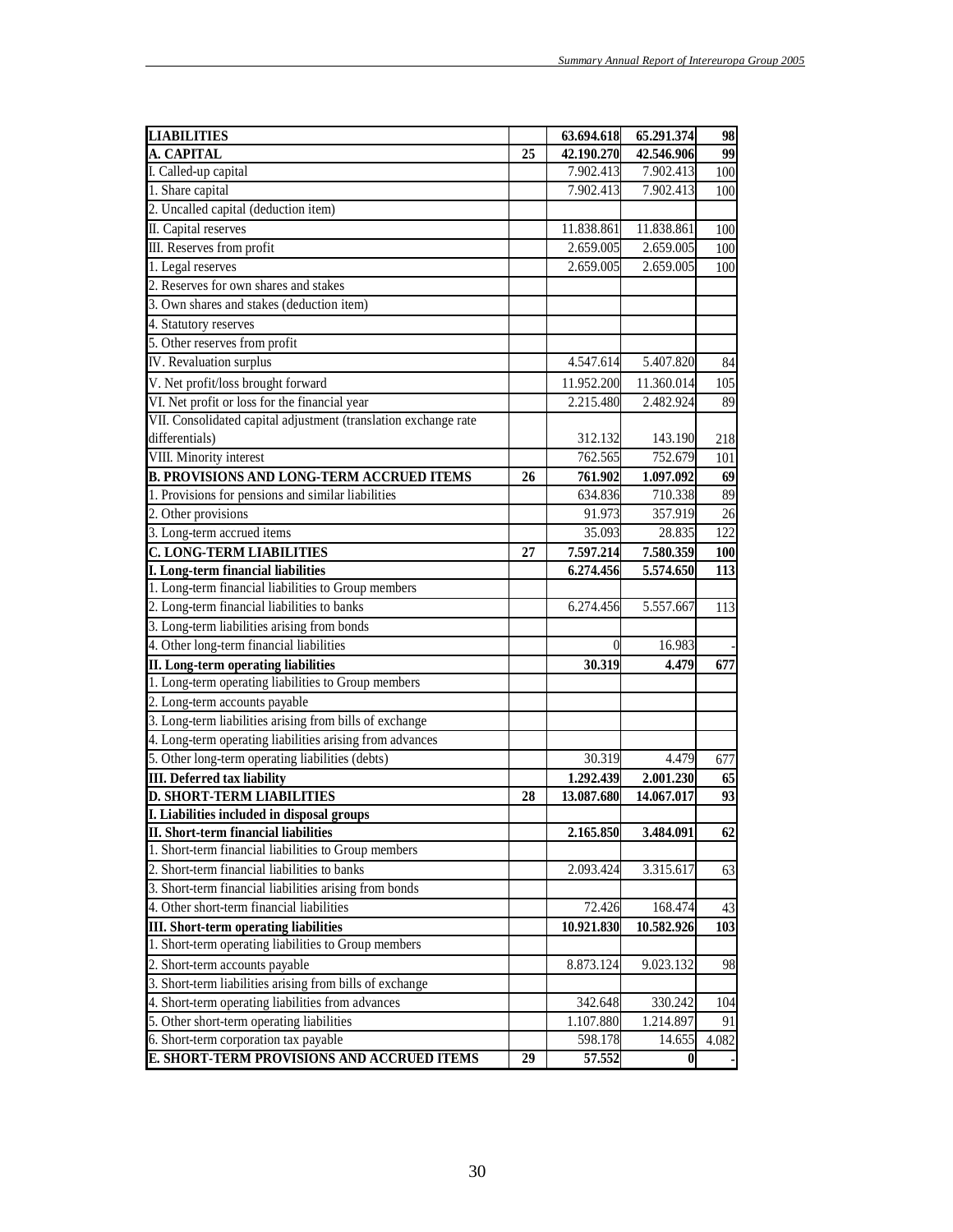|                                                                                                  |                |            |            | 1               |
|--------------------------------------------------------------------------------------------------|----------------|------------|------------|-----------------|
| in '000 of SIT                                                                                   | <b>Note</b>    | 2.005      | 2.004      | 05/04           |
| <b>1. NET SALES REVENUES</b>                                                                     | 1              | 49.494.200 | 51.022.064 | 97              |
| 2. CHANGE IN THE VALUE OF INVENTORIES OF PRODUCTS                                                |                |            |            |                 |
| <b>AND WORK-IN-PROGRESS</b>                                                                      |                |            |            |                 |
| 3. CAPITALISED OWN PRODUCTS AND SERVICES                                                         |                |            |            |                 |
| <b>4. OTHER OPERATING REVENUES</b>                                                               | $\overline{2}$ | 1.125.885  | 439.132    | 256             |
| 5. COST OF GOODS, MATERIAL AND SERVICES                                                          | 3              | 35.976.349 | 36.683.245 | 98              |
| 5.1 Cost of goods and materials sold and costs of materials used                                 | $\overline{4}$ | 2.462.442  | 2.615.583  | 94              |
| 5.2. Costs of services                                                                           | 5              | 33.513.907 | 34.067.662 | 98              |
| <b>6. LABOUR COSTS</b>                                                                           | 6              | 9.114.435  | 9.903.353  | $\overline{92}$ |
| 6.1. Wages and salaries                                                                          |                | 6.494.243  | 7.066.372  | 92              |
|                                                                                                  |                |            |            |                 |
| 6.2. Social security costs (separate disclosure of pension insurance costs)                      |                | 1.293.953  | 1.411.313  | 92              |
| 6.2.a) Pension insurance costs                                                                   |                | 505.914    | 625.374    | 81              |
| 6.2.b) Other social security costs                                                               |                | 788.039    | 785.939    | 100             |
| 6.3. Other labour costs                                                                          |                | 1.326.239  | 1.425.668  | 93              |
| 7. WRITE-OFFS                                                                                    | 7              | 3.163.822  | 2.692.358  | 118             |
| 7.1. Depreciation and other intangible long-term assets write-downs and                          |                |            |            |                 |
| tangible fixed assets write-offs                                                                 |                | 2.557.979  | 2.516.541  | 102             |
| 7.2. Current assets revaluation adjustments and write-offs<br><b>8. OTHER OPERATING EXPENSES</b> |                | 605.843    | 175.817    | 345             |
|                                                                                                  | 8              | 842.092    | 876.335    | 96              |
| 9. OPERATING PROFIT/LOSS (1+2+3+4-5-6-7-8)                                                       | 9              | 1.523.387  | 1.305.905  | 117             |
| <b>10. FINANCIAL REVENUES FROM STAKES</b>                                                        |                | 1.561.816  | 1.884.295  | 83              |
| 10.1. Financial revenues from intra-group participations                                         |                |            |            |                 |
| 10.2. Financial revenues from stakes in associated companies                                     |                | 33.897     | 1.234      |                 |
| 10.3. Financial revenues from stakes in other companies                                          |                | 317.793    | 231.230    | 137             |
| 10.4. Financial revenues from other investments                                                  |                | 1.210.126  | 1.651.831  | 73              |
| <b>11. FINANCIAL REVENUES FROM LOANS GIVEN</b>                                                   |                | 92.442     | 276.010    | 33              |
| 11.1. Financial revenues from loans given to Group members                                       |                |            |            |                 |
| 11.2. Financial revenues from loans given to others                                              |                | 92.442     | 276.010    | 33              |
| <b>12. FINANCIAL REVENUES FROM OPERATING RECEIVABLES</b>                                         |                | 499.102    | 951.146    | 52              |
|                                                                                                  |                |            |            |                 |
| 12.1. Financial revenues from operating receivables from Group members                           |                |            |            |                 |
| 12.2. Financial revenues from operating receivables from others and cash                         |                | 499.102    | 951.146    | 52              |
| <b>13. FINANCIAL EXPENSES FROM IMPAIRMENT AND WRITE</b>                                          |                |            |            |                 |
| OFFS OF FINANCIAL INVESTMENTS                                                                    |                | 53.348     | 2.401      |                 |
| <b>14. FINANCIAL EXPENSES FROM FINANCIAL LIABILITIES</b>                                         |                | 333.790    | 905.696    | 37              |
| 14.1. Financial expenses from loans received from Group members                                  |                |            |            |                 |
| 14.2. Financial expenses from loans received from banks and others                               |                | 333.413    | 282.494    | 118             |
| 14.3. Financial expenses from other financial liabilities                                        |                | 377        | 623.202    |                 |
|                                                                                                  |                |            |            |                 |
| 15. FINANCIAL EXPENSES FROM OPERATING LIABILITIES                                                |                | 123.559    | 330.504    | 37              |
| 15.1. Financial expenses from operating liabilities to Group members                             |                |            |            |                 |
| bills of exchange                                                                                |                | 123.559    | 330.504    | 37              |
| 15.3. Other financial expenses from other operating liabilities                                  |                |            |            |                 |
| 16. PROFIT OR LOSS FROM ORDINARY ACTIVITIES (9+10+11+12-                                         |                |            |            |                 |
| $13-14-15$                                                                                       | 10             | 3.166.050  | 3.178.755  | <b>100</b>      |
| 17. OTHER REVENUES                                                                               |                |            |            |                 |
| <b>18. OTHER EXPENSES</b>                                                                        |                |            |            |                 |
| 19. PROFIT OR LOSS FROM EXTRAORDINARY ACTIVITIES (17-                                            |                |            |            |                 |
| 18)                                                                                              |                | 0          | 0          |                 |
| 20. Corporation tax                                                                              | 11             | 1.277.295  | 766.011    | 167             |
| 21. Deferred tax                                                                                 | 12             | -411.550   | $-146.664$ | 281             |
| 22.a Net profit or loss of minority shareholders                                                 |                | 84.825     | 76.484     | 111             |
| 22.b Net profit or loss of the majority shareholder (16+19-20-21-22.a)                           |                | 2.215.480  | 2.482.924  | 89              |
| 22. NET PROFIT OR LOSS FOR THE PERIOD (22.a+22.b)                                                | 13             | 2.300.305  | 2.559.408  | 90              |
|                                                                                                  |                |            |            |                 |
| <b>Basic earnings per share</b>                                                                  | 13a, 25        | 280,35 SIT | 314,20 SIT | 89              |

# **Consolidated financial statements of the Intereuropa Group for 2005**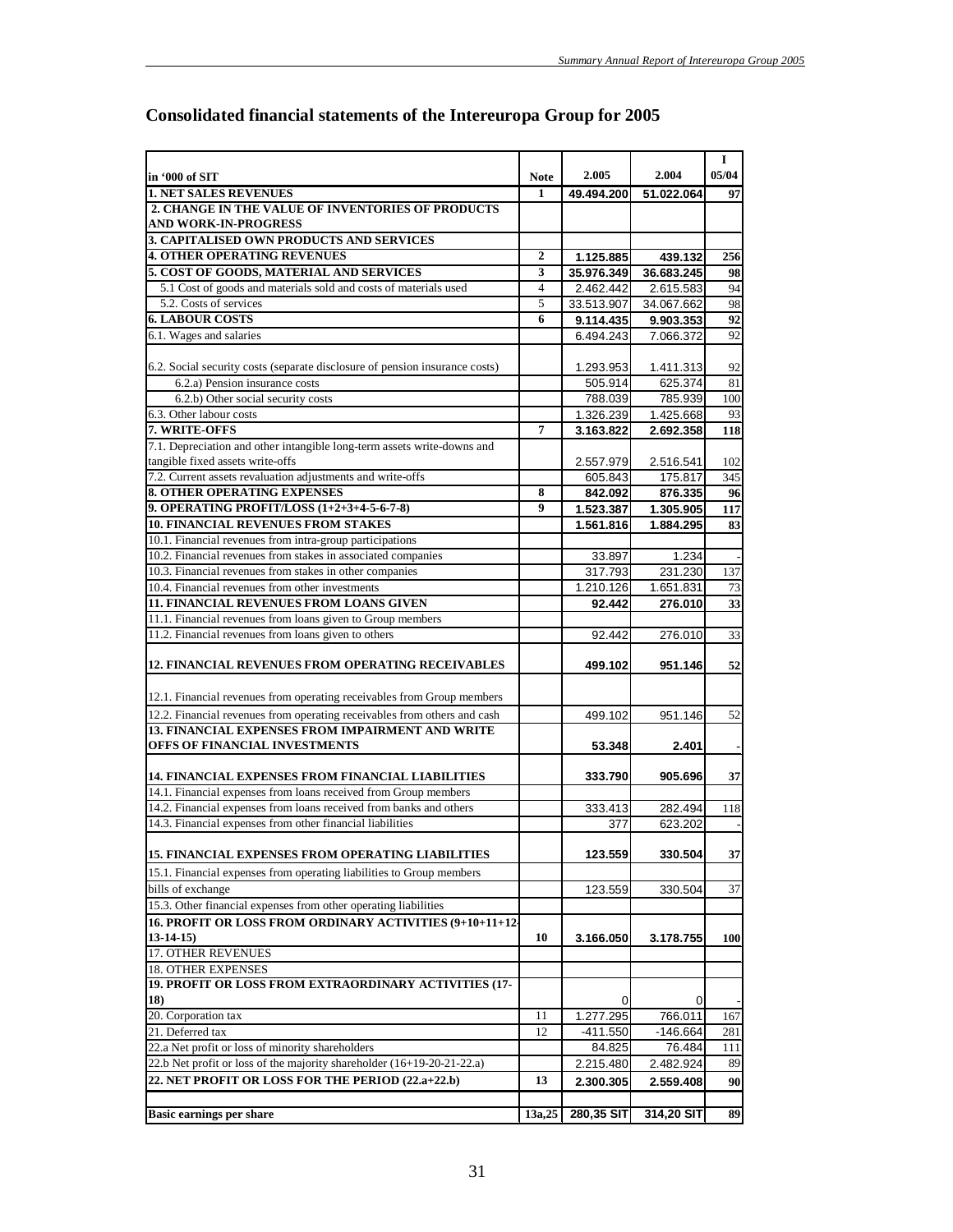| Consolidated cash flow statement of the group for the period between 1 January and 31 |  |
|---------------------------------------------------------------------------------------|--|
| December 2005                                                                         |  |

|          | in '000 of SIT                                                                                                                                   | Note   | 2.005        | 2.004        |
|----------|--------------------------------------------------------------------------------------------------------------------------------------------------|--------|--------------|--------------|
| А.       | <b>Cash flows from operations</b>                                                                                                                |        |              |              |
| $\bf{a}$ | Profit and loss account items                                                                                                                    |        | 3.290.001    | 3.194.249    |
|          | Operating revenues (except revaluation)                                                                                                          |        | 49.710.580   | 51.607.571   |
|          | Operating expenses excluding depreciation and long-term provisions (except revaluation)                                                          |        | 45.801.571   | 47.791.054   |
|          | Corporation tax and other taxes not included in operating expenses<br>Changes in working capital (and deferred and accrued items, provisions and |        | 619.008      | 622.268      |
|          |                                                                                                                                                  |        |              |              |
| b)       | deferred tax assets and liabilities) of operating items in the balance sheet                                                                     |        | $-177.538$   | $-614.502$   |
|          | Opening less closing operating receivables                                                                                                       |        | $-102.599$   | 644.071      |
|          | Opening less closing inventories                                                                                                                 |        | $-24.599$    | 185.300      |
|          | Closing less opening operating liabilities                                                                                                       |        | $-50.340$    | $-1.443.873$ |
| c)       | <b>Surplus inflows from operations</b>                                                                                                           | 31     | 3.112.463    | 2.579.747    |
| B.       | <b>Cash flows from investments</b>                                                                                                               |        |              |              |
| a)       | <b>Inflows from investments</b>                                                                                                                  |        | 6.009.034    | 3.024.515    |
|          | Inflows from received interest                                                                                                                   |        | 202.502      | 455.973      |
|          | Inflows from profit shares in others                                                                                                             |        | 317.793      | 231.330      |
|          | Inflows from disposal of intangible long-term assets                                                                                             |        |              |              |
|          | Inflows from disposal of tangible fixed assets                                                                                                   |        | 2.479.986    | 469.522      |
|          | Inflows from disposal of long-term financial investments                                                                                         |        | 3.008.753    | 1.867.690    |
|          | Offset decrease in short-term financial investments                                                                                              |        |              |              |
| b)       | <b>Outflows for investments</b>                                                                                                                  |        | 6.060.316    | 5.435.371    |
|          | Acquisition of subsidiaries net of cash acquired                                                                                                 |        |              |              |
|          | Outflowss for acquisition of intangible long-term assets                                                                                         |        | 181.890      | 308.334      |
|          | Outflows for acquisition of tangible fixed assets and investment property                                                                        |        | 5.086.299    | 4.556.078    |
|          | Outflowss for acquisition of long-term financial investments                                                                                     |        | 635.749      | 227.400      |
|          | Offset increase in short-term financial investments                                                                                              |        | 156.378      | 343.559      |
| c)       | Surplus inflows (outflows) from investments                                                                                                      | 32     | $-51.282$    | $-2.410.856$ |
| C.       | <b>Cash flows from financing</b>                                                                                                                 |        |              |              |
| a)       | <b>Inflows from financing</b>                                                                                                                    |        | 2.626.366    | 3.810.474    |
|          | Capital increase                                                                                                                                 |        |              |              |
|          | Inflows from received long-term loans                                                                                                            |        | 2.626.366    | 2.993.708    |
|          | Offset increase in received short-term loans (except for revaluation)                                                                            |        | $\Omega$     | 816.766      |
| b)       | <b>Outflows for financing</b>                                                                                                                    |        | 5.824.170    | 3.607.574    |
|          | Outflows for interest paid                                                                                                                       |        | 435.157      | 287.455      |
|          | Outflows for decrease in capital (paid dividends and other profit participations)                                                                |        | 2.011.309    | 2.012.604    |
|          | Outflows for repayment of long-term loans                                                                                                        |        | 1.304.380    | 1.307.515    |
|          | Offset decrease in short-term loans                                                                                                              |        | 2.073.324    |              |
| c)       | <b>Surplus inflows (outflows) from financing</b>                                                                                                 | 33     | $-3.197.804$ | 202.900      |
| D.       | Net increase/decrease in cash                                                                                                                    |        | $-136.623$   | 371.791      |
| E.       | <b>Exchange rate effect</b>                                                                                                                      |        | $-11.106$    | 115          |
| F.       | Cash at beginning of period                                                                                                                      | 23     | 1.006.586    | 634.680      |
| G.       | Cash at the end of period $(D+E+F)$                                                                                                              | 23, 34 | 858.857      | 1.006.586    |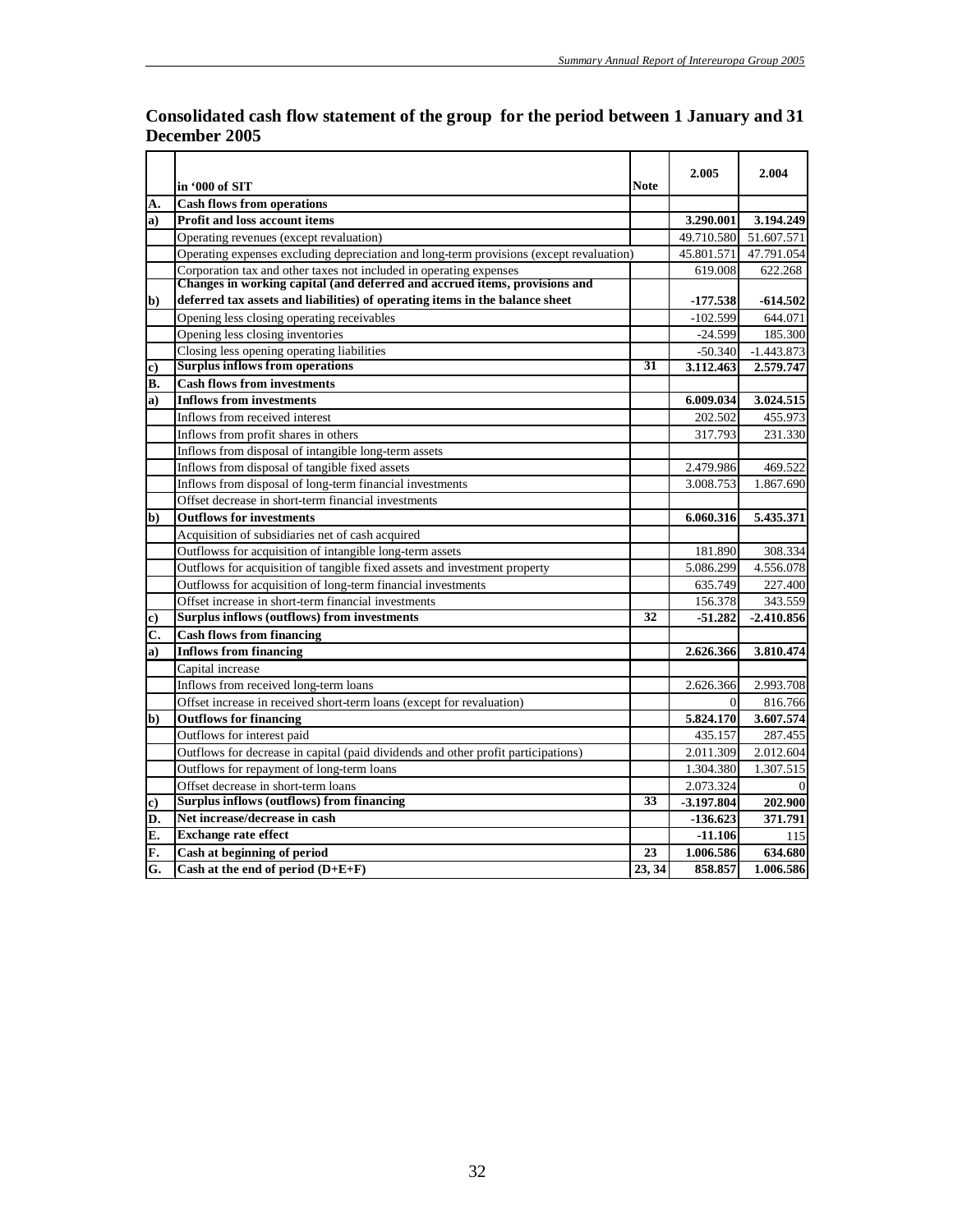# **Consolidated capital flow statement of the group for 2005**

| in '000 of SIT                                                |    | Share<br>Note capital | Capital<br>reserves | Legal<br>reserves | <b>Revaluation</b><br>surplus | Retained net loss for the | Net profit or<br>profit or loss financial year differentials) | Consolidated<br>capital<br>adjustment<br>(translation<br>exchange rate | Minority<br>interest | Total<br>shareholders<br>equity |
|---------------------------------------------------------------|----|-----------------------|---------------------|-------------------|-------------------------------|---------------------------|---------------------------------------------------------------|------------------------------------------------------------------------|----------------------|---------------------------------|
|                                                               |    |                       |                     |                   |                               |                           |                                                               |                                                                        |                      |                                 |
| <b>Opening balance</b>                                        |    | 7.902.413             | 11.838.861          | 2.659,005         | 5.407.820                     | 11.360.014                | 2.482.924                                                     | 143.190                                                                | 752.679              | 42.546.906                      |
| Entry of net profit or loss for the period                    |    |                       |                     |                   |                               |                           | 2.215.480                                                     |                                                                        | 84.825               | 2.300.305                       |
| Decrease in surplus from revaluation of financial investments |    |                       |                     |                   | $-83.059$                     |                           |                                                               |                                                                        |                      | $-83.059$                       |
| Transfer of revaluation surplus to revenues (in disposal of   |    |                       |                     |                   |                               |                           |                                                               |                                                                        |                      |                                 |
| financial investments)                                        |    |                       |                     |                   | $-1.064.389$                  |                           |                                                               |                                                                        |                      | $-1.064.389$                    |
| Cancellation of deferred tax liabilities credited to capital  |    |                       |                     |                   | 287.242                       |                           |                                                               |                                                                        |                      | 287.242                         |
| Translation exchange rate differentials                       |    |                       |                     |                   |                               |                           |                                                               | 168.942                                                                |                      | 168.942                         |
| Total recognised revenues and expenses in capital for the     |    |                       |                     |                   |                               |                           |                                                               |                                                                        |                      |                                 |
| financial year                                                |    |                       |                     |                   | $-860.206$                    |                           | 2.215.480                                                     | 168.942                                                                | 84.825               | 1.609.041                       |
| Other increases of equity capital components                  |    |                       |                     |                   |                               | 63.853                    |                                                               |                                                                        |                      | 63.853                          |
| Other reallocations of capital elements                       |    |                       |                     |                   |                               | 2.482.924                 | $-2.482.924$                                                  |                                                                        |                      |                                 |
| Dividend payout                                               |    |                       |                     |                   |                               | $-1.896.579$              |                                                               |                                                                        | $-60.379$            | $-1.956.958$                    |
| Other cancellation of capital elements                        |    |                       |                     |                   |                               | $-58.012$                 |                                                               |                                                                        | $-14.560$            | $-72.572$                       |
| <b>Closing balance</b>                                        | 35 | 7.902.413             | 11.838.861          | 2.659.005         | 4.547.614                     | 11.952.200                | 2.215.480                                                     | 312.132                                                                | 762.565              | 42.190.270                      |

# **Consolidated capital flow statement of the group for 2004**

| Note | <b>Share</b> | Capital reserves | Legal                                 | <b>Revaluation</b><br>surplus |           | Net profit or                                                       | Consolidated<br>capital<br>adjustment<br>(translation<br>exchange rate                                                                                                               | Minority<br>interest                                  | Total<br>shareholders<br>equity                                 |
|------|--------------|------------------|---------------------------------------|-------------------------------|-----------|---------------------------------------------------------------------|--------------------------------------------------------------------------------------------------------------------------------------------------------------------------------------|-------------------------------------------------------|-----------------------------------------------------------------|
|      | 8.011.37     | 11.729.897       |                                       |                               |           | 2.941.018                                                           | 70.632                                                                                                                                                                               | 727.005                                               | 41.992.733                                                      |
|      |              |                  |                                       |                               |           |                                                                     |                                                                                                                                                                                      | 76.484                                                | 2.559.408                                                       |
|      |              |                  |                                       |                               |           |                                                                     | 72.558                                                                                                                                                                               |                                                       | 270.256<br>$-94.650$<br>-43.902<br>72.558                       |
|      |              |                  |                                       |                               |           |                                                                     |                                                                                                                                                                                      |                                                       | 2.763.670                                                       |
|      |              | 108.964          |                                       |                               |           |                                                                     |                                                                                                                                                                                      |                                                       | 109.004                                                         |
|      |              |                  |                                       |                               |           |                                                                     |                                                                                                                                                                                      |                                                       |                                                                 |
|      |              |                  |                                       |                               |           |                                                                     |                                                                                                                                                                                      |                                                       | $-1.940.126$                                                    |
|      |              |                  |                                       |                               |           |                                                                     |                                                                                                                                                                                      |                                                       | $-378.375$<br>42.546.906                                        |
|      |              | capital<br>36    | $-108.964$<br>11.838.861<br>7.902.413 | reserves<br>2.659.005         | 2.659.005 | 5.276.119<br>270.256<br>$-94.650$<br>43.902<br>131.704<br>5.407.820 | Retained net loss for the<br>profit or loss financial year<br>10.577.680<br>$\Omega$<br>0<br>$\bf{0}$<br>40<br>2.941.018<br>$-2.941.018$<br>$-1.896.579$<br>$-262.145$<br>11.360.014 | differentials)<br>2.482.924<br>2.482.924<br>2.482.924 | 72.558<br>76.484<br>$-43.547$<br>$-7.263$<br>143.190<br>752.679 |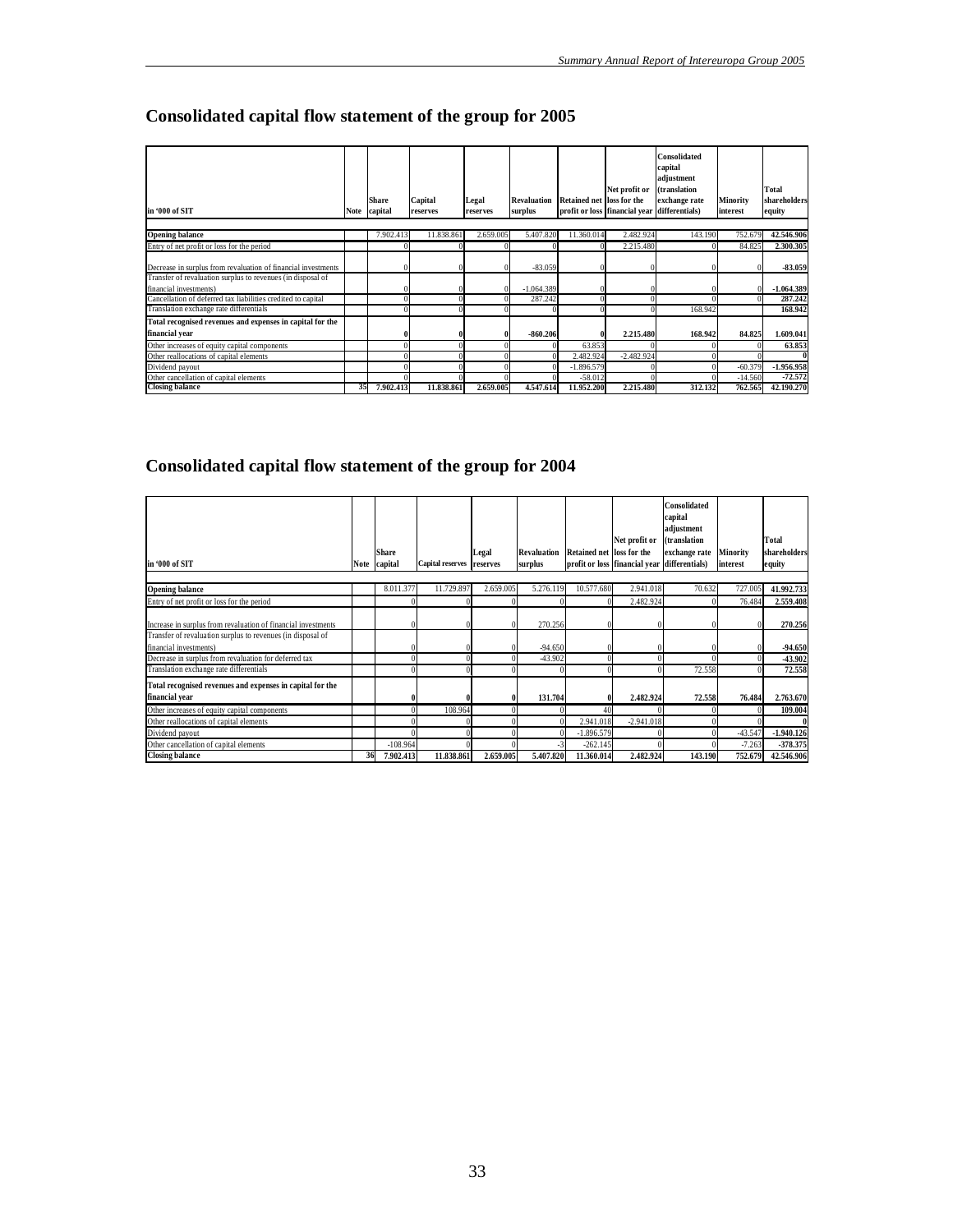# **19. Non –Consolidated Financial Statements of the Company Intereuropa d.d., With Notes**

The Intereuropa Group consists of the parent company Intereuropa d.d. and its subsidiaries, associated companies and jointly controlled companies. The financial statements of the parent company have been compiled in accordance with the applicable legislation and the Slovene Accounting Standards. The basic purpose of the standards is to take into account the general international accounting practice, financial definition of capital and the requirement for maintaining its real value.

The parent company shall include in its financial statements the pertaining net profit/loss of subsidiaries, associated companies and jointly controlled companies by using the equity method, so that the pertaining net profit increases the special revaluation capital adjustment in relation to long-term financial investments, and the pertaining loss increase, financial expenses.

**Net sales revenues** totalling SIT 28,451,888k represented sales proceeds from services provided and were recognised in their entirety when sales occurred. A total of SIT 15,625,429k and SIT 12,826,459k in net sales revenues was generated in the domestic market and on foreign markets, respectively.

|                |                       |            |         | <b>PLAN</b>     |         |                  |         |            |       |
|----------------|-----------------------|------------|---------|-----------------|---------|------------------|---------|------------|-------|
| in '000 of SIT |                       | 2005       | in $\%$ | 2005            | in $\%$ | 2004             | in $\%$ | $05$ /plan | 05/04 |
|                | Land freight          | 10.291.449 | 36%     | 10.575.973      | 35%     | 10.400.536       | 35%     | 97         | 99    |
| 2              | Terminal services     | 2.869.501  | 10%     | 3.331.973       | 11%     | 3.195.880        | 11%     | 86         | 90    |
| 3              | Customs services      | 1.644.991  | 6%      | 1.821.005       | 6%      | 3.120.369        | 10%     | 90         | 53    |
|                | Sea and coastal water |            |         |                 |         |                  |         |            |       |
| 4              | transport             | 10.111.726 | 36%     | 10.731.665      | 36%     | 9.761.521        | 33%     | 94         | 104   |
|                | Air transport         | 2.249.003  | 8%      | 2.291.200       | 8%      | 2.074.568        | 7%      | 98         | 108   |
| 6              | Other services        | 1.285.218  | 5%      | 1.085.661       | 4%      | 1.443.919        | 5%      | 118        | 89    |
| <b>TOTAL</b>   |                       | 28.451.888 |         | 100% 29.837.478 |         | 100\% 29.996.792 | $100\%$ | 95         | 95    |

#### **Net Sales Revenues by Business Area (Business Segments)**

In 2005, the Company fell behind plan by 5%, and comparison with the preceding year shows the same result. The biggest share of net sales revenues is apportioned to the segments sea and coastal water transport and land freight having 36% each.

#### **Net profit or loss from ordinary activities**

The Company's operating profit in 2005 equalled SIT 1,838,794k, exceeding the respective amount in 2004 by 3.7 times due to the increase in other operating revenues. Profit from ordinary activities as a result of revenues and expenses related to ordinary activities equalled SIT 3,422,471k, where the biggest contribution was the sold financial investment in the company Si.mobil d.d.

#### **Net profit or loss for the period**

Net profit amounted to SIT 2,472,823k and was posted as an increase in balance sheet profit.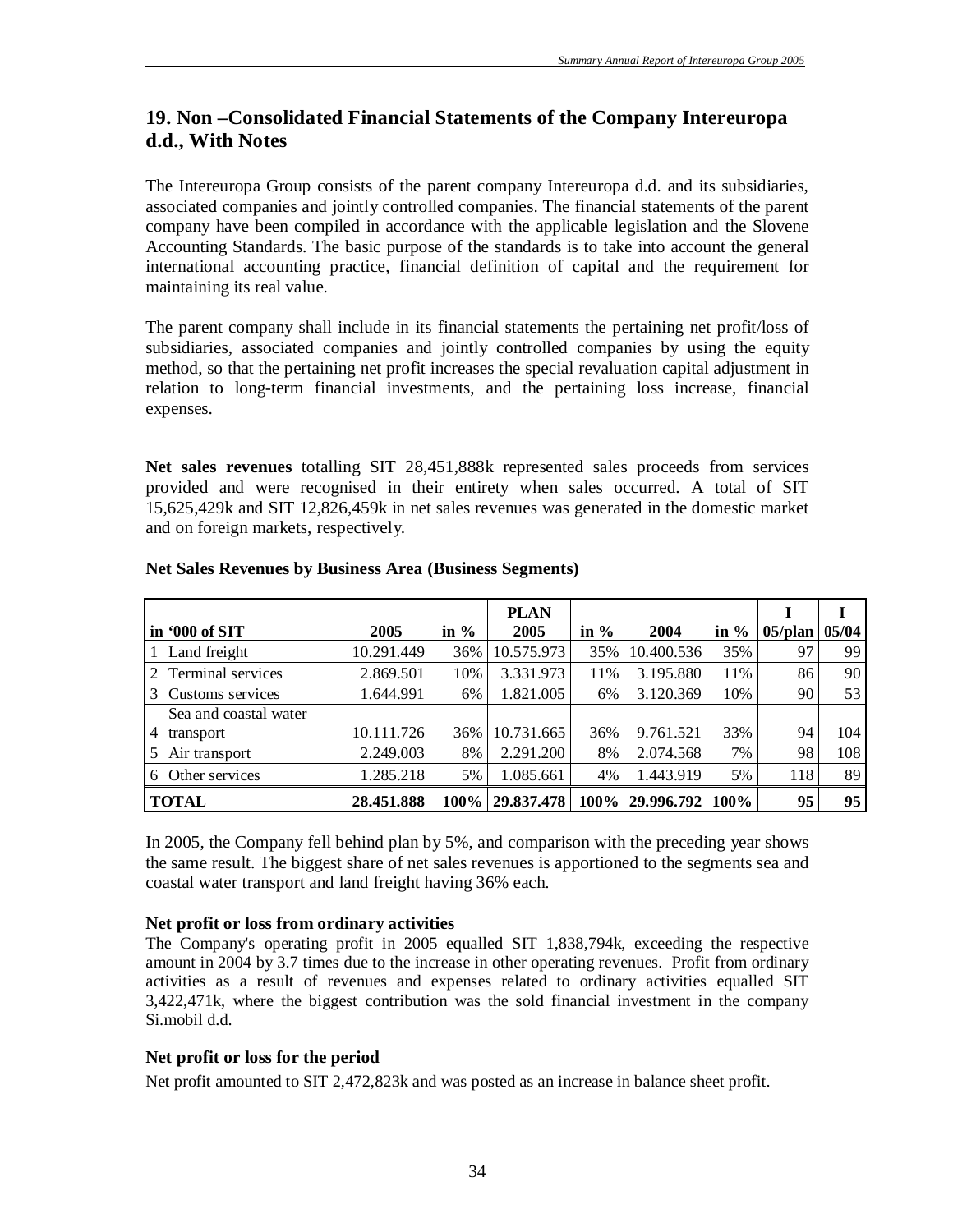#### **Notes to the BALANCE SHEET**

**Fixed assets** represented 80% of all assets and decreased by 4% when compared to the cut-off date of the compared year primarily due to the effect of depreciation, and the sale of tangible fixed assets and long-term financial investments.

**Current assets** accounted for 18% of total assets. Compared to the balance as at 31 December 2004, they fell by 2% mostly as the result of a reduction in operating receivables.

**Capital** represents equity financing of the Company and is a liability to the Company's owners from the Company's point of view. Changes in capital in 2005 are presented in the capital flow statement. The special capital revaluation adjustment increased in 2005 primarily due to the evaluation of investments in subsidiaries by using the equity method (by SIT 992,786k).

**Financial and operating liabilities** as at the balance sheet date accounted for 18% of the total liabilities. Financial and operating liabilities were not collateralised by any material guarantee (lien).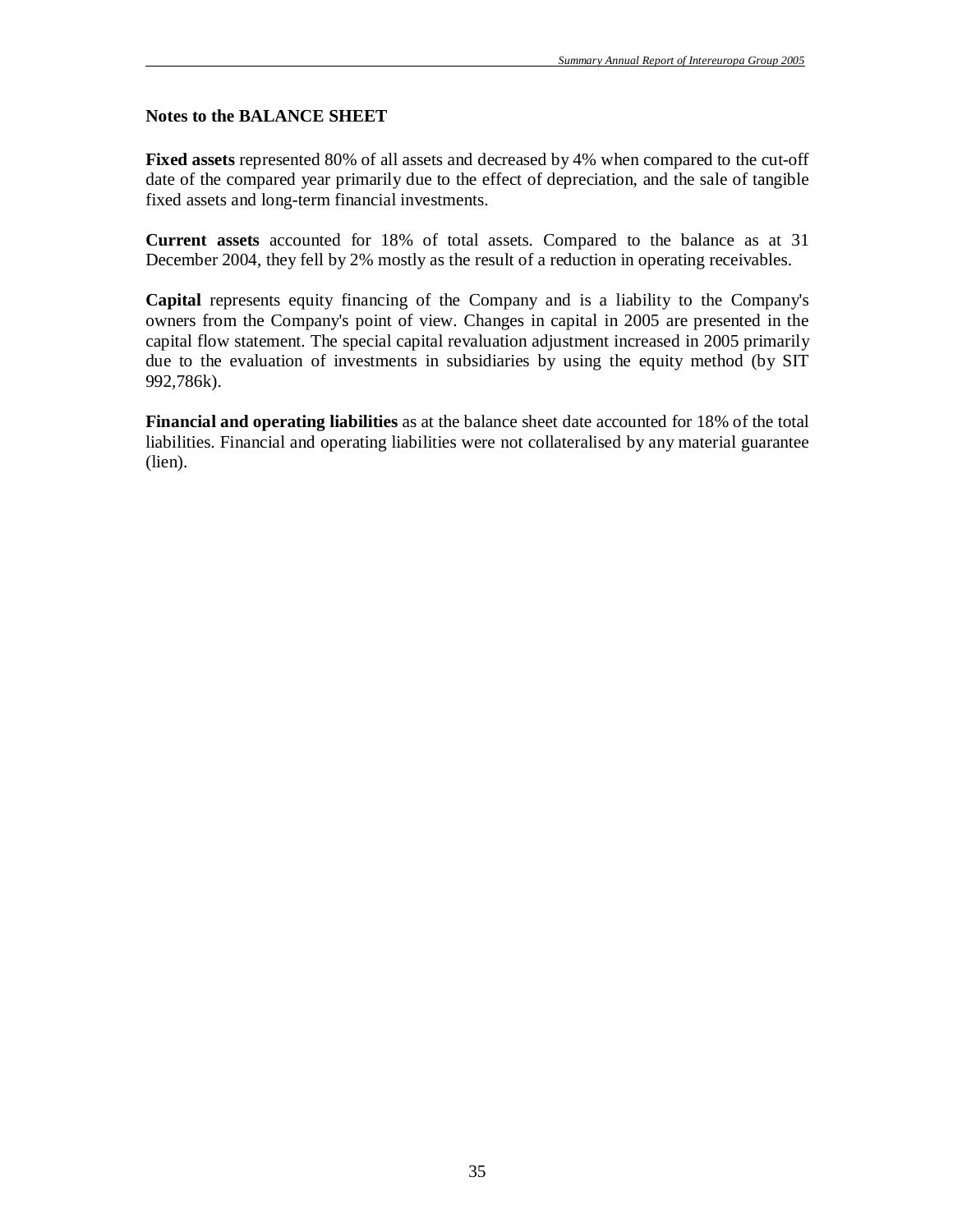#### **20. Auditors Report**



Deloitte & Touche revizija d.o.o. Dunajska cesta 9<br>1000 Ljubljana Slovenia

Tel: +386 01 3072 800 Fax: +386 01 3072 900 www.deloitte.com\Slovenia

#### **AUDITORS' REPORT** ON THE SUMMARISED FINANCIAL STATEMENTS

#### to the shareholders of Intereuropa d.d.

We have audited the balance sheet of Intereuropa d.d. as at 31 December and the related statements of income, cash flows and changes in equity as well as notes to the financial statements for the year then ended, on which the summarised financial statements are based, in accordance with the International Standards on Auditing. In our reports dated 14 March 2006 we expressed the opinion that the financial statements with the pertaining notes, on which the summarised financial statements are based, are a true and fair view of the financial position of the Company as at 31 December 2005 and the results of its operations, cash flows and changes in equity for the year then ended in accordance with Slovenian Accounting Standards.

In our opinion the attached summarised financial statements are in all material respects consistent with the financial statements and notes, based on which they were prepared.

In order to better understand the financial situation of the Company, its operating and financial results for the period as well as the scope of our audit, the summarised financial statements should be read in conjunction with the financial statements and the pertaining notes, based on which they were prepared, and our report thereon.

Deloitte & Touche revizija d.o.o.

Lidija Jezernik Certified Auditor Member of the Board

Ljubljana, 26 April 2006



TRANSLATION ONLY - SLOVENIAN ORIGINAL PREVAILS

Audit. Tax. Consulting. Financial Advisory.

Družba je članica Deloitte Touche Tohmatsu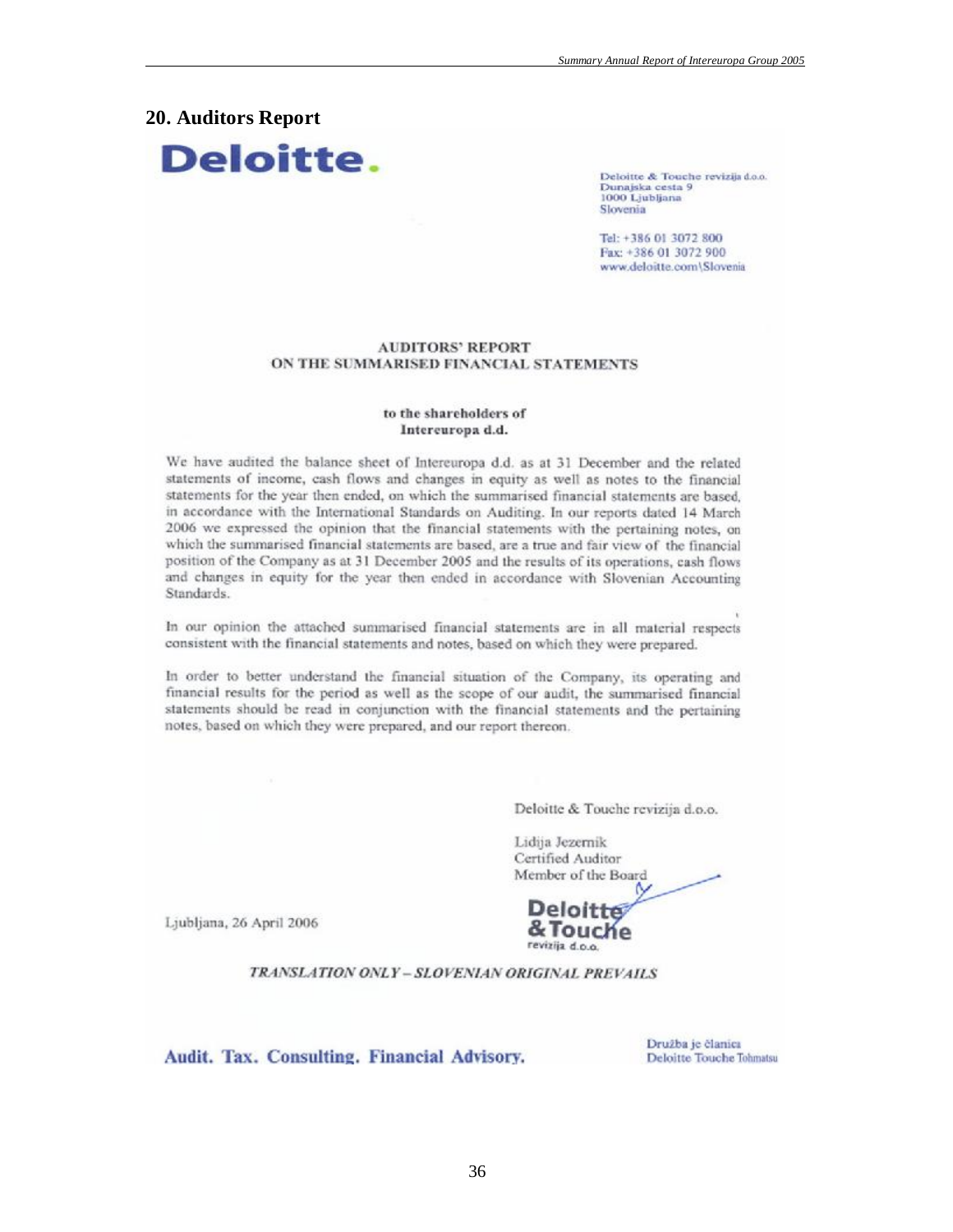# **21. Financial Statements of the Parent Company Intereuropa d.d.**

| in '000 of SIT                                                                                               | <b>Notes</b> | 31.12.2005          | 21.12.2004              | 1<br>05/04 |
|--------------------------------------------------------------------------------------------------------------|--------------|---------------------|-------------------------|------------|
| <b>ASSETS</b>                                                                                                |              | 46.336.134          | 47.831.733              | 97         |
| A. FIXED ASSETS                                                                                              | 15           | 37.717.110          | 38.825.247              | 97         |
| I. Intangible long-term assets                                                                               | 16           | 188.333             | 283.954                 | 66         |
| 1. Long-term deferred operating expenses                                                                     |              | 5.957               | 10.162                  | 59         |
| 2. Long-term deferred development expenses                                                                   |              |                     |                         |            |
| 3. Long-term property rights:                                                                                |              | 82.258              | 273.792                 | 30         |
| 4. Goodwill                                                                                                  |              |                     |                         |            |
| 5. Advances for intangible long-term assets                                                                  |              |                     |                         |            |
| 6. Intangible long-term assets under development                                                             |              | 100.118             | 0                       |            |
| <b>II.</b> Tangible fixed assets<br>1. Land and buildings                                                    | 17           | 22.223.063          | 23.240.998              | 96         |
|                                                                                                              |              | 20.675.028          | 19.206.415              | 108        |
| a) Land                                                                                                      |              | 2.934.451           | 3.432.775               | 85         |
| b) Buildings<br>2. Production machinery                                                                      |              | 17.740.577          | 15.773.640              | 112        |
| 3. Other devices and equipment                                                                               |              |                     |                         |            |
| 4. Fixed assets being acquired                                                                               |              | 1.527.691<br>20.344 | 1.308.022               | 117        |
| a) Advances on the acquisition of tangible fixed assets                                                      |              |                     | 2.726.561               |            |
|                                                                                                              |              | 20.344              |                         |            |
| b) Tangible fixed assets under construction or in production<br>III. Long-term financial investments         |              | 15.305.714          | 2.726.561<br>15.300.295 | -1<br>100  |
|                                                                                                              | 18           |                     |                         |            |
| 1. Stakes in the group members<br>2. Long-term financial receivables due from Group members, excluding       |              | 12.681.872          | 11.650.493              | 109        |
|                                                                                                              |              |                     |                         |            |
| associated companies                                                                                         |              | 140.441             | 290.814                 | 48         |
| 3. Equity stakes in associated companies                                                                     |              | 781.671             | 673.117                 | 116        |
| 4. Long-term financial receivables due from associated companies                                             |              |                     |                         |            |
| 5. Other long-term stakes                                                                                    |              | 1.398.318           | 1.840.185               | 76         |
| 6. Other long-term financial receivables                                                                     |              | 303.412             | 845.686                 | 36         |
| 7. Own stakes                                                                                                |              |                     |                         |            |
| <b>B. CURRENT ASSETS</b>                                                                                     | 19           | 8.258.866           | 8.401.731               | 98         |
| <b>I. Inventories</b>                                                                                        | 20           | 12.653              | 11.803                  | 107        |
| 1. Material                                                                                                  |              | 12.653              | 11.803                  | 107        |
| 2. Work in progress                                                                                          |              |                     |                         |            |
| 3. Products and merchandise                                                                                  |              |                     |                         |            |
| 4. Advances for inventories                                                                                  |              |                     |                         |            |
| <b>II. Operating receivables</b>                                                                             | 21           | 5.772.978           | 5.963.922               | 97         |
| a) Long-term operating receivables<br>1. Long-term operating receivables due from customers (excluding long- |              | 37.164              | 9.794                   | 379        |
|                                                                                                              |              |                     |                         |            |
| term operating receivables under Ila2 and Ila3)                                                              |              | 2.115               | 8.981                   | 24         |
| 2. Long-term operating receivables due from Group members, excluding                                         |              |                     |                         |            |
| associated companies                                                                                         |              |                     |                         |            |
| 3. Long-term operating receivables due from associated companies                                             |              |                     |                         |            |
| 4. Other long-term operating receivables                                                                     |              | 35.049              | 813                     | 4.311      |
| 5. Long-term unpaid called capital                                                                           |              |                     |                         |            |
| b) Short-term operating receivables                                                                          |              | 5.735.814           | 5.954.128               | 96         |
| 1. Short-term operating receivables due from customers (excluding                                            |              |                     |                         |            |
| short term operating receivables under IIb2 and IIb3)                                                        |              | 5.209.411           | 4.783.514               | 109        |
| 2. Short-term operating receivables due from enterprises in the group                                        |              |                     |                         |            |
| excluding associated companies                                                                               |              | 360.549             | 202.710                 | 178        |
| 3. Short-term operating receivables due from associated companies                                            |              | 52.965              | $\mathbf{0}$            |            |
| 4. Short-term operating receivables from others                                                              |              | 112.889             | 967.904                 | 12         |
| 5. Short-term unpaid called capital                                                                          |              |                     |                         |            |
| III. Short-term financial investments                                                                        | 22           | 2.348.561           | 2.290.659               | 103        |
| 1. Short-term financial receivables due from Group members,                                                  |              |                     |                         |            |
| excluding associated companies                                                                               |              | 1.182.509           | 1.099.421               | 108        |
| 2. Short-term financial receivables from associated companies                                                |              |                     |                         |            |
| 3. Own stakes                                                                                                |              |                     |                         |            |
| 4. Short-term financial investments in others                                                                |              | 1.166.052           | 1.191.238               | 98         |
| IV. Bank deposits, cheques and cash in hand                                                                  | 23           | 124.674             | 135.347                 | 92         |
| C. DEFERRED EXPENSES AND ACCRUED REVENUES                                                                    | 24           | 360.158             | 604.755                 | 60         |
| <b>D. OFF-BALANCE SHEET ASSETS</b>                                                                           | 25           | 7.760.682           | 7.318.279               | 106        |
| 1. Off-balance sheet assets in the Group                                                                     |              | 5.635.828           | 5.315.268               | 106        |
| 2. Other off-balance sheet assets                                                                            |              | 2.124.854           | 2.003.011               | 106        |

## **Balance sheet of the parent company Intereuropa d.d.**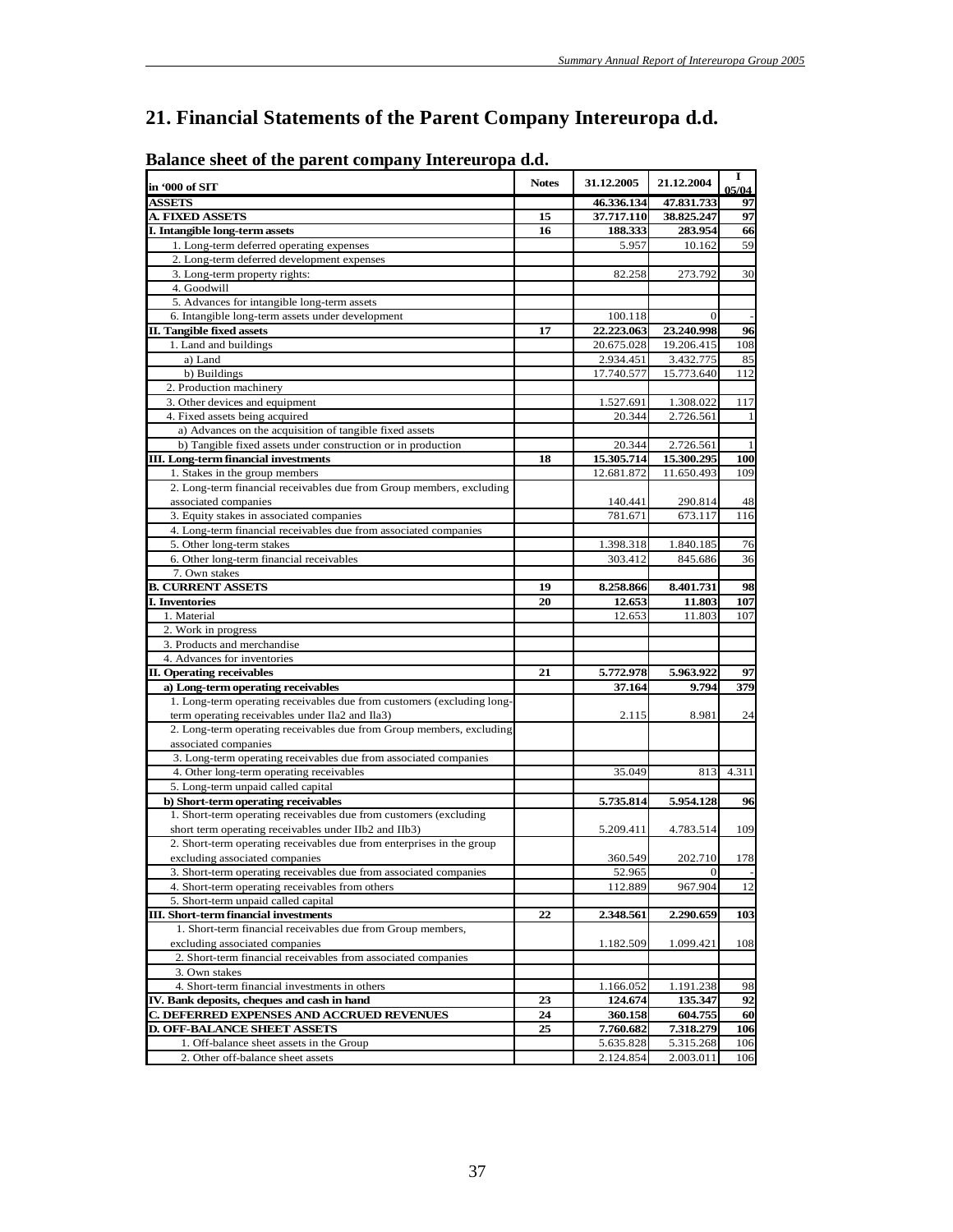| <b>Liabilities</b>                                                               |    | 46.336.134 | 47.831.733 | 97                      |
|----------------------------------------------------------------------------------|----|------------|------------|-------------------------|
| A. CAPITAL                                                                       | 26 | 36.850.934 | 35.451.075 | 104                     |
| I. Called-up capital                                                             |    | 7.902.413  | 7.902.413  | 100                     |
| 1. Equity capital                                                                |    | 7.902.413  | 7.902.413  | 100                     |
| 2. Uncalled capital (deduction item)                                             |    |            |            |                         |
| II. Capital reserves                                                             |    | 2.148.636  | 2.148.636  | 100                     |
| III. Reserves from profit                                                        |    | 2.659.005  | 2.659.005  | 100                     |
| 1. Legal reserves                                                                |    | 2.659.005  | 2.659.005  | 100                     |
| 2. Reserves for own stakes                                                       |    |            |            |                         |
| 3. Statutory reserves                                                            |    |            |            |                         |
| 4. Other reserves from profit                                                    |    |            |            |                         |
| IV. Retained net profit or loss                                                  |    | 10.084.970 | 10.069.548 | 100                     |
| V. Net profit or loss for the period                                             |    | 2.472.823  | 1.970.013  | 126                     |
| VI. Capital revaluation adjustments                                              |    | 11.583.087 | 10.701.460 | 108                     |
| 1. General capital revaluation adjustment                                        |    | 9.690.225  | 9.690.225  | 100                     |
| 2. Special capital revaluation adjustment                                        |    | 1.892.862  | 1.011.235  |                         |
| <b>B. PROVISIONS</b>                                                             | 27 | 74.100     | 1.581.306  | $\overline{\mathbf{5}}$ |
| 1. Provisions for pensions and similar liabilities                               |    |            |            |                         |
| 2. Provisions for taxes                                                          |    |            |            |                         |
| 3. Other provisions                                                              |    | 74.100     | 1.581.306  | 5                       |
| C. FINANCIAL AND OPERATING LIABILITIES                                           | 28 | 8.403.305  | 9.824.375  | 86                      |
| a) Long-term financial and operating liabilities                                 |    | 1.550.286  | 1.211.367  | 128                     |
| 1. Long-term liabilities (debts) from bonds (less liabilities (debts) under      |    |            |            |                         |
| Ca6 and Ca8)                                                                     |    |            |            |                         |
| 2. Long-term financial liabilities to banks (excluding liabilities under         |    |            |            |                         |
| Ca6 and Ca8)                                                                     |    | 1.545.807  | 1.206.888  | 128                     |
| 3. Long-term operating liabilities arising from advances                         |    |            |            |                         |
| 4. Long-term operating liabilities to suppliers (excluding liabilities           |    |            |            |                         |
| under Ca7 and Ca8)                                                               |    |            |            |                         |
| 5. Long-term bills of exchange payable (excluding liabilities under Ca6 and Ca8) |    |            |            |                         |
| 6. Long-term financial liabilities (including bonds) to Group members,           |    |            |            |                         |
| excluding associated companies                                                   |    |            |            |                         |
| 7. Long-term operating liabilities to Group members, excluding                   |    |            |            |                         |
| associated companies                                                             |    |            |            |                         |
| 8. Long-term financial and operating liabilities (including bonds) to            |    |            |            |                         |
| associated companies                                                             |    |            |            |                         |
| 9. Other long-term financial liabilities                                         |    |            |            |                         |
| 10. Other long-term operating liabilities                                        |    | 4.479      | 4.479      | 100                     |
| b) Short-term financial and operating liabilities                                |    | 6.853.019  | 8.613.008  | 80                      |
| 1. Short-term liabilities arising from bonds (excluding liabilities under        |    |            |            |                         |
| Cb6 and Cb8)                                                                     |    |            |            |                         |
| 2. Short-term financial liabilities to banks (excluding liabilities under        |    |            |            |                         |
| Cb6 and Cb8)                                                                     |    | 1.676.328  | 2.859.345  | 59                      |
| 3. Short-term operating liabilities from advances                                |    | 52.523     | 121.526    | 43                      |
| 4. Short-term operating liabilities to suppliers (excluding liabilities          |    |            |            |                         |
| under Cb7 and Cb8)                                                               |    | 3.359.535  | 4.293.842  | 78                      |
| 5. Short-term bills of exchange payable (excluding liabilities under Cb6         |    |            |            |                         |
| and Cb8)                                                                         |    |            |            |                         |
| 6. Short-term financial liabilities (including bonds) to Group members,          |    |            |            |                         |
| excluding associated companies                                                   |    |            |            |                         |
| 7. Short-term operating liabilities to Group members, excluding                  |    |            |            |                         |
| associated companies                                                             |    | 331.624    | 378.187    | 88                      |
|                                                                                  |    |            |            |                         |
| 8. Short-term financial and operating liabilities to associated companies        |    | 431.632    | $\Omega$   |                         |
| 9. Other short-term financial liabilities                                        |    |            | 265.797    |                         |
| 10. Other short-term operating liabilities                                       |    | 1.001.377  | 694.311    | 144                     |
| D. ACCRUED COSTS (EXPENSES) AND DEFERRED REVENUES                                | 29 | 1.007.795  | 974.977    | 103                     |
| E. OFF-BALANCE SHEET LIABILITIES                                                 | 30 | 7.760.682  | 7.318.279  | 106                     |
| 1. Off-balance sheet liabilities in the Group                                    |    | 5.635.828  | 5.315.268  | 106                     |
| 2. Other off-balance sheet liabilities                                           |    | 2.124.854  | 2.003.011  | 106                     |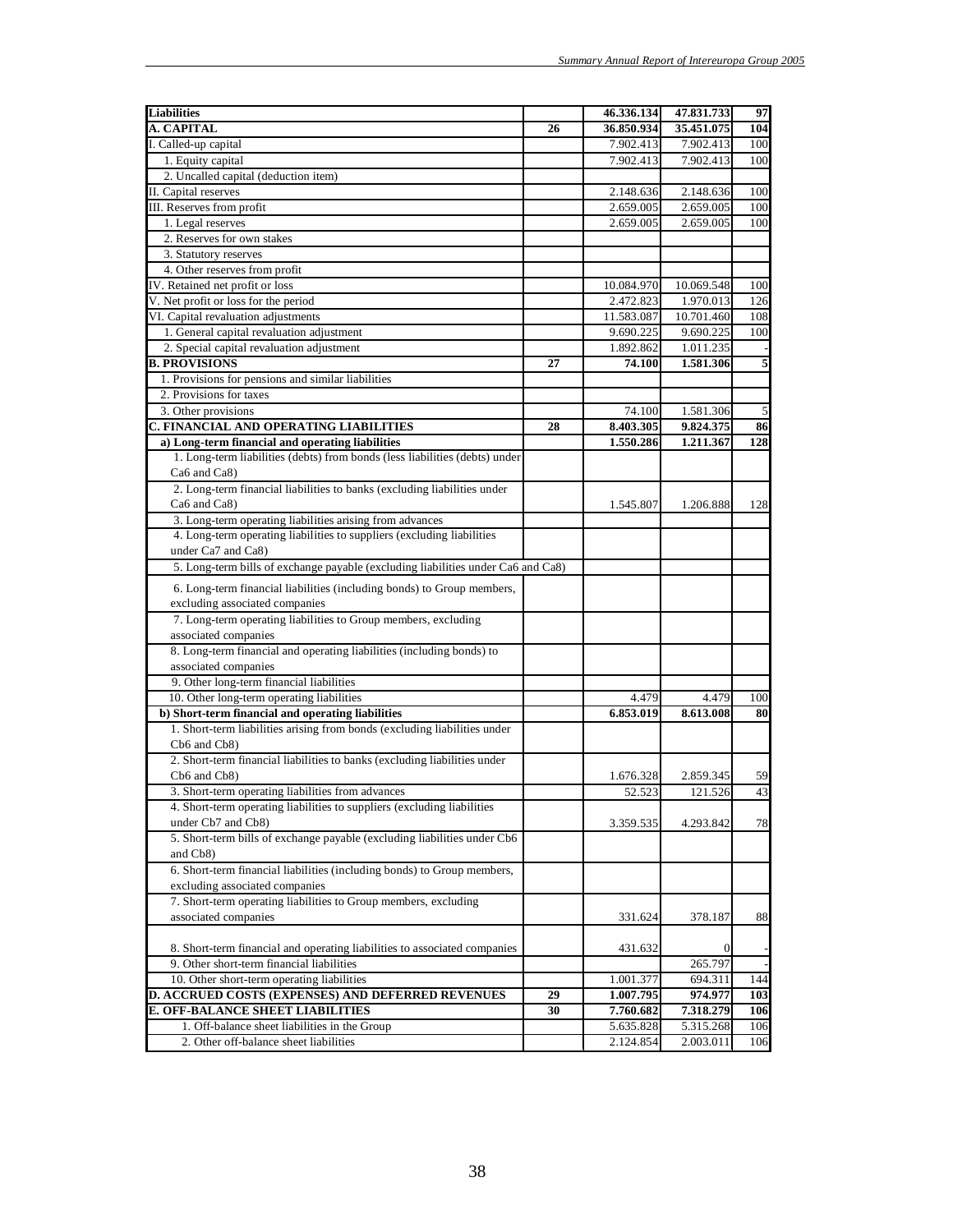|              | in '000 of SIT                                                                                     | <b>Notes</b>   | 2.005      | 2.004      | 1<br>05/04 |
|--------------|----------------------------------------------------------------------------------------------------|----------------|------------|------------|------------|
|              | 1 Net sales revenues                                                                               | 1              | 28.451.888 | 29.996.792 | 95         |
|              | 2 CAPITALISED OWN PRODUCTS AND OWN SERVICES                                                        |                |            |            |            |
|              | 3 OTHER OPERATING REVENUES (including operating revenues from revaluation)                         |                | 2.208.763  | 641.374    | 344        |
|              | 4 COSTS OF GOODS, MATERIAL AND SERVICES (a+b+c)                                                    | $\overline{2}$ | 22.387.345 | 22.811.465 | 98         |
|              | a Purchase value of goods and material sold                                                        |                |            |            |            |
|              | b Used material costs                                                                              |                | 528.402    | 553.448    | 95         |
|              | c Costs of services                                                                                |                | 21.858.943 | 22.258.017 | 98         |
|              | $5$ LABOUR COSTS $(a+b+c)$                                                                         | 3              | 4.542.127  | 5.375.524  | 84         |
|              | a Wages and salaries                                                                               |                | 3.096.823  | 3.664.247  | 85         |
|              | <b>b</b> Social security costs                                                                     |                | 510.561    | 613.107    | 83         |
|              | c Other labour costs                                                                               |                | 934.743    | 1.098.170  | 85         |
|              | 6 DEPRECIATION AND AMORTISATION (a+b)                                                              | 4              | 1.540.630  | 1.618.100  | 95         |
|              | a Depreciation and revaluation operating expenses associated with intangible long-                 |                |            |            |            |
|              | term assets and tangible fixed assets                                                              |                | 1.191.842  | 1.537.725  | 78         |
|              | b Operating expenses from revaluation of current assets                                            |                | 348.788    | 80.375     | 434        |
|              | <b>7 OTHER OPERATING EXPENSES</b>                                                                  | 5              | 351.755    | 338.896    | 104        |
|              | 8 FINANCIAL REVENUES FROM STAKES (a+b+c)                                                           | 6              | 1.905.485  | 1.968.437  | 97         |
|              | a Financial revenues from equity capital interests in the group, excluding associates              |                | 233.005    | $\Omega$   |            |
|              | b Financial revenues from stakes in associated companies                                           |                |            |            |            |
|              | c Financial revenues from other equity capital interests (including revaluation financial revenues |                | 1.672.480  | 1.968.437  | 85         |
|              | 9 FINANCIAL REVENUES FROM LONG-TERM RECEIVABLES (a+b+c)                                            | 7              | 3.599      | 12.490     | 29         |
|              | Financial revenues from long-term receivables from group enterprises, excluding                    |                |            |            |            |
|              | a associates                                                                                       |                |            |            |            |
|              | b Financial revenues from long-term receivables due from associated companies                      |                |            |            |            |
|              | Other financial revenues from long-term receivables (including financial revenue                   |                |            |            |            |
| $\mathbf c$  | from revaluation)                                                                                  |                | 3.599      | 12.490     | 29         |
|              | 10 FINANCIAL REVENUES FROM SHORT-TERM RECEIVABLES (a+b+c)                                          | 8              | 278.615    | 335.891    | 83         |
|              | a Financial revenues from interest and short-term receivables from group                           |                |            |            |            |
|              | enterprises, excluding associates                                                                  |                | 39.020     | 96.134     | 41         |
|              | b Financial revenues from interest and short-term receivables from associated companies            |                |            |            |            |
| $\mathbf{c}$ | Other interest revenue and financial revenues from short-term receivables                          |                |            |            |            |
|              | (including financial revenues from revaluation)                                                    |                | 239.595    | 239.757    | 100        |
|              | 11 FINANCIAL EXPENSES ARISING FROM LONG-TERM AND SHORT-                                            |                |            |            |            |
|              | TERM FINANCIAL INVESTMENT WRITE-OFFS (a+b+c)                                                       | 9              | 377.986    | 268.005    | 141        |
|              | a Financial expenses from revaluation of investments in Group members, excluding                   |                |            |            |            |
|              | associated companies                                                                               |                | 329.330    | 268.005    | 123        |
|              | b Financial expenses from revaluation of investments in associated companies                       |                |            |            |            |
|              | c Other financial expenses from revaluation                                                        |                | 48.656     | $\Omega$   |            |
|              | 12 FINANCIAL EXPENSES ARISING FROM INTEREST AND OTHER LIAB                                         | 10             | 226.036    | 148.336    | 152        |
|              | a Interest expenses and financial expenses for other liabilities to group enterprises,             |                |            |            |            |
|              | excluding associates                                                                               |                | 0          | 2.935      |            |
|              | b Financial expenses arising from interest and other liabilities to associated companies           |                |            |            |            |
|              | Other interest expenses and financial expenses associated with other liabilities                   |                | 226.036    | 145.401    | 155        |
|              | $13$ $11-12$                                                                                       | 11             | 3.422.471  | 2.394.658  | 143        |
|              | 14 Corporate income tax on profit from ordinary activities                                         |                |            |            |            |
|              | 15 NET PROFIT OR LOSS FROM ORDINARY ACTIVITIES (13-14)                                             |                | 3.422.471  | 2.394.658  | 143        |
|              | <b>16 EXTRAORDINARY REVENUES</b>                                                                   |                | 34.245     | 39.175     | 87         |
|              | 17 EXTRAORDINARY EXPENSES (a+b)                                                                    |                | 23.092     | 20.876     | 111        |
|              | a) Extraordinary expenses excluding capital revaluation adjustment                                 |                | 23.092     | 20.876     | 111        |
|              | b) Extraordinary expenses arising from capital revaluation adjustment                              |                |            |            |            |
|              | 18 PROFIT OR LOSS FROM EXTRAORDINARY ACTIVITIES (16-17)                                            | 13             | 11.153     | 18.299     | 61         |
|              | 19 Corporate income tax                                                                            | 12             | 995.037    | 442.944    | 225        |
|              | 20 Deferred tax                                                                                    | 12a            | $-34.236$  | $\vert$    |            |
|              | 21 NET PROFIT OR LOSS FOR THE PERIOD (15+16-17-19-20)                                              | 14             | 2.472.823  | 1.970.013  | 126        |

## **Profit & Loss Account of the Parent Company Intereuropa for the period between 1 January 2005 and 31 December 2005**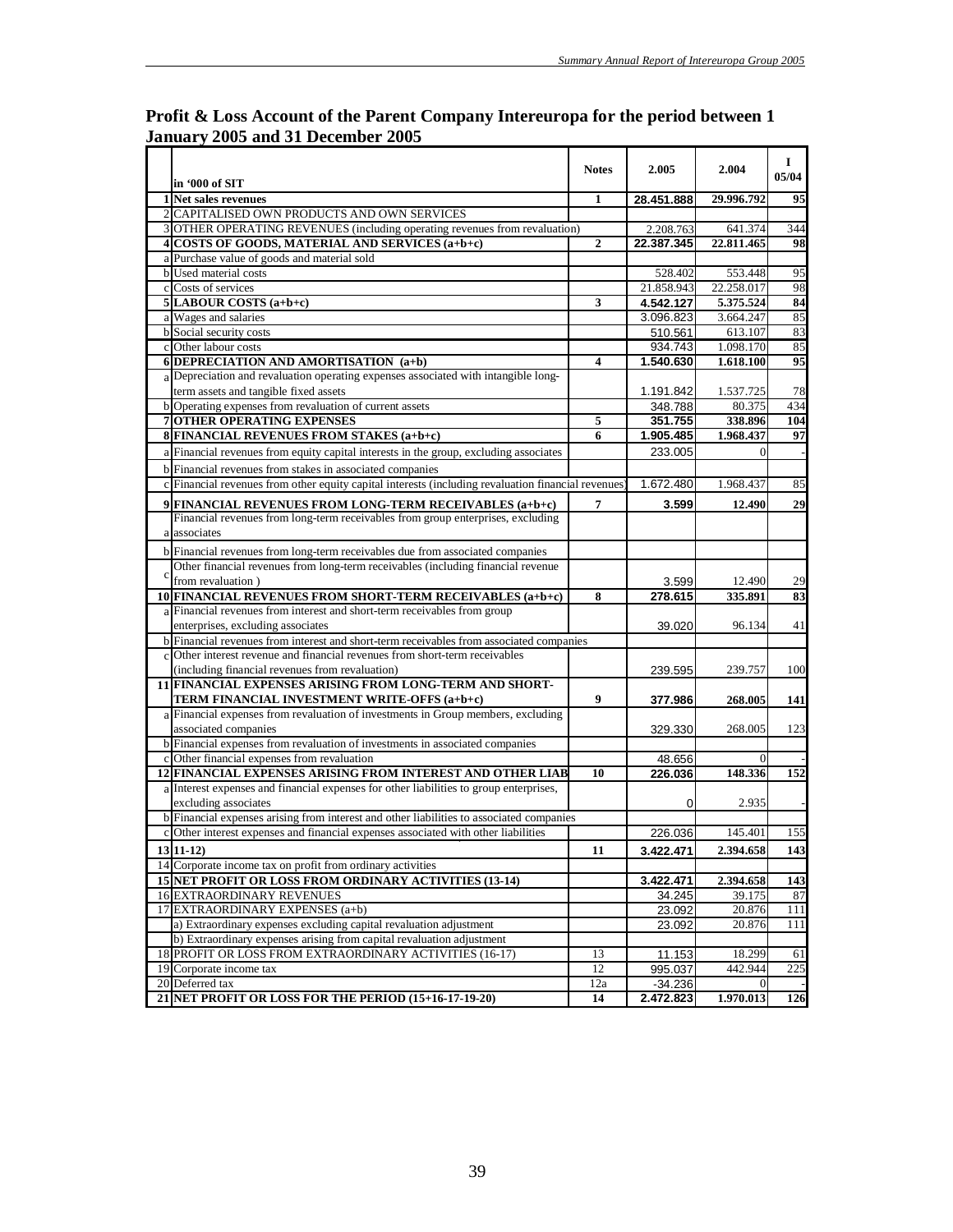|     | in '000 of SIT                                                                                 | <b>Notes</b>    | 2.005          | 2.004        |
|-----|------------------------------------------------------------------------------------------------|-----------------|----------------|--------------|
| А.  | <b>Cash flows from operations</b>                                                              |                 |                |              |
| a)  | Inflows from operating activities                                                              |                 | 28.683.682     | 32.113.235   |
|     | Operating revenues                                                                             |                 | 28.454.213     | 30.108.825   |
|     | Extraordinary revenues from operations                                                         |                 | 34.245         | 39.175       |
|     | Opening less closing operating receivables                                                     |                 | $-49.373$      | 1.762.498    |
|     | Opening less closing short-term deferred items                                                 |                 | 244.597        | 202.737      |
| b)  | Outflows from operating activities                                                             |                 | 27.794.489     | 29.874.661   |
|     | Operating expenses excluding depreciation and long-term provisions                             |                 | 27.233.627     | 28.525.885   |
|     | Extraordinary expenses related to operations                                                   |                 | 23.092         | 20.876       |
|     | Corporate income tax and other taxes not included in operating expenses                        |                 | 339.487        | 546.397      |
|     | Closing inventories less opening inventories                                                   |                 | 850            | 905          |
|     | Opening less closing operating payables                                                        |                 | 230.251        | 675.553      |
|     | Opening less closing short-term accrued expenses and deferred revenues                         |                 | $-32.818$      | 105.045      |
| c)  | Surplus inflows from operations (a less b)                                                     | 31              | 889.193        | 2.238.574    |
| В.  | <b>Cash flows from investments</b>                                                             |                 |                |              |
| a)  | <b>Inflows from investment activities</b>                                                      |                 | 2.532.905      | 1.561.920    |
|     | Financial revenues from investments (excluding revaluation)                                    |                 | 1.984.171      | 1.028.335    |
|     | Extraordinary income relating to investment activities                                         |                 |                |              |
|     | Offset decrease in intangible long-term assets (excluding revaluation adjustment)              |                 | 15.274         | $\Omega$     |
|     | Offset decrease in tangible fixed assets (excluding revaluation and material equity<br>stakes) |                 |                |              |
|     | Offset decrease in long-term financial investments (excluding revaluation)                     |                 | 415.362        |              |
|     | Offset decrease in short-term financial investments                                            |                 | 118.098        | 533.585      |
| b)  | <b>Outflows from investment activities</b>                                                     |                 | 104.547        | 2.448.834    |
|     | Financial expenses from investment activities (excluding revaluation)                          |                 |                |              |
|     | Extraordinary expenses relating to investment activities                                       |                 |                |              |
|     | Offset increase in intangible long-term assets (excluding revaluation)                         |                 | $\Omega$       | 59.921       |
|     | Offset increase in tangible fixed assets (excluding revaluation and material equity            |                 |                |              |
|     | stakes)                                                                                        |                 | 104.547        | 1.798.629    |
|     | Offset increase in long-term financial investments (excluding revaluation)                     |                 | $\Omega$       | 590.284      |
|     | Offset increase in short-term financial investments (excluding revaluation)                    |                 |                |              |
| c)  | Surplus inflows from investments (a less b)                                                    | 32 <sub>1</sub> | 2.428.358      | $-886.914$   |
| C.  | <b>Cash flows from financing</b>                                                               |                 |                |              |
| a)  | <b>Inflows from financing activities</b>                                                       |                 | 338.919        | 1.400.996    |
|     | Financial revenues from financing activities (excluding revaluation)                           |                 |                |              |
|     | Extraordinary revenues relating to financing activities                                        |                 |                |              |
|     | Equity increase (excluding net profit)                                                         |                 | $\overline{0}$ | 110.198      |
|     | Offset increase in long-term provisions (excluding revaluation)                                |                 |                |              |
|     | Offset increase in long-term financial liabilities (excluding revaluation)                     |                 | 338.919        | 252.715      |
|     | Offset increase in short-term financial liabilities (excluding revaluation)                    |                 | $\overline{0}$ | 1.038.083    |
| $b$ | <b>Outflows from financing activities</b>                                                      |                 | 3.667.143      | 2.840.580    |
|     | Financial expenses from financing activities (excluding revaluation)                           |                 | 231.705        | 148.336      |
|     | Extraordinary expenses relating to financing activities                                        |                 |                |              |
|     | Equity decrease (excluding net losses for the period)                                          |                 | 1.954.590      | 2.267.691    |
|     | Offset decrease in long-term provisions (excluding revaluation)                                |                 | 190.994        | 424.553      |
|     | Offset decrease in long-term financial liabilities (excluding revaluation)                     |                 |                |              |
|     | Offset decrease in short-term financial liabilities (excluding revaluation)                    |                 | 1.289.854      |              |
| c)  | Surplus outflows from financing (a less b)                                                     | 33              | $-3.328.224$   | $-1.439.584$ |
| D.  | Closing balance of cash and cash equivalents                                                   | 34              | 124.674        | 135.347      |
|     | x) Cash flow for the period (sum total of surpluses under Ac, Bc and Cc)                       | 35              | $-10.673$      | $-87.924$    |
|     | $^{+}$                                                                                         |                 |                |              |
|     | y) Opening balance of cash and its equivalents                                                 |                 | 135.347        | 223.271      |

## **Cash Flow Statement of the Parent Company INTEREUROPA d.d. for the period between 1 January and 31 December 2005**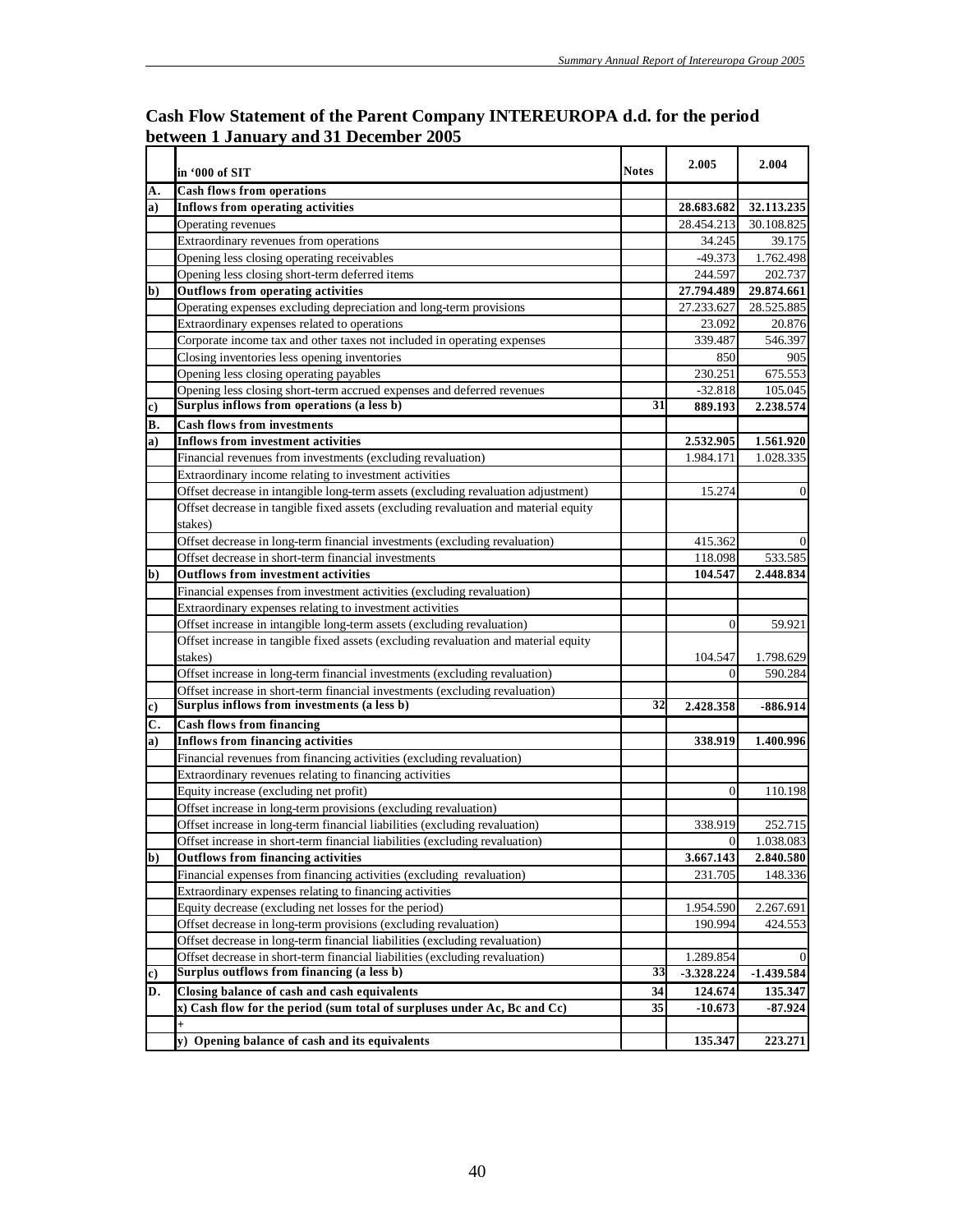|    | in '000 of SIT                                     | Share capital | <b>Capital reserves</b> | Legal<br>reserves | <b>Retained net</b><br>profit or loss | Net profit or loss<br>for the financial<br>vear | General capital<br>revaluation<br>adjustments | Special capital<br>revaluation<br>adjustments | Total<br>shareholders<br>equity |
|----|----------------------------------------------------|---------------|-------------------------|-------------------|---------------------------------------|-------------------------------------------------|-----------------------------------------------|-----------------------------------------------|---------------------------------|
|    |                                                    | I/1           | Π                       | III/1             | <b>IV</b>                             | v                                               | V1/1                                          | VI/2                                          |                                 |
| А. | balance as at 31 Dec. 2004                         | 7.902.413     | 2.148.636               | 2.659.005         | 10.069.548                            | 1.970.013                                       | 9.690.225                                     | 1.011.235                                     | 35.451.075                      |
| В. | <b>Capital increase</b>                            |               |                         |                   |                                       |                                                 |                                               |                                               |                                 |
|    | Entry of net profit or loss for the period         |               |                         |                   |                                       | 2.472.823                                       |                                               |                                               | 2.472.823                       |
|    | Entry of the amount of special capital revaluation |               |                         |                   |                                       |                                                 |                                               | 1.114.632                                     | 1.114.632                       |
| C. | Capital restructuring                              |               |                         |                   |                                       |                                                 |                                               |                                               |                                 |
|    | Other reallocations of capital elements            |               |                         |                   | 1.970.013                             | $-1.970.013$                                    |                                               |                                               |                                 |
| D. | <b>Capital decrease</b>                            |               |                         |                   |                                       |                                                 |                                               |                                               |                                 |
|    | Dividend payout                                    |               |                         |                   | $-1.896.579$                          |                                                 |                                               |                                               | $-1.896.579$                    |
|    | Other cancellation of capital elements             |               |                         |                   | $-58.012$                             |                                                 |                                               | $-233.005$                                    | $-291.017$                      |
|    | Closing balance for the period                     | 7.902.413     | 2.148.636               | 2.659.005         | 10.084.970                            | 2.472.823                                       | 9.690.225                                     | 1.892.862                                     | 36.850.934                      |
|    |                                                    |               |                         |                   |                                       |                                                 |                                               |                                               |                                 |
|    | <b>BALANCE SHEET PROFIT</b>                        |               |                         |                   | 10.084.970                            | 2.472.823                                       |                                               |                                               | 12,557,793                      |

## **Capital Flow Statement of the Parent company for 2005**

# **Capital Flow Statement of the Parent company for 2004**

|    | in '000 of SIT                                     | Share capital | <b>Capital reserves</b> | Legal<br>reserves | <b>Retained net</b><br>profit or loss | Net profit or loss<br>for the financial<br>vear | <b>General</b> capital<br>revaluation<br>adjustments | Special capital<br>revaluation<br>adjustments | Total<br>shareholders<br>equity |
|----|----------------------------------------------------|---------------|-------------------------|-------------------|---------------------------------------|-------------------------------------------------|------------------------------------------------------|-----------------------------------------------|---------------------------------|
|    |                                                    | I/1           | Π                       | III/1             | <b>IV</b>                             |                                                 | VI/1                                                 | VI/2                                          |                                 |
| А. | balance as at 31 Dec. 2003                         | 8.011.377     | 2.039.672               | 2.659.005         | 9.364.694                             | 2.863.578                                       | 9.690.225                                            | 32 <sub>1</sub>                               | 34.628.583                      |
| В. | <b>Capital increase</b>                            |               |                         |                   |                                       |                                                 |                                                      |                                               |                                 |
|    | Entry of net profit or loss for the period         |               |                         |                   |                                       | 1.970.013                                       |                                                      |                                               | 1.970.013                       |
|    | Entry of the amount of special capital revaluation |               |                         |                   |                                       |                                                 |                                                      | 1.011.206                                     | 1.011.206                       |
|    | Other increases of equity capital components       |               | 108.964                 |                   |                                       |                                                 |                                                      |                                               | 108.964                         |
|    | Capital restructuring                              |               |                         |                   |                                       |                                                 |                                                      |                                               |                                 |
|    | Other reallocations of capital elements            |               |                         |                   | 2.863.578                             | $-2.863.578$                                    |                                                      |                                               |                                 |
| D. | <b>Capital decrease</b>                            |               |                         |                   |                                       |                                                 |                                                      |                                               |                                 |
|    | Dividend payout                                    |               |                         |                   | $-1.896.579$                          |                                                 |                                                      |                                               | -1.896.579                      |
|    | Other cancellation of capital elements             | $-108.964$    |                         |                   | $-262.145$                            |                                                 |                                                      |                                               | $-371.112$                      |
|    | E. Closing balance for the period                  | 7.902.413     | 2.148.636               | 2.659.005         | 10.069.548                            | 1.970.013                                       | 9.690.225                                            | 1.011.235                                     | 35.451.075                      |
|    |                                                    |               |                         |                   |                                       |                                                 |                                                      |                                               |                                 |
|    | <b>BALANCE SHEET PROFIT</b>                        |               |                         |                   | 10.069.548                            | 1.970.013                                       |                                                      |                                               | 12.039.561                      |